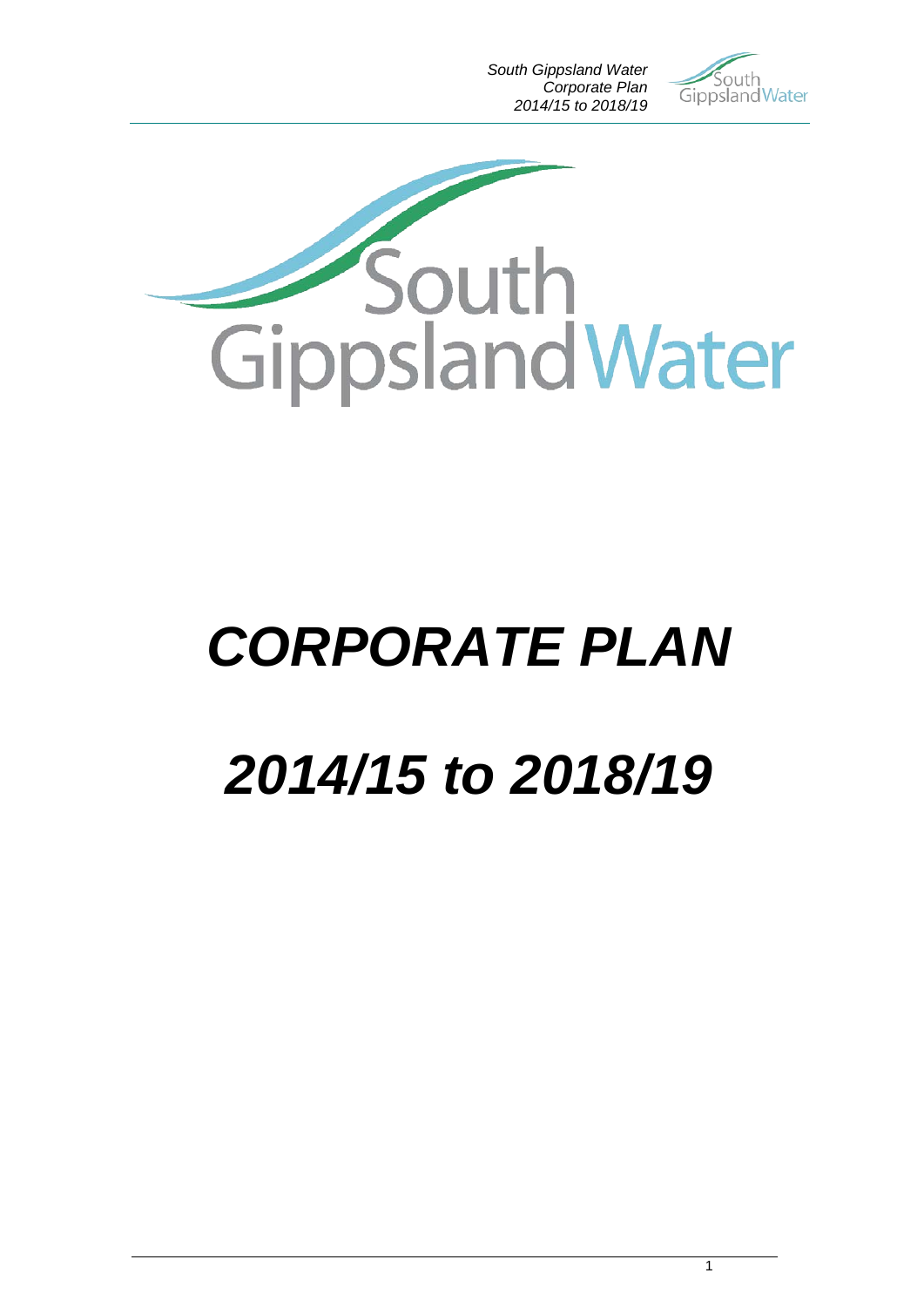

# 1. Introduction

South Gippsland Water has prepared this five year Corporate Plan for 2014/15 to 2018/19 in compliance with Section 247 and 248 of the Water Act 1989.

2014/15 is the second year of South Gippsland Water's five year Water Plan (2013/14 to 2017/18). In January 2014, the Minister for Water announced the Fairer Water Bills initiative, a major efficiency program to drive down household water bills. Along with other Victorian water businesses, South Gippsland Water participated in this significant program and together with the Independent Reviewer, Professor Graeme Samuel AC, Deloitte Consultants and the Office of Living Victoria (OLV) identified and agreed a number of efficiency initiatives.

These initiatives, the lower operational and capital expenditure and the resultant lower household water bills have been embedded into this Corporate Plan from 1 July 2014.

A number of whole-of-sector efficiencies will be further developed through the next phase of the Fairer Water Bills initiative and South Gippsland Water will work with the OLV on detailed implementation of these over coming months. These anticipated savings have also been passed on to customers in lower tariffs from 1<sup>st</sup> July 2014.

The Poowong, Loch and Nyora Sewerage Scheme is a major capital expenditure project for the Corporation. Estimated in the draft Water Plan at nearly \$30M, the project was nominated by the Minister for Water under the Country Towns Sewerage Scheme to address the public health and amenity needs of the community.

During 2013/2014 South Gippsland Water completed a review of the project including;

- Opportunities to be leveraged with neighbouring South East Water,
- Alternate scheme options,
- Other technology solutions, and;
- To what extent development capacity was built in.

The outcomes of the review have resulted in a collaborative project with South East Water where an innovative pressure sewer collection system will be constructed under a joint agreement between the two organisations.

In addition, wastewater will be transferred under agreement to South East Water's Lang Lang Treatment Plant for treatment and reuse, negating the need for South Gippsland Water to construct a new treatment facility.

An analysis of allotment size within the townships resulted in a tiered structure encompassing two distinct service areas. Much of the area originally identified to be sewered remains included in the scheme, an \$800 Mandatory Service Area of smaller central allotments and a \$5,000 Voluntary Service Area for larger allotments with the capacity to treat and retain effluent on site. An innovative pressure sewer collection system is to be installed for all three townships.

In addition, a Pilot Project "Liveable Small Towns" has been developed incorporating Whole of Water Cycle Management principles and local solutions for water management to be delivered simultaneously with the construction of the Poowong, Loch and Nyora Sewerage Scheme. The entire project will be delivered for less than \$20M, a significant saving against the initial estimates of \$30M for a traditional modified gravity scheme.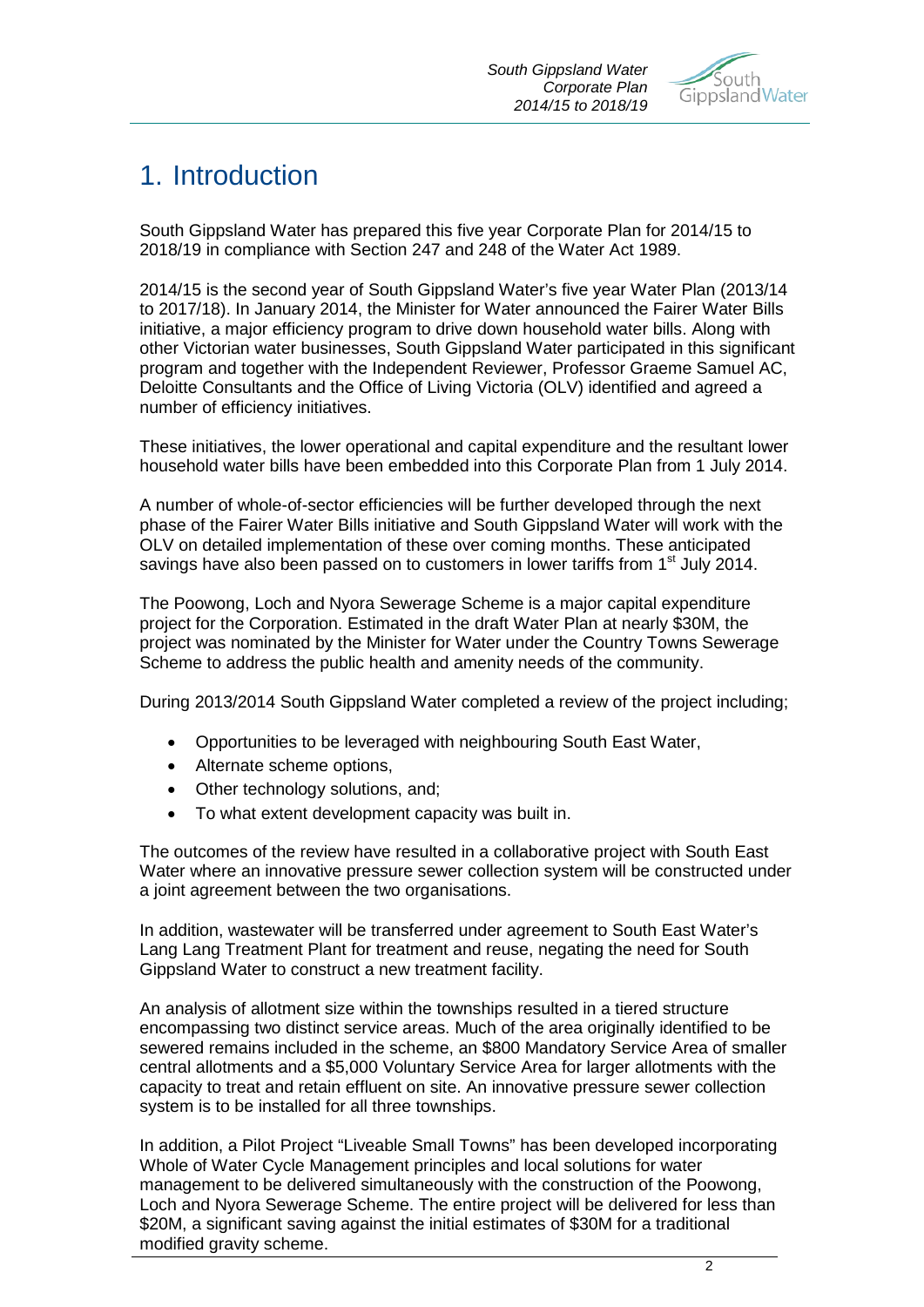

Over the last few years South Gippsland Water completed, and consulted with the community and other stakeholders with respect to its 50 year Water Supply Demand Strategy. The strategy documented potential water use and options for securing the region's water supplies, for the next 50 years.

The Water Supply Demand Strategy included an analysis focusing on networking the corporation's Northern and Southern systems. The Northern Towns business case analysis documented the cost of augmenting and maintaining multiple existing surface water systems and meeting emerging water quality standards, against utilising South Gippsland Water's largest reservoir, Lance Creek, as a primary water supply and the Melbourne Supply System as backup.

The analysis recommended utilising the 82km pipeline constructed by the State Government connecting to the Melbourne Supply System as well as South Gippsland Water's existing connection to that system. In the short to medium term the Melbourne Supply System would only be used as a back up to the Lance Creek Reservoir supply. This would secure the townships of Inverloch, Wonthaggi, Cape Paterson, Poowong, Loch, Nyora & Korumburra against drought as well as mitigate the risk of local water quality issues such as blue green algae outbreaks.

The strategy encompasses the interconnection of the Southern and Northern towns to provide a single efficient system which would avoid costly numerous individual upgrades to small treatment plants and systems with unreliable yields due to small storages. The certainty of supply would enable levels of regional growth which would otherwise not have been possible.

During 2013/14, South Gippsland Water submitted a Business Case for \$21.4 M of government support to implement the project, however, funds were not allocated via the 2014/15 State Government budget. As such, South Gippsland Water will revise options, if possible, for more incremental expenditure to meet the demands of residential and business customers, including major customers, Murray Goulburn and Burra Foods. This revised planning has commenced and will be reflected in the 2015/16 Corporate Plan.

In the short term, South Gippsland Water faces the significant challenge of ensuring water availability to its Northern Towns (in particular Korumburra) in the context of major customer expansion, population growth and potential climatic volatility.

As immediate actions for this Corporate Plan, South Gippsland Water will need to renegotiate its Bulk Entitlement from the Tarwin River, and utilise a temporary pump station and a network of aged wastewater pipeline and pump infrastructure to augment supply to Korumburra during late summer and autumn.

This plan incorporates the Corporation's key goals, objectives, strategies and performance targets in order to meet regulatory compliance and deliver quality water and wastewater services to its customers. It ensures the day to day needs of customers and stakeholders are met, and sets out the medium and long term strategies and actions to ensure the sustainable management of the regions key resources.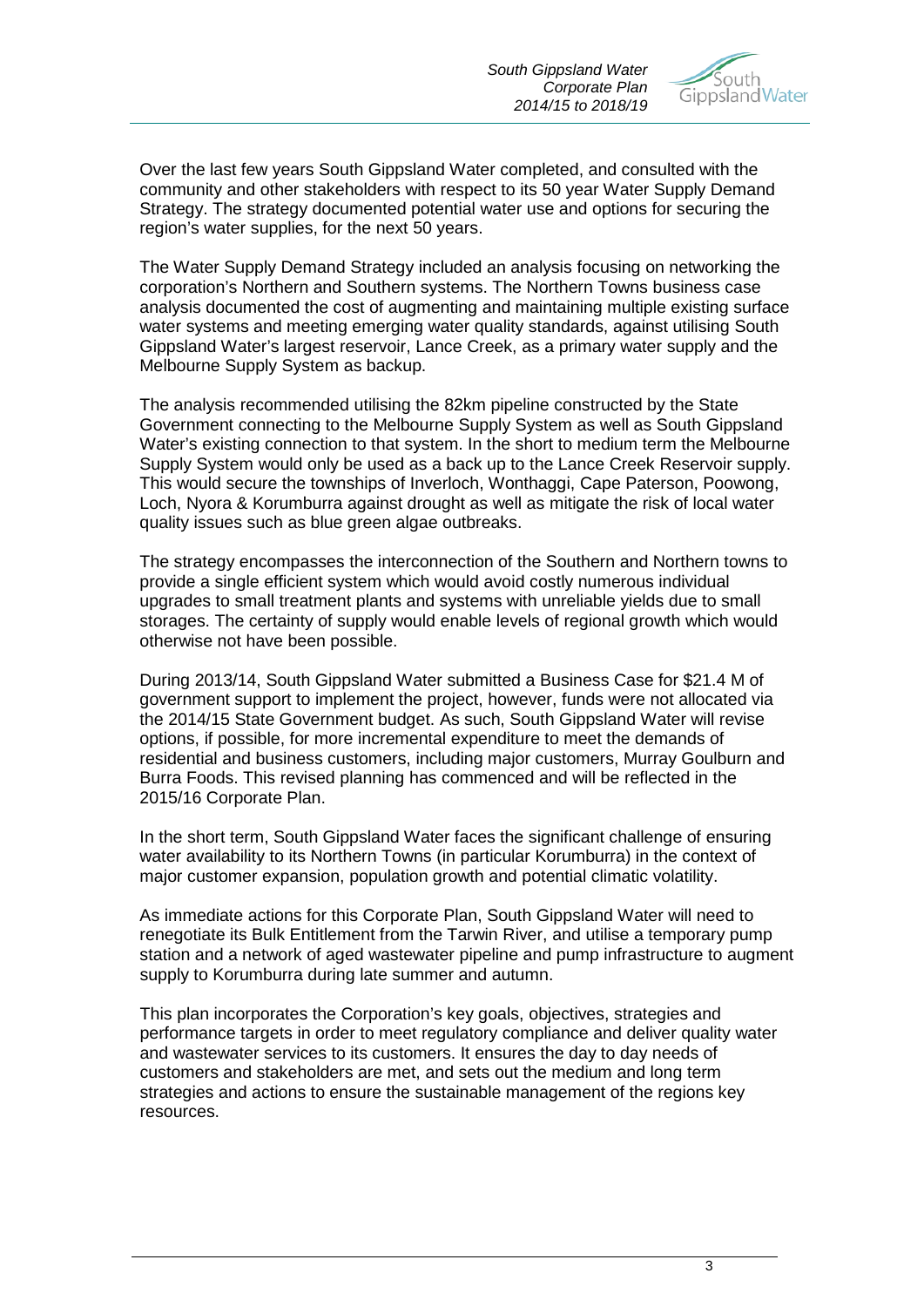

Major capital expenditure over the planning period focuses on:

- Implementation of the Liveable Small Towns pilot project encompassing (in conjunction with South East Water) construction of a pressure reticulation sewerage scheme for the towns of Poowong, Loch, and Nyora, with embedded Whole of Water Cycle Management initiatives.
- Completion of construction of a pressure reticulation sewer system as part of the Alberton Sewerage Scheme.
- Further improvement works at water treatment plants and watermains replacement and renewals to increase water supply quality and resilience through all systems.
- Sewer system upgrades throughout the region's townships, including Wonthaggi, Inverloch, Foster, Korumburra and Leongatha.
- Sludge management projects at Wonthaggi and Inverloch including the use of new technology to allow an efficient ongoing program of sludge handling.
- Investment in appropriate new technologies to improve service performance outcomes and operational efficiency.
- Providing outcomes for the environment via improved water and wastewater service network reliability through priority identified and categorised renewal works.

#### Major Initiatives

South Gippsland Water, in dealing with ongoing challenges and emerging issues, has set out major initiatives that will be implemented over this Corporate Plan period.

The decline in, and variability of inflows, together with forecast population increases has resulted in South Gippsland Water considering a number of actions in its 50 year Water Supply Demand Strategy. These have included:

- Whole of Water Cycle Management analysis for Korumburra and Poowong, Loch, Nyora
- Interconnecting existing water systems and connecting to the Melbourne Supply System;
- Increasing the amount of water that can be accessed by the urban supply system;

The prime objective is to improve resilience of systems to ensure that a timely balance between supply and future short and long term demand can be met. Water initiatives will focus on:

- Implementing a cost effective sustainable Water Supply Demand Strategy which will ensure future demand will be met taking into consideration regional growth and the impacts of climate change/variability.
- Securing and developing reliable new water sources while continuing to develop Whole of Water Cycle Management initiatives and further demand management.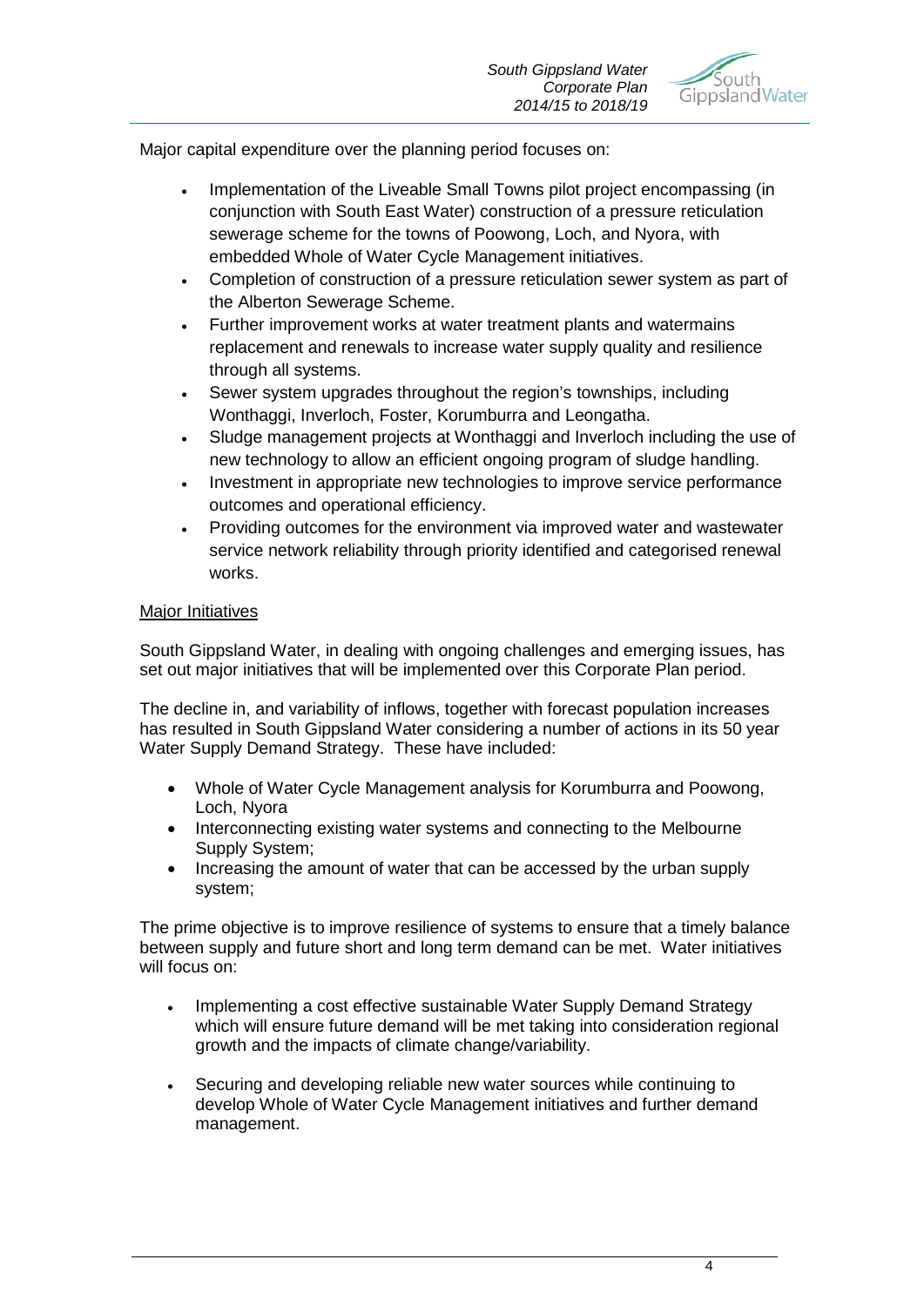

South Gippsland Water will finalise its options to network water supply systems in its Northern and Southern towns.

South Gippsland Water will finalise its options to network small water supply systems in its Central areas.

South Gippsland Water will continue to enhance its understanding of climate change/variability, and the impacts on the Region's catchments and water supply systems.

South Gippsland Water will liaise with South Gippsland Councils to finalise policies and protocols for development within open potable water supply catchment areas.

South Gippsland Water provides wastewater services to a number of small towns, ensuring wastewater compliance is maintained and disposal of treated effluent is in an environmentally sustainable manner.

> South Gippsland Water will construct and commission the Liveable Small Towns Project encompassing sewerage schemes and Whole of Water Cycle Management initiatives for the towns of Poowong, Loch and Nyora.

> South Gippsland Water will continue to liaise with Major Customers to ensure trade waste is compliant and sustainable.

South Gippsland Water will endeavour to minimise wastewater generation, maximise reuse opportunities and implement further EPA licence compliance improvements.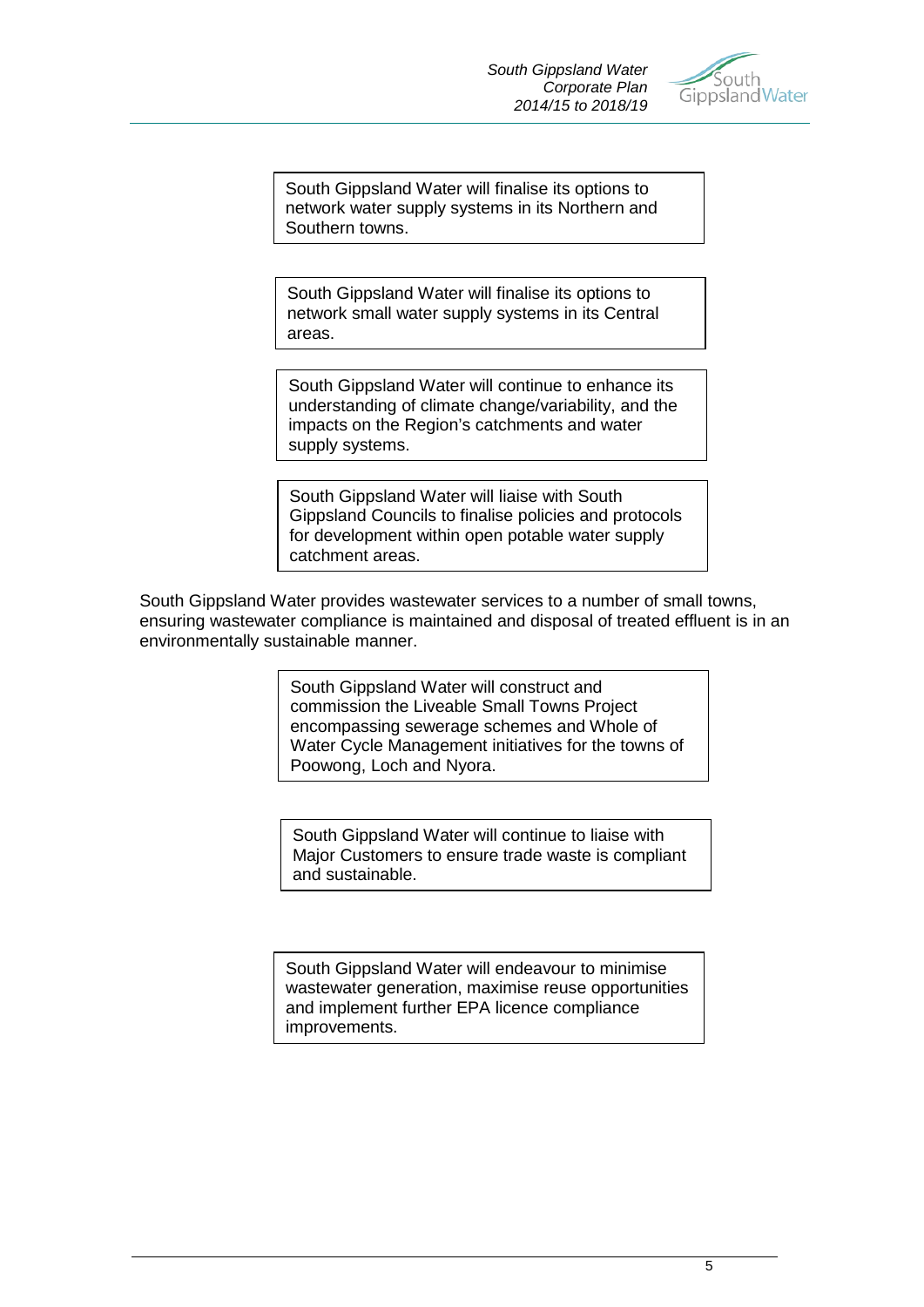

With respect to water quality and reliability, the Corporation will be;

- Implementing Whole of Water Cycle Management (WoWCM) analysis to inform decision making
- Carrying out minor treatment and network improvement
- Finalise its strategies for networking supply systems
- Securing further approved bulk water entitlements as required
- Developing and implementing asset management strategies to optimise asset performance over asset life.

| <b>Towns Serviced</b><br>Zone<br><b>Supply System</b> |                 | <b>Water Security Actions</b>                      |                                                                                                                                                                                                                                                                                               |  |
|-------------------------------------------------------|-----------------|----------------------------------------------------|-----------------------------------------------------------------------------------------------------------------------------------------------------------------------------------------------------------------------------------------------------------------------------------------------|--|
|                                                       |                 |                                                    | during Corporate Plan                                                                                                                                                                                                                                                                         |  |
| Agnes River                                           | Eastern         | Port Franklin, Port Welshpool,<br>Toora, Welshpool | Review Central Towns Strategy for<br>construction of a raw/treated water<br>delivery trunk main connecting<br>Deep Creek (Foster) and Agnes<br>River (Toora) water supply systems.<br>In particular, carry out a WoWCM<br>analysis to inform the potential for<br>localised solutions.        |  |
| <b>Battery Creek</b><br>Reservoir                     | Eastern         | <b>Fish Creek</b>                                  | Review Central Towns Strategy for<br>construction of a treated water<br>delivery trunk main connecting<br>Deep Creek (Foster) and Battery<br>Creek (Fish Creek) water supply<br>systems. In particular, carry out a<br>WoWCM analysis to inform the<br>potential for localised solutions.     |  |
| <b>Coalition Creek</b><br>storages                    | Northern        | Korumburra                                         | Further review options shortlisted in<br>the WoWCM analysis and finalise<br>implementation plan for favoured<br>option.                                                                                                                                                                       |  |
| Deep Creek / Foster<br>Dam                            | Eastern         | Foster                                             | Review Central Towns Strategy for<br>construction of a raw/treated water<br>delivery trunk main connecting<br>Battery Creek (Fish Creek) and<br>Agnes River (Toora) water supply<br>systems. In particular, carry out a<br>WoWCM analysis to inform the<br>potential for localised solutions. |  |
| Lance Creek<br>Reservoir                              | Southern        | Inverloch, Cape Paterson,<br>Wonthaggi             | System secured by Melbourne<br>Supply System. No further security<br>actions required.                                                                                                                                                                                                        |  |
| Little Bass<br>Reservoir                              | Northern        | Loch, Nyora, Poowong                               | Implement WoWCM Initiatives in<br>conjunction with Liveable Small<br>Towns pilot project. Review need<br>for further capital works.                                                                                                                                                           |  |
| Ruby Creek storages                                   | <b>Northern</b> | Koonwarra, Leongatha                               | No major activities for this Plan<br>period.                                                                                                                                                                                                                                                  |  |
| <b>Tarra River</b>                                    | Eastern         | Alberton, Devon North, Port Albert,<br>Yarram      | Purchase groundwater entitlements<br>to enhance water supply due to<br>drought/bushfires.                                                                                                                                                                                                     |  |
| Tarwin River - East<br><b>Branch</b>                  | Central         | Dumbalk                                            | No action this Plan period - system<br>secure. Potential connection of<br>Leongatha treated water main in<br>future.                                                                                                                                                                          |  |
| Tarwin River - West<br><b>Branch</b>                  | Central         | Meeniyan                                           | No action this Plan period - system<br>secure. Potential connection of<br>Leongatha treated water main in<br>future.                                                                                                                                                                          |  |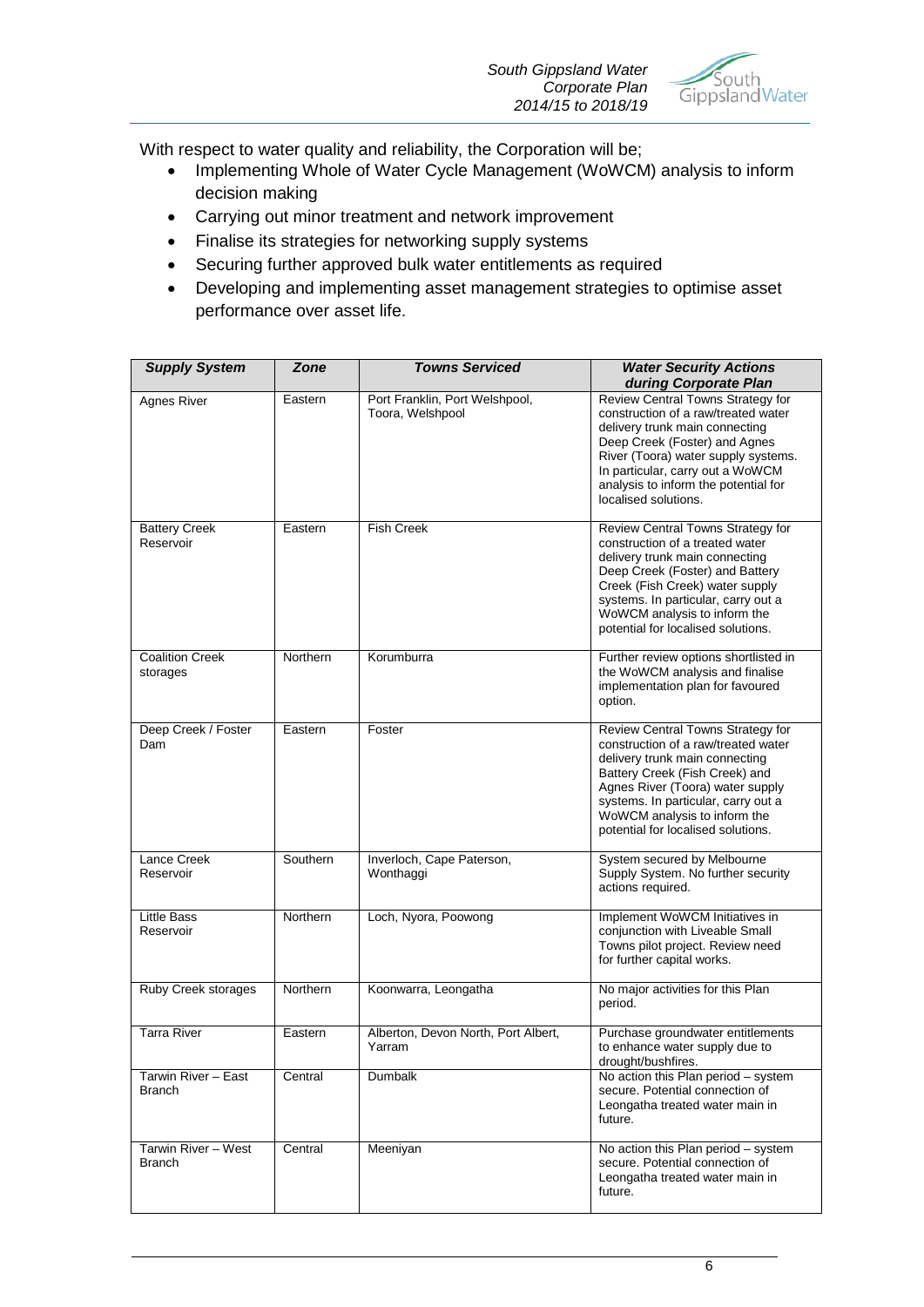*South Gippsland Water Corporate Plan 2014/15 to 2018/19*



With respect to wastewater services, the corporation will commence construction of the Liveable Small Towns pilot project, a pressure sewer reticulation system incorporating Whole of Water Cycle Management initiatives for the towns of Poowong, Loch, and Nyora. Commissioning of the Alberton, pressure sewer system is due for completion in September 2014. These schemes will provide for the health, safety and amenity of the local communities and address environmental concerns around ageing dysfunctional septic systems. In addition, they will provide for regional development and growth opportunities.

Significant wastewater works include:

| <b>Wastewater System</b>                                      | <b>Towns Serviced</b>                        | <b>Actions during Corporate Plan</b>                                                                                                                                                                                                         |
|---------------------------------------------------------------|----------------------------------------------|----------------------------------------------------------------------------------------------------------------------------------------------------------------------------------------------------------------------------------------------|
| Meeniyan                                                      | Meeniyan                                     | No action this Plan period. Newly<br>constructed wastewater system                                                                                                                                                                           |
|                                                               |                                              | commissioned 2012/13.                                                                                                                                                                                                                        |
| Poowong/Loch/Nyora<br><b>Country Towns Sewerage</b><br>Scheme | Poowong/Loch/Nyora                           | Finalise design, construct, install and<br>commission (2015/16) pressure<br>sewerage reticulation and transfer<br>mains. Implement WoWCM initiatives<br>as part of the Liveable Small Towns<br>pilot project.                                |
|                                                               | Foster                                       | Long term strategy to construct<br>upgraded treatment plant with<br>potential for reuse.                                                                                                                                                     |
| Corner Inlet                                                  | Toora                                        | Review strategy to facilitate<br>increased reuse/irrigation.                                                                                                                                                                                 |
|                                                               | Welshpool/Port Welshpool                     | Ocean outfall decommissioned<br>2010/11. Programmed priority<br>identified sewer relining works.                                                                                                                                             |
|                                                               | Wonthaggi                                    | Reticulation augmentations to allow<br>for development and growth.<br>Upgrade and desludge existing<br>lagoons system. Investigate potential<br>for dried sludge reuse.                                                                      |
| Baxter's Beach                                                | Inverloch                                    | Reticulation augmentations to allow<br>for development and growth.<br>Upgrade and desludge existing<br>lagoons system. Investigate potential<br>for dried sludge reuse.                                                                      |
|                                                               | Cape Paterson                                | Improved wastewater service<br>network reliability through priority<br>renewal works. Installation of<br>additional aerator in lead lagoon to<br>meet growth.                                                                                |
| Korumburra                                                    | Korumburra                                   | Improved wastewater service<br>network reliability through priority<br>identified required renewal works.                                                                                                                                    |
| Leongatha                                                     | Leongatha                                    | Improved wastewater service<br>network reliability through priority<br>identified required renewal works.<br>Operational upgrade of Biosolids<br>Management Facility.                                                                        |
| Yarram<br>Waratah Bav                                         | Yarram, Port Albert, Alberton<br>Waratah Bav | Finalise construction and<br>commission the Alberton Sewerage<br>Scheme (pressure sewer system).<br>Improved wastewater service<br>network reliability through priority<br>identified required renewal works.<br>No further action required. |
|                                                               |                                              |                                                                                                                                                                                                                                              |

Finally, South Gippsland Water, in this Corporate Plan, is concentrating efforts to meet the significant challenges and uncertainties that lie ahead. This will ensure the continued delivery of sustainable water and sewerage services to meet the needs of the communities in South Gippsland.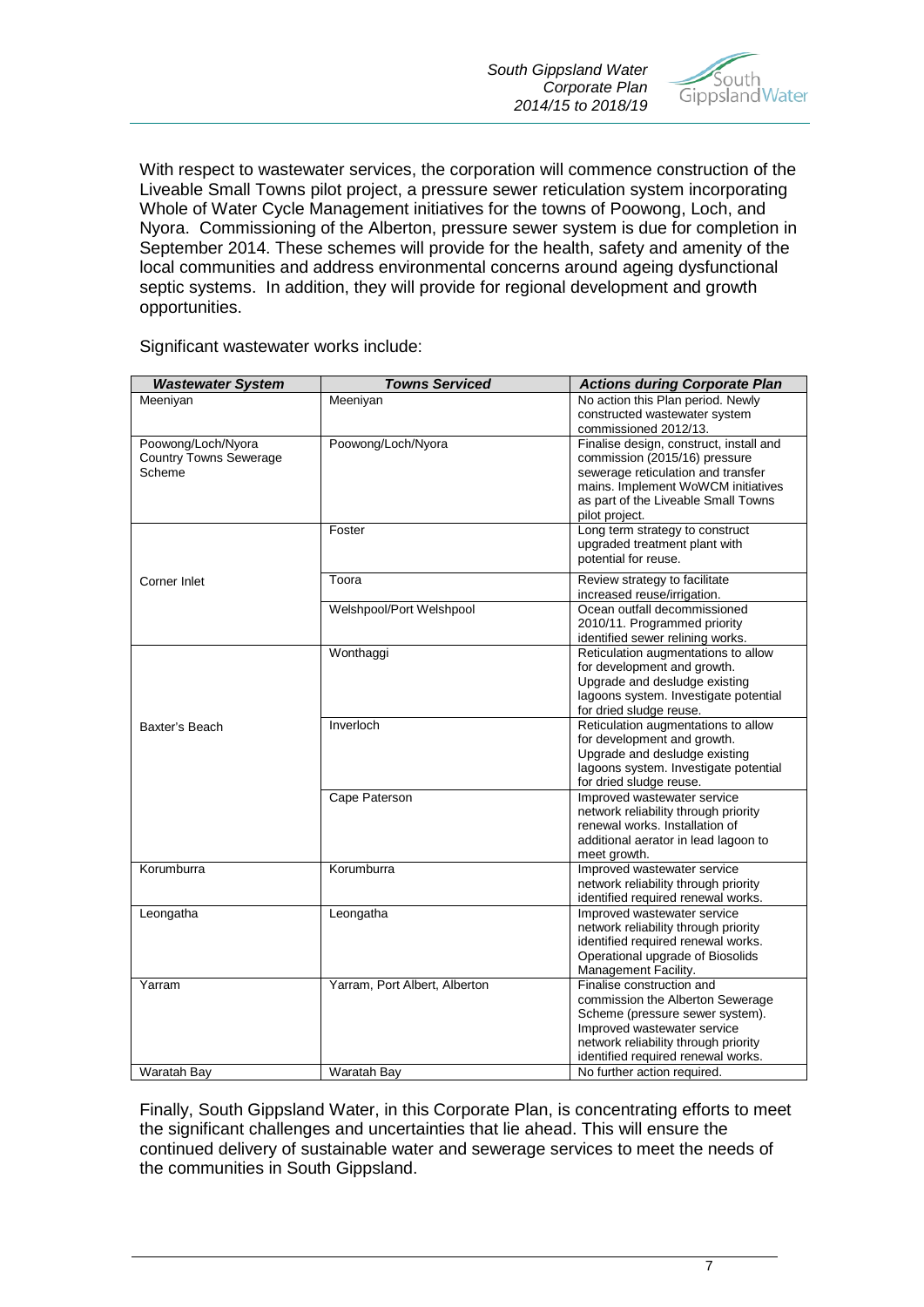

# 2. South Gippsland Water

South Gippsland is located around 2 hours drive from the south eastern suburbs of Melbourne, and is well known for its coastal resorts and National Parks such as Wilson's Promontory and Tarra Bulga. The Corporation is acutely aware that the region's "natural capital" has a high public profile. South Gippsland is predominantly an agricultural area, with the main emphasis on dairy farming. The region seeks to maximise its strength as a leading Victorian dairy farming and dairy products producer with two major dairy companies located in the area. Tourism is also an industry of significant importance to the region.

The Corporation demonstrates its commitment to the stewardship of the region's "natural capital" through initiatives based on continuous improvement at all our operational facilities, together with programs aimed at raising community awareness. South Gippsland Water supports and participates in local activities with a wide range of community groups involved in broader environmental programs that address the interconnection of all of the elements of the region's ecosystems. South Gippsland Water is fully aware that the services it provides are essential to the economic survival, development and well-being of the region. Accordingly, South Gippsland Water takes into account and collaborate with the programs and activities of other regional agencies in developing its strategies and plans, in so doing, contributing to an integrated regional approach to natural resource management.

The demographics of the region are also undergoing change due to the demand for coastal residential real estate. Wonthaggi, Inverloch, Cape Paterson and Waratah Bay are examples with strong residential real estate prices and the influx of a new socioeconomic segment of customers to the region.

The Corporation produces potable drinking water product from its water treatment plants. It also produces treated waste streams from its sewerage treatment plants. These processes are undertaken while meeting stringent environmental demands and satisfying customer expectations at a cost that is sustainable and a price to consumers that is ratified by the economic regulator. All this is achieved with a team that is small by industry standards.

## 2.1 Services Provided by South Gippsland Water

South Gippsland Water employs a multi skilled workforce that covers the disciplines of planning, administration, finance, customer services, engineering, operations, maintenance, and construction management. Most engineering design is outsourced.

The Corporation has a skills-based, seven member Board, appointed by the Minister for Water. The Corporation is managed by an executive team, led by the Managing Director, who also is a Board member.

South Gippsland Water provides the full range of water supply functions, including water harvesting and storage, water treatment, urban water supply, as well as wastewater collection, treatment, disposal and reuse, and major trade waste services.

During 2013/14, a total of 106 ML of recycled water was used mainly for pasture irrigation. A small percentage of this total was provided for watering sporting grounds (5 ML). Strategic emphasis on environmentally beneficial re-use is expected to result in an increase in the re-use of treated wastewater over the medium to long term.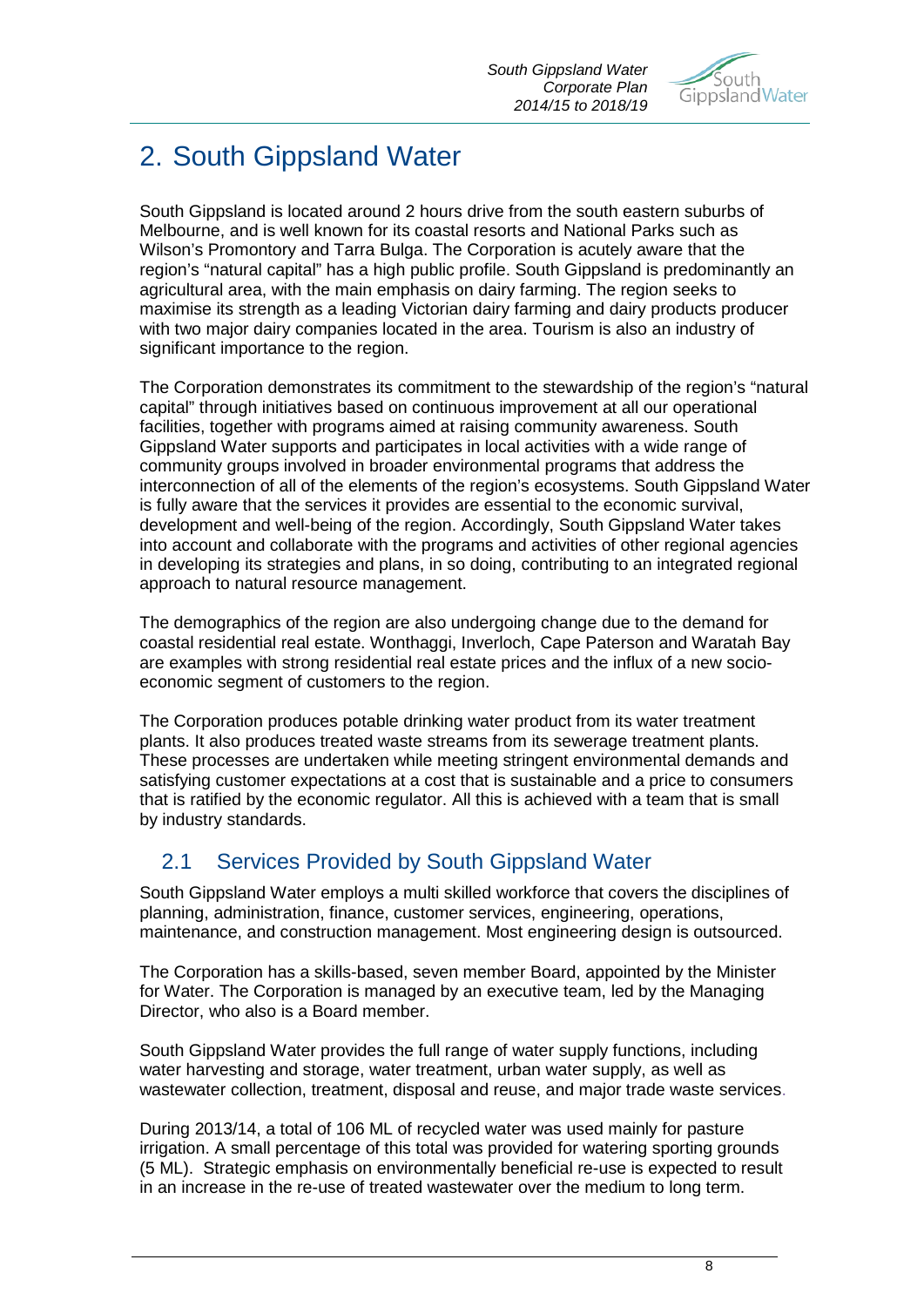*South Gippsland Water Corporate Plan 2014/15 to 2018/19*



South Gippsland Water's core functions are to provide secure water and wastewater services to over 20,500 households and businesses across approximately 4,000 square kilometres. South Gippsland Water's service area includes 22 towns, the base population of serviced towns is approximately 29,200 a figure that may increase in peak holiday periods by as much as 100%. Major centres include Wonthaggi, Inverloch, Leongatha and Korumburra as illustrated in Map 2.2.

The towns supplied and the services the Corporation currently provides are summarised in the following table.

| <b>Centre</b>                                                             | <b>Population Served</b> | Water                   |                              | Sewerage                |
|---------------------------------------------------------------------------|--------------------------|-------------------------|------------------------------|-------------------------|
|                                                                           | (Permanent)              | <b>Customers Billed</b> | <b>Supplied from</b>         | <b>Customers Billed</b> |
| <b>Port Franklin</b>                                                      | 129 (estimate)           | 106                     | Agnes River                  | <b>Not Serviced</b>     |
| <b>Port Welshpool</b>                                                     | 180                      | 274                     | Agnes River                  | 259                     |
| <b>Toora/ Agnes, Bennison</b>                                             | 450                      | 516                     | Agnes River                  | 293                     |
| <b>Welshpool, Hedley</b>                                                  | 445                      | 205                     | Agnes River                  | 120                     |
| <b>Fish Creek</b>                                                         | 802                      | 209                     | <b>Battery Creek</b>         | Not Serviced            |
| Korumburra                                                                | 3404                     | 2167                    | <b>Coalition Creek</b>       | 1871                    |
| <b>Foster</b>                                                             | 1106                     | 848                     | Deep Creek /<br>Foster Dam   | 769                     |
| Inverloch,<br><b>Wattle Bank,</b><br><b>Lance Creek</b>                   | 4565                     | 4443                    | Lance Creek                  | 4414                    |
| <b>Cape Paterson</b>                                                      | 735                      | 1129                    | Lance Creek                  | 1115                    |
| Wonthaggi,<br>South Dudley,<br>Glen Alvie, Kongwak,<br><b>Lance Creek</b> | 7050                     | 4353                    | Lance Creek                  | 4143                    |
| Loch                                                                      | 194 (estimate)           | 147                     | <b>Little Bass</b>           | Not Serviced            |
| <b>Nyora</b>                                                              | 713                      | 348                     | <b>Little Bass</b>           | Not Serviced            |
| Poowong                                                                   | 322                      | 207                     | <b>Little Bass</b>           | Not Serviced            |
| Koonwarra                                                                 | 390                      | 80                      | <b>Ruby Creek</b>            | Not serviced            |
| Leongatha, Kardella,<br>Leongatha South, Ruby                             | 4921                     | 3051                    | Ruby Creek                   | 2879                    |
| <b>Alberton</b>                                                           | 260                      | 147                     | <b>Tarra River</b>           | Not Serviced            |
| Devon North,<br><b>Tarra Valley</b>                                       | 487                      | 124                     | <b>Tarra River</b>           | <b>Not Serviced</b>     |
| <b>Port Albert</b>                                                        | 246                      | 394                     | <b>Tarra River</b>           | 327                     |
| Yarram                                                                    | 1741                     | 1191                    | <b>Tarra River</b>           | 1091                    |
| <b>Dumbalk</b>                                                            | 418                      | 103                     | Tarwin River-<br>East Branch | <b>Not Serviced</b>     |
| Meeniyan                                                                  | 460                      | 269                     | Tarwin River-<br>West Branch | 235                     |
| <b>Waratah Bay</b>                                                        | 210                      | Not Serviced            | N/A                          | 111                     |

#### **Table 2.1: South Gippsland Water & Sewerage Service Localities**

**Notes:**

1. Population Served based on ABS 2011 Census updated with a local government growth factor of 2.5%

Bass Coast Shire Council, 1.5% South Gippsland Shire Council and 0.9% for the Wellington Shire Council. 2. Water and Sewerage Assessments = Number of Rated Properties at May 2014.

3. The ABS method of calculation of population is based on State Suburbs and may not always reflect the exact sewer/water district.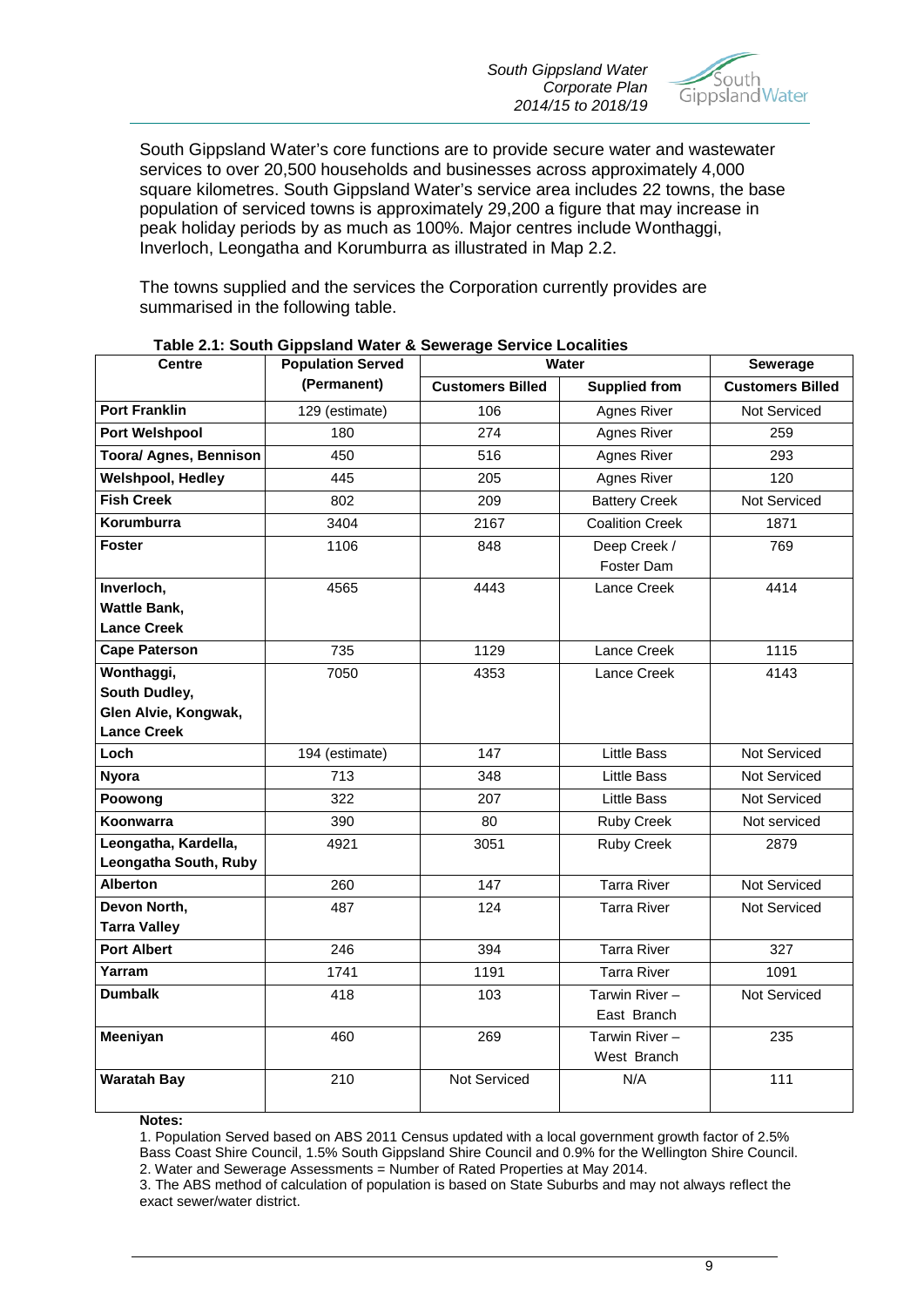

## 2.2 South Gippsland Water Infrastructure

South Gippsland Water has significant headworks assets with 13 reservoirs and 18 service storages. The quality of raw water varies significantly across South Gippsland Water's region leading to specific water quality control challenges.

South Gippsland Water's total operation comprises:

A headworks function comprising:

- Water catchments with a total area of 1,234 square kilometres
- 13 reservoirs and 18 service storages

A Water Services Function comprising:

- 10 separate water supply systems
- 10 water treatment plants
- 698km of water mains
- 15 water pump stations
- servicing over 20,500 assessments over 21 towns with around 4,800 ML annual volume of metered water

A Sewerage Services Function comprising:

- 11 conventional wastewater collection systems
- 1 vacuum wastewater system
- 10 sewerage treatment plants
- 1 dedicated saline tradewaste system
- 426 km of wastewater mains
- 71 wastewater pump stations
- 4 marine environment outfalls
- 2 inland water discharge points
- servicing over 17,600 wastewater assessments (including trade waste) over 12 towns collecting and treating around 4,300ML of wastewater.

South Gippsland Water's service area (shown in Map 2.2 below) extends from Wonthaggi and Nyora in the west to Yarram in the east, and from the coastal centres facing Bass Strait in the south through to the Strzelecki Ranges in the north. The western boundary adjoins Westernport Water, the northern boundaries adjoin South East Water and Gippsland Water.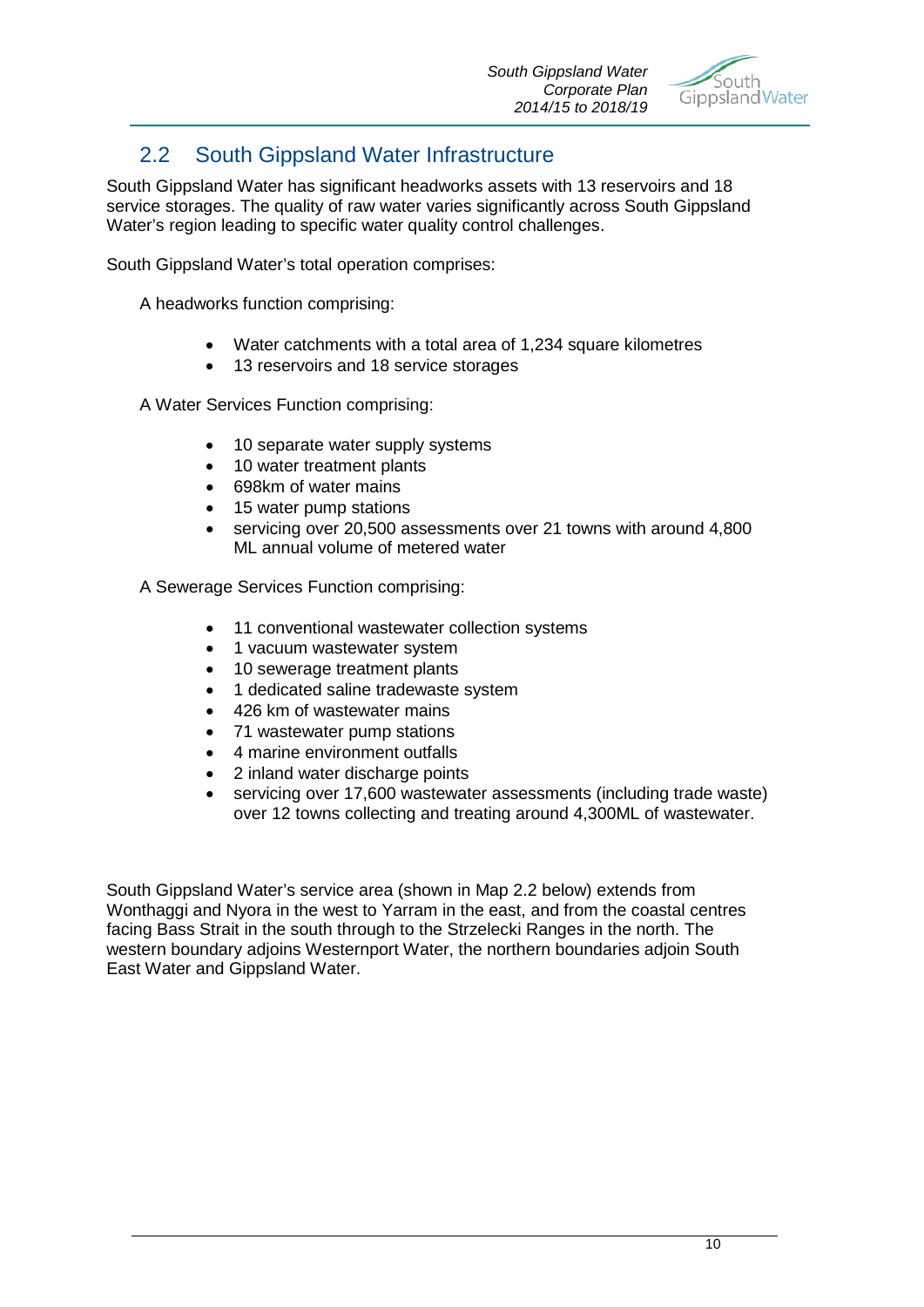



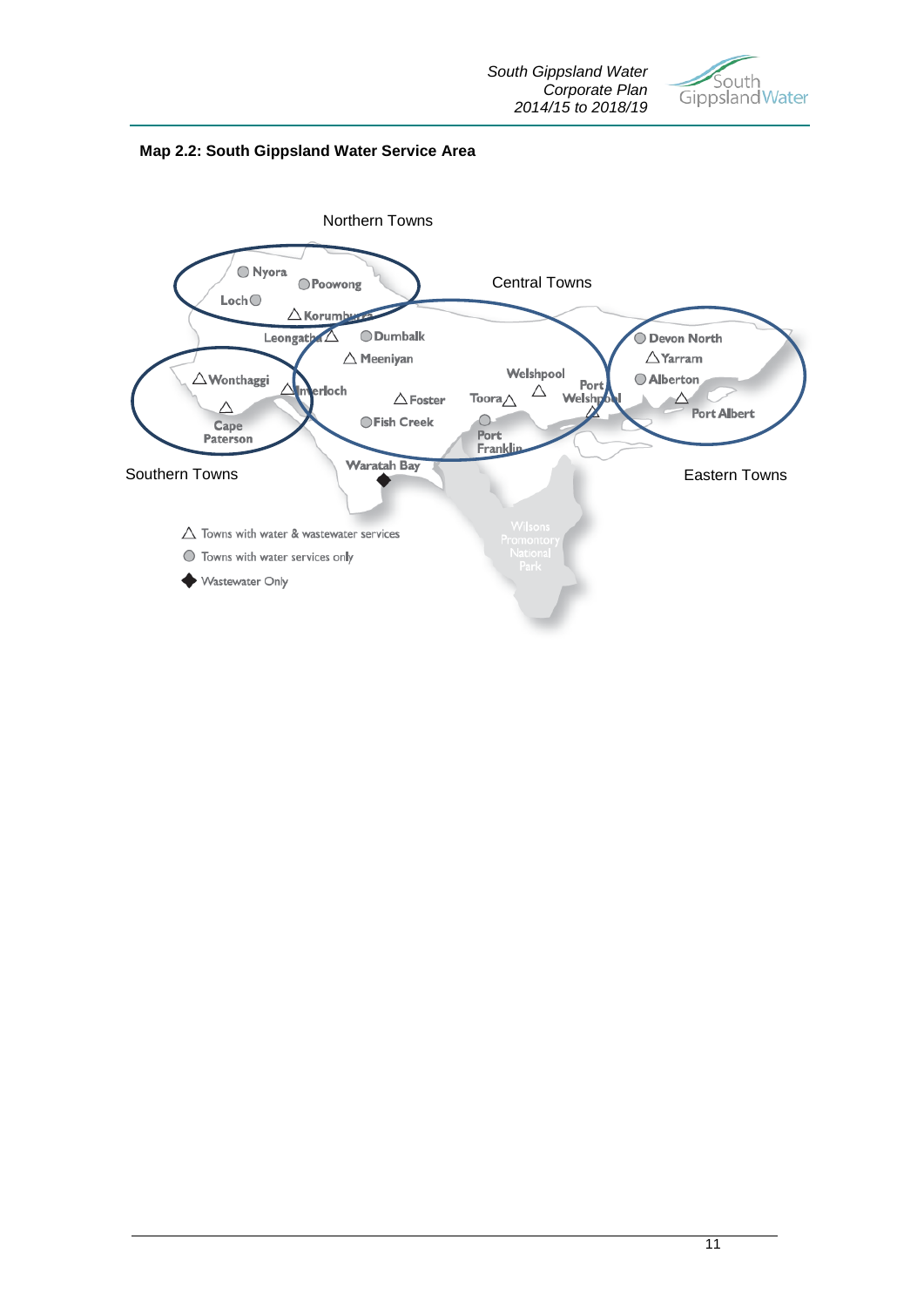

# 3. Mission, Vision and Objectives

The strategic issues facing South Gippsland Water, on which this Corporate Plan is based, are articulated through corporate Vision and Mission statements and through identification of Key Strategic Objectives summarised below.



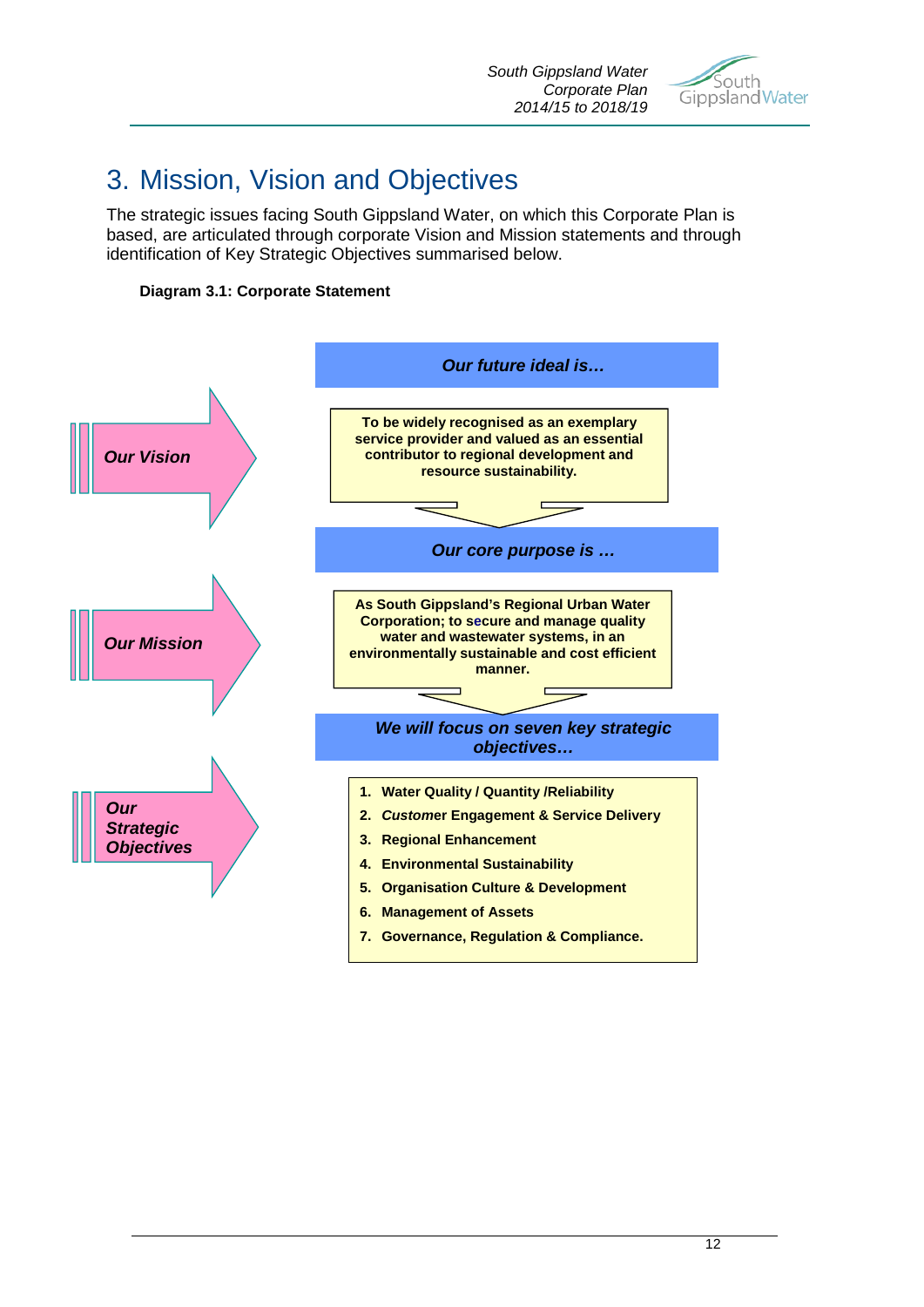

The Key Organisational Strategic Objectives, including priorities are summarised as:

#### **Water Quality / Quantity / Reliability**

- Meet customer satisfaction with water quality.
- Meet water regulations.
- Secure and manage sustainable future water resources for customers.

#### **Customer Engagement and Service Delivery**

- Continue the high priority and commitment to our customers and maintenance of our service standards.
- Continue to engage with key stakeholders
- Strong focus on communicating water and wastewater strategies.

#### **Regional Enhancement**

• Responsiveness to local, State and regional development policies.

#### **Environmental Sustainability**

- Better understand and respond to climate change/variability impacts.
- Manage wastewater systems to optimise the link with the integrated water cycle.
- Secure sustainable future water resources for customers.

#### **Organisation Culture & Development**

- Embed efficiencies in to the business in order to deliver Fairer Water Bills.
- Attract, support and retain staff to ensure continued quality performance.
- Continue working with staff to ensure a healthy, safe and rewarding work environment.

#### **Management of Assets**

• Optimise asset life through the asset management strategy.

#### **Governance, Regulation & Compliance**

- Ensure financial sustainability.
	- Maintain our commitment to achieve the highest standards of compliance, and performance of the organisation, through sound and prudent governance.
	- Cost efficient service delivery.
	- Engagement with Government, and responsiveness to Government policy.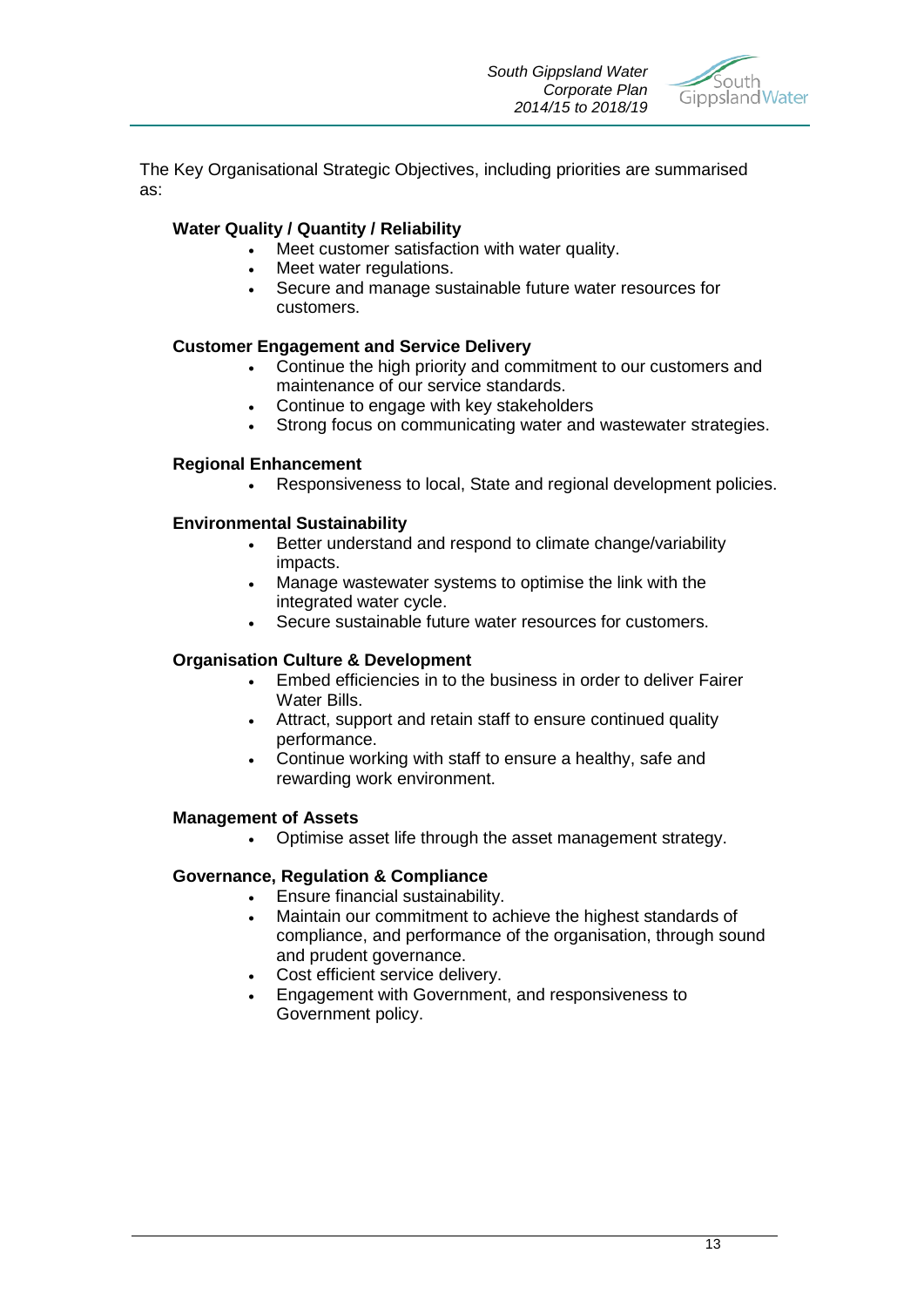*South Gippsland Water Corporate Plan 2014/15 to 2018/19*



# 4. Key Assumptions Made in Preparing the Corporate Plan

## 4.1 Climate conditions / yields assumed for the Corporate Plan

South Gippsland, similar to many other parts of south-east Australia, has over the last fifteen years experienced one of the worst prolonged droughts on record with extreme dry conditions recorded. While more recent climate conditions have approximated long term average rainfall, the drought experience is maintained in the corporations risk profile and future planning.

In its Water Supply Demand Strategy, South Gippsland Water has planned its demand reduction and supply enhancement measures on the assumption of medium climate change conditions over the next 50 years, based on CSIRO's climate change projections.

This Corporate Plan has been predicated on the assumption that the variability of flows in South Gippsland catchments over recent years will continue. As such, it uses a conservative view of average inflows as the basis for water supply availability and includes a variety of measures to access and develop a diversity of water sources.

In the short term, South Gippsland Water faces the significant challenge of ensuring water availability to its Northern Towns in the context of major customer expansion, population growth and potential climatic volatility. As suchSouth Gippsland Water will rely on a combination of water sources, including surface and ground water. This means utilising a temporary pump station and a network of aged pipeline and pump infrastructure to augment the supply to Korumburra (an at risk system due to recent significant major customer water usage) during late summer and autumn.

It is planned that some 4,555 ML's will be delivered to customers during 2014/15 and while no restrictions are planned the reality is that Korumburra experienced Stage Two restrictions (2012/13) and significant temporary augmentation in 2013/14, following a prolonged dry period from December 2013.

## 4.2 Revenue

Revenue included in the Corporate Plan is based on the prices approved in the Essential Services Commission (ESC) Final determination, adjusted for "Fairer Water Bills" required level of savings which were provided to the Corporation by the Minister for Water on 9<sup>th</sup> May 2014. These expected savings include \$4.6 M in Operational expenditure and \$4.2 M in Capital Expenditure over the period 2014/15 to 2017/18. The savings result from targeted efficiencies identified by the Corporation, and stretch targets and co-ordinated procurement initiatives yet to be scoped.

Tariffs from 1<sup>st</sup> July 2014 see a decrease of between 8% - 11% in nominal terms against the currently approved ESC price path, the results of which is reflected in the Financials of Section 9 of this plan. Future increases will be pegged to the inflation rate.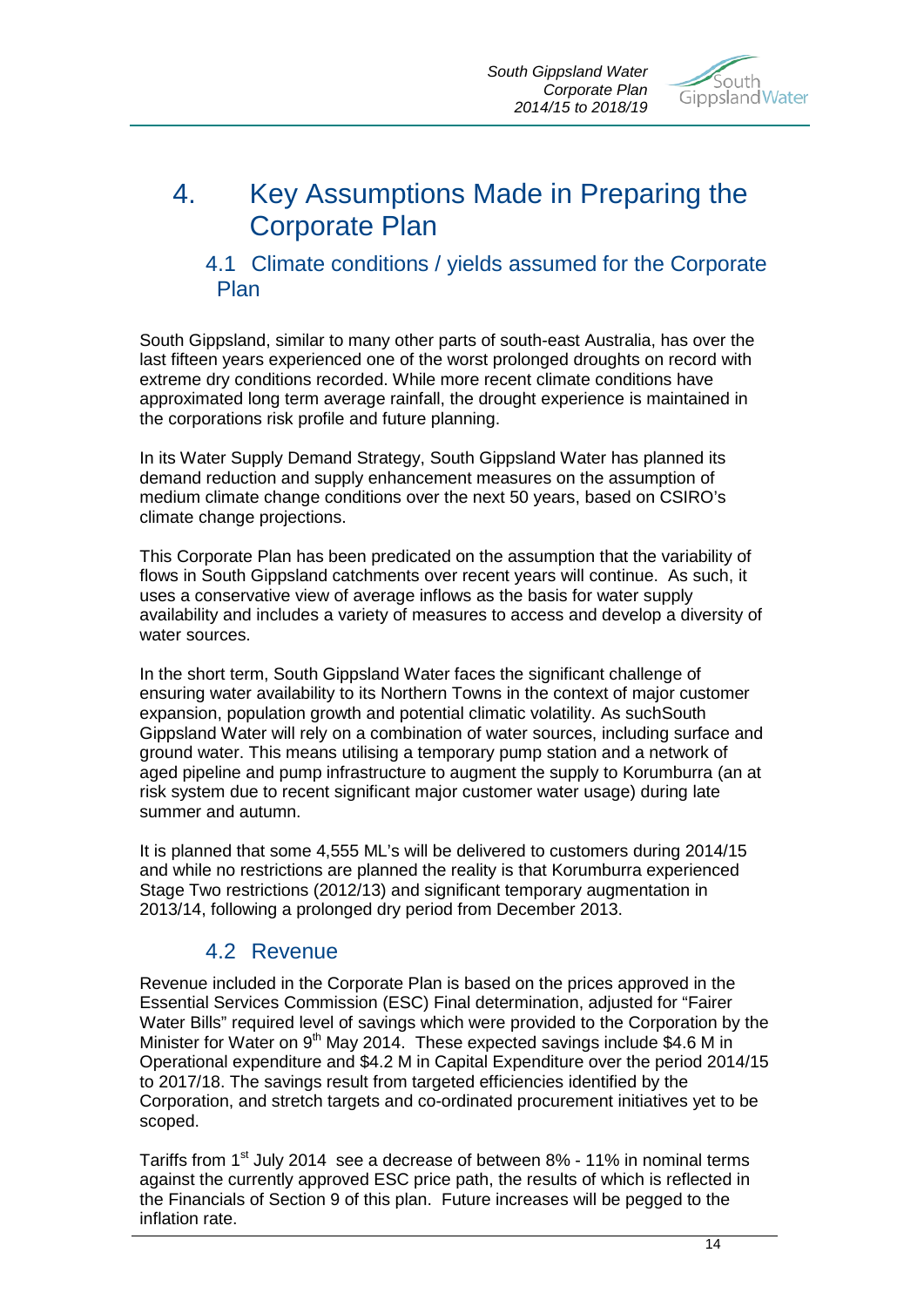

## 4.3 Customer Growth – Estimated Demand Forecast

The *Victoria In Future 2012* forecasts and the Corporation's own historical data have been utilised to provide growth forecasts for new customers. Estimates of water demand take into account changes to customer behaviour due to a number of reasons, including awareness on climate change/variability, implementation of permanent water savings rules, water savings education and programs, etc.

The 2011 Census of Population and Housing assessed the population of towns in various regional areas of Victoria. None of the regional areas satisfactorily maps to the area served by South Gippsland Water. As such, South Gippsland Water has utilised the disaggregated Regional Local Government Areas (LGA) statistical information, although even this data presents problems with respect to direct representation of South Gippsland Water's services towns.

South Gippsland Water's three relevant Local Government Areas are Bass Coast, South Gippsland and Wellington.

Utilisation of data as representative of our area is problematic as:

- A substantial part of the Bass Coast LGA encompasses Phillip Island which is not part of our serviced region; and
- The towns in our region represented by Wellington are insignificant in size, i.e. Yarram, Port Albert, etc. Wellington is dominated by the major centre of Sale.

However, the South Gippsland LGA covers the major centres of Leongatha and Korumburra and provides a good nexus to growth in these towns.

While population growth is useful, the change in households is the key indicator as it provides a more meaningful figure with respect to estimating new connections and future capital requirements.

Over 2012/13 and 2013/14 the actual customer growth (water and wastewater) averaged only 0.8% per annum around half that expected. This slower growth has a compounding unfavourable revenue impact on the Water Plan forecasts and has been reflected in the Corporate Plan estimates.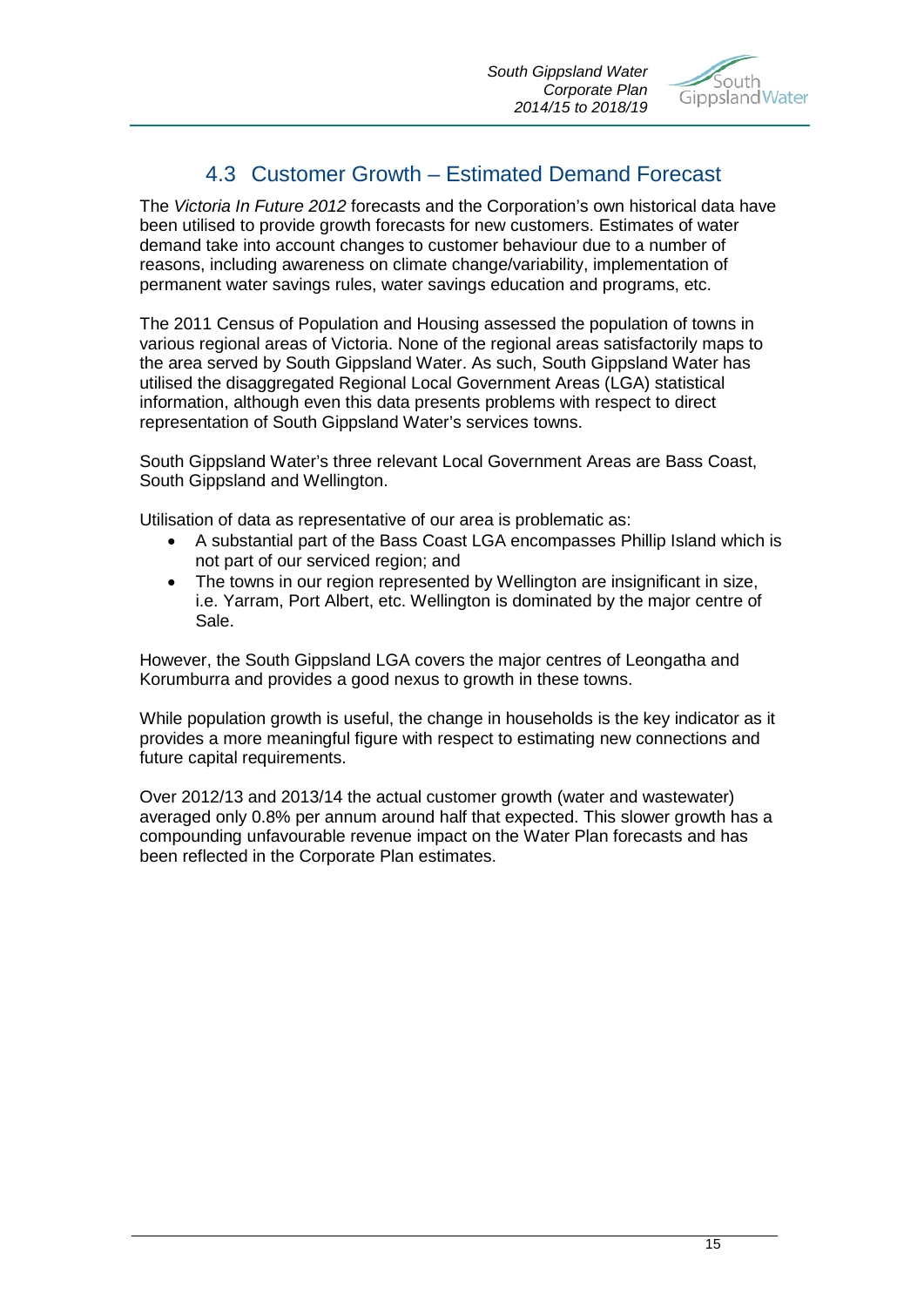

The projected percentage increases in customer connections are as follows.

|                 | 2014/15 | 2015/16 | 2016/17 | 2017/18 | 2018/19 |
|-----------------|---------|---------|---------|---------|---------|
| Water $-$       |         |         |         |         |         |
| % Growth        | 1.04%   | 1.04%   | 1.04%   | 1.04%   | 1.04%   |
| Water $-$       |         |         |         |         |         |
| Assessment No's | 20,528  | 20,748  | 20,978  | 21,191  | 21,446  |
| Wastewater - %  |         |         |         |         |         |
| Growth          | 1.52%   | 2.13%   | 2.29%   | 1.03%   | 1.03%   |
| Wastewater $-$  |         |         |         |         |         |
| Assessment No's | 17,584  | 17,920  | 18,331  | 18,520  | 18,711  |

#### **Table 4.3(a): Customer Growth Assumptions**

*Includes Alberton Sewerage Scheme which is expected to commence 2014/15 & Poowong/Loch/Nyora Small Town Sewerage Scheme which is expected to commence 2015/16. Excludes tradewaste customers.*

The resultant detailed customers and water and wastewater volumes from these assumptions are:

#### **Table 4.3(b): Growth and Demand Forecast**

|                                     | <b>Budget</b> | <b>Forecast</b> | Forecast | <b>Forecast</b> | <b>Forecast</b> |
|-------------------------------------|---------------|-----------------|----------|-----------------|-----------------|
| <b>Year Ending 30 June</b>          | $2015$ (F)    | $2016$ (F)      | 2017(F)  | 2018(F)         | 2019(F)         |
| <b>Number of Assessments</b>        |               |                 |          |                 |                 |
| <b>Urban Water Supply</b>           |               |                 |          |                 |                 |
| Residential                         | 17,212        | 17,412          | 17,622   | 17,835          | 18,050          |
| Non Residential                     | 3,316         | 3,336           | 3,356    | 3,356           | 3,396           |
| <b>Total Urban Water Supply</b>     | 20,528        | 20,748          | 20,978   | 21,191          | 21,446          |
| Urban Sewerage Service              |               |                 |          |                 |                 |
| Residential                         | 15,845        | 16,169          | 16,568   | 16,745          | 16,924          |
| Non Residential / Other             | 1,739         | 1,751           | 1.763    | 1,775           | 1,787           |
| <b>Total Urban Sewerage Service</b> | 17,584        | 17,920          | 18,331   | 18,520          | 18,711          |
| <b>Trade Waste by Agreement</b>     | 241           | 242             | 243      | 244             | 244             |
|                                     |               |                 |          |                 |                 |
| <b>Recycled Water</b>               | 3             | 3               | 3        | 3               | 3 <sup>1</sup>  |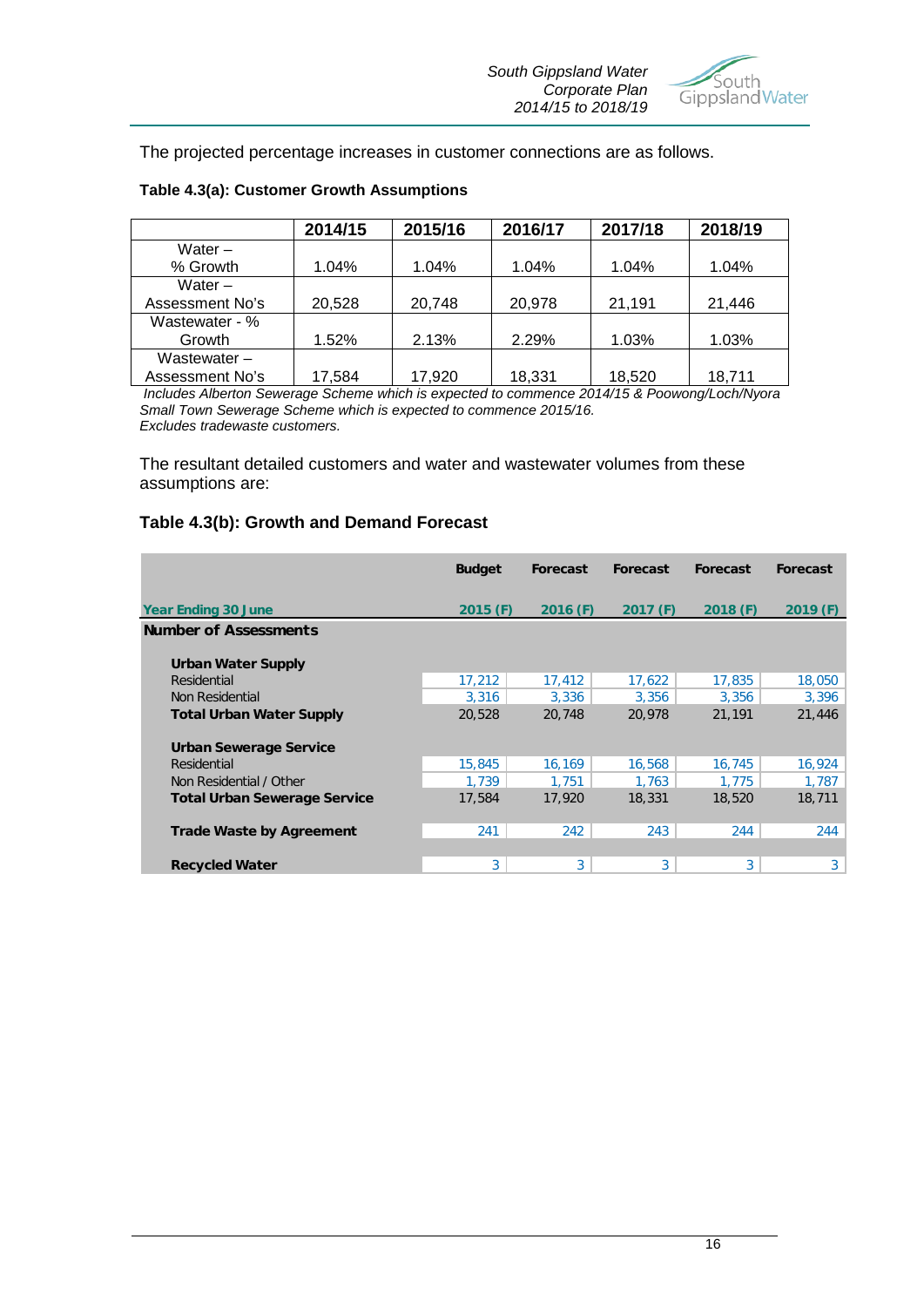

## 4.4 Environmental Contribution

The Corporation is required to collect an environmental contribution through fees levied on customer water and wastewater accounts. The contribution was an initiative of the Victorian Government's White Paper 'Securing Our Water Future Together'.

The Corporate Plan includes the collection of revenue and the payment of an Environmental Contribution of \$1,101,000 per annum for the first 4 years, increasing to \$1,422,000 in 2018/19.

## 4.5 Government Contributions

It has been assumed that the Corporation will not receive any Government contributions over the plan period.

The business case for the Northern Towns Connection Project was submitted in 2013/14 and no funds were allocated in the 2014/15 state budget. As a result South Gippsland Water has removed all Northern Towns Connection Project capital works from this Corporate Plan and has included a \$100,000 per annum additional operating cost to allow supplementary supply for the Korumburra water supply to continue until a more permanent solution can be developed.

## 4.6 Forecast Inflation Rates

An inflation rate of 2.93% has been used for 2014/15 and 2.75% pa for the remaining years of the plan.

## 4.7 Wage Increases

The wages calculation has been determined from the Corporation's Enterprise Agreement 2012 which was approved by Fair Work Commission on the 21<sup>st</sup> August 2013. This allows for increases of 3.25% in 2014/15 and 3.5% in 2015/16. The remaining years are assumed to be 2.75% (the inflation rate) in accordance with current government policy.

## 4.8 Interest on Investment

Interest used to calculate investment revenue has been estimated at 4%.

## 4.9 Borrowings

The Corporate Plan assumes that borrowings will be required to provide for capital expenditure projects. The interest rate also incorporates the Financial Accommodation Levy (FAL) of 1.7% and is estimated at 6.5% of future loan funds. Borrowings predicted for the Corporate Plan period will peak in 2014/15 at \$56.4M and overall Corporation loans will reduce to \$47.9M by June 2019.

## 4.10Dividend Calculation

No dividend payments have been forecast during the period of the Corporate Plan.

## 4.11Taxation Payments

No taxation payments have been forecast during the period of the Corporate Plan.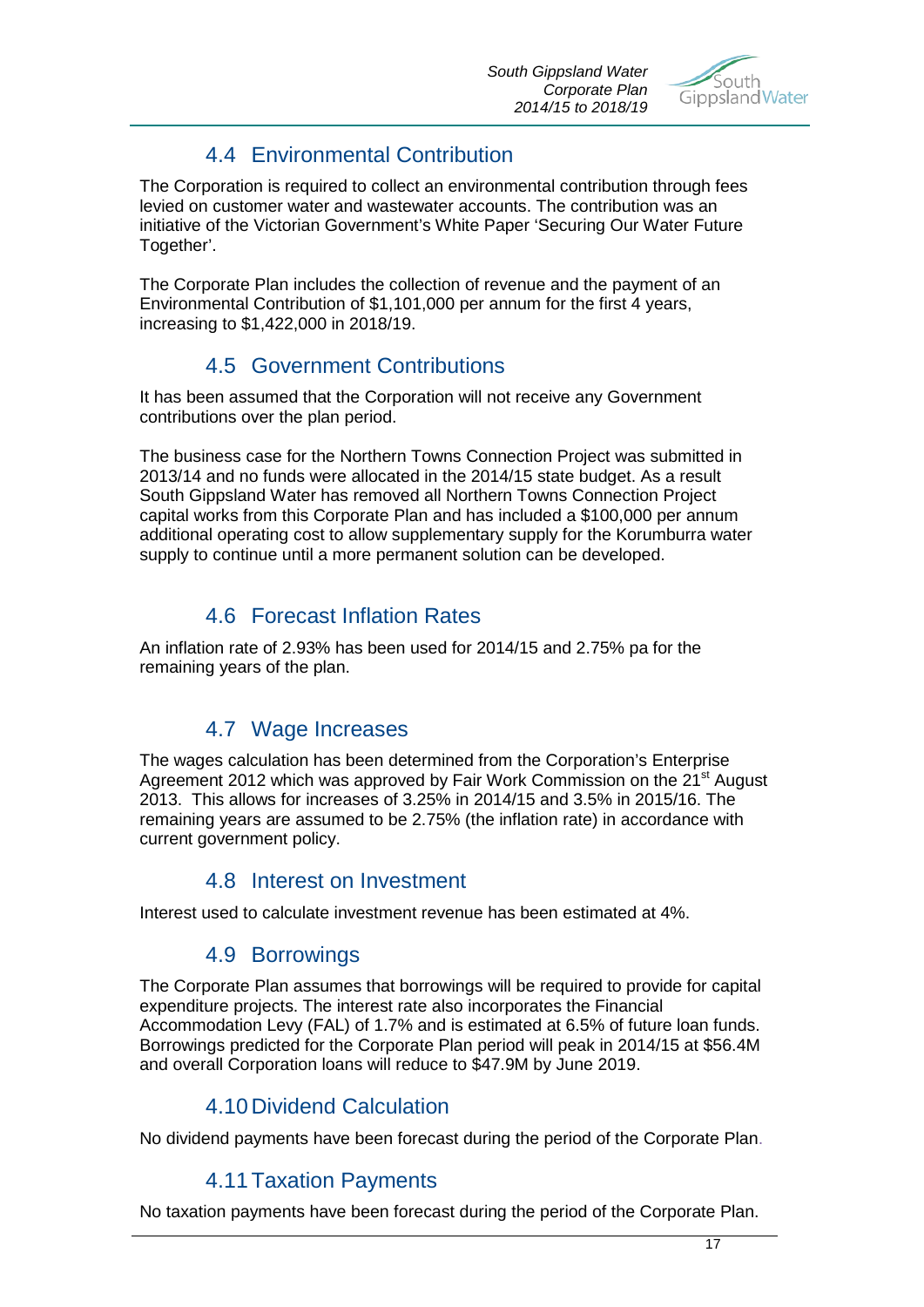

# 5. Outcomes for 2013/14

## 5.1 Introduction

As a part of the Corporate Planning process, South Gippsland Water reviews its progress in achieving its previous Corporate Plan objectives and outcomes and these are summarised below.

## 5.2 Core Service standards

South Gippsland Water has committed to meet approved targets for a core set of service standards. Table 5.2 below details the Corporation's delivery of the service standards for 2011/12 and 2012/13 and forecast achievement for 2013/14.

#### **Table 5.2: Delivery of Service Standards**

#### **Service Standards**

|                                                                          | 2011/12 Actual |        | 2012/13 Actual |        |        | 2013/14 Estimate |          |        |           |
|--------------------------------------------------------------------------|----------------|--------|----------------|--------|--------|------------------|----------|--------|-----------|
|                                                                          | Actual         | Target | Var.           | Actual | Target | Var.             | Forecast | Target | Var.      |
| Water                                                                    |                |        |                |        |        |                  |          |        |           |
| Unplanned w ater supply interruptions (per 100km)(number)                | 12.1           | 28.0   | 56.8%          | 18.3   | 28.0   | 34.8%            | 22.6     | 25.0   | 9.8%      |
| Average time taken to attend bursts and leaks (priority 1)(minutes)      | 16.9           | 30.0   | 43.7%          | 15.5   | 30.0   | 48.5%            | 27.9     | 30.0   | 6.9%      |
| Average time taken to attend bursts and leaks (priority 2)(minutes)      | 20.9           | 40.0   | 47.8%          | 23.2   | 40.0   | 41.9%            | 17.9     | 40.0   | 55.3%     |
| Average time taken to attend bursts and leaks (priority 3)(minutes)      | 516.3          | 1440.0 | 64.1%          | 813.9  | 1440.0 | 43.5%            | 755.4    | 600.0  | $-25.9%$  |
| Unplanned w ater supply interruptions restored w ithin 5 hours (percent) | 99.0           | 99.0   | 0.0%           | 100.0  | 99.0   | 1.0%             | 99.0     | 99.0   | 0.0%      |
| Planned w ater supply interruptions restored within 5 hours (percent)    | 100.0          | 99.0   | 1.0%           | 100.0  | 99.0   | 1.0%             | 95.1     | 99.0   | $-4.0%$   |
| Average unplanned customer minutes off water supply (minutes)            | 7.1            | 33.0   | 78.5%          | 9.7    | 33.0   | 70.6%            | 60.3     | 30.0   | $-100.9%$ |
| Average planned customer minutes off water supply (minutes)              | 30.4           | 150.0  | 79.7%          | 35.9   | 150.0  | 76.1%            | 37.6     | 100.0  | 62.4%     |
| Average unplanned frequency of water supply interruptions (ratio)        | 0.08           | 0.30   | 73.3%          | 0.12   | 0.3    | 60.0%            | 0.39     | 0.3    | $-30.0%$  |
| Average planned frequency of water supply interruptions (ratio)          | 0.16           | 0.50   | 68.0%          | 0.16   | 0.5    | 68.0%            | 0.21     | 0.4    | 47.5%     |
| Average duration of unplanned water supply interruptions (minutes)       | 94.8           | 100.0  | 5.2%           | 82.8   | 100.0  | 17.2%            | 153.5    | 100.0  | $-53.5%$  |
| Average duration of planned w ater supply interruptions (minutes)        | 194.0          | 300.0  | 35.3%          | 229.3  | 300.0  | 23.6%            | 182.2    | 250.0  | 27.1%     |
| No. of customers experiencing more than 5 unplanned                      |                |        |                |        |        |                  |          |        |           |
| water supply interruptions in the year (number)                          | 0.0            | 0.0    | 0.0%           | 0.0    | 0.0    | 0.0%             | 0.0      | 0.0    | 0.0%      |
| Unaccounted for water (percent)                                          | 17.8           | 14.0   | $-27.1%$       | 16.0   | 16.0   | 0.0%             | 16.0     | 16.0   | 0.0%      |
|                                                                          |                |        |                |        |        |                  |          |        |           |
|                                                                          |                |        |                |        |        |                  |          |        |           |
| <b>Sewerage</b>                                                          |                |        |                |        |        |                  |          |        |           |
| Sew erage blockages (per 100km)(number)                                  | 21.7           | 18.0   | $-20.6%$       | 17.9   | 18.0   | 0.6%             | 18.0     | 18.0   | 0.0%      |
| Average time to attend sew er spills and blockages (minutes)             | 31.2           | 30.0   | $-4.0%$        | 8.2    | 30.0   | 72.7%            | 8.5      | 30.0   | 71.8%     |
| Average time to rectify a sew er blockage (minutes)                      | 75.0           | 120.0  | 37.5%          | 55.9   | 120.0  | 53.4%            | 42.8     | 120.0  | 64.3%     |
| Spills contained within 5 hours (percent)                                | 100.0          | 100.0  | 0.0%           | 94.0   | 100.0  | $-6.0%$          | 100.0    | 100.0  | 0.0%      |
| No. of customers receiving more than 3 sew er blockages per year (numbe  | 0.0            | 0.0    | 0.0%           | 0.0    | 0.0    | 0.0%             | 0.0      | 0.0    | 0.0%      |
|                                                                          |                |        |                |        |        |                  |          |        |           |
|                                                                          |                |        |                |        |        |                  |          |        |           |
| <b>Customer service</b>                                                  |                |        |                |        |        |                  |          |        |           |
| Complaints to EWOV (per 1,000 customers)                                 | 0.9            | 1.1    | 18.2%          | 0.9    | 1.1    | 18.2%            | 1.1      | 1.1    | 0.0%      |
| Telephone calls answ ered within 30 seconds (percent)                    | 100.0          | 98.0   | 2.0%           | 99.0   | 98.0   | 1.0%             | 99.0     | 98.0   | 1.0%      |
|                                                                          |                |        |                |        |        |                  |          |        |           |

#### **Minimum flow rates**

| 20 <sub>mm</sub> |  |
|------------------|--|
| 25 <sub>mm</sub> |  |
| 32 <sub>mm</sub> |  |
| 40 <sub>mm</sub> |  |
| 50 <sub>mm</sub> |  |



#### **Additional service standards**

Total CO2 equivalent Emissions (Tonne) Recycled w ater target (% reused) Biosolids reuse (% reused) Small Tow n Sew erage Scheme connections (no. of) Environmental discharge indicator (percent) Drinking w ater quality indicators (percent)

| <b>2011/12 Actual</b> |        |           | 2012/13 Actual |        |         | 2013/14 Estimate |        |         |
|-----------------------|--------|-----------|----------------|--------|---------|------------------|--------|---------|
| Actual                | Target | Var.      | Actual         | Target | Var.    | Forecast         | Target | Var.    |
| 8152.6                | 9101.0 | 10.4%     | 8359.0         | 8415.6 | 0.7%    | 8386.0           | 8415.6 | 0.4%    |
| 2.0                   | 2.0    | 0.0%      | 4.0            | 2.0    | 100.0%  | 2.0              | 2.0    | 0.0%    |
| 0.0                   | 5.0    | $-100.0%$ | 0.0            | 0.0    | 0.0%    | 0.0              | 0.0    | 0.0%    |
| 58.0                  | 2.0    | 2800.0%   | 118.0          | 30.0   | 293.3%  | 0.0              | 30.0   | 0.0%    |
| 99.5                  | 100.0  | $-0.5%$   | 99.0           | 100.0  | $-1.0%$ | 99.0             | 100.0  | $-1.0%$ |
| 100.0                 | 100.0  | 0.0%      | 100.0          | 100.0  | 0.0%    | 99.0             | 100.0  | $-1.0%$ |

The table shows that South Gippsland Water has generally performed well in meeting its regulatory customer service standards, however, due to two large mains breaks in Wonthaggi & Korumburra during this year a number of unplanned water indicators have been exceeded.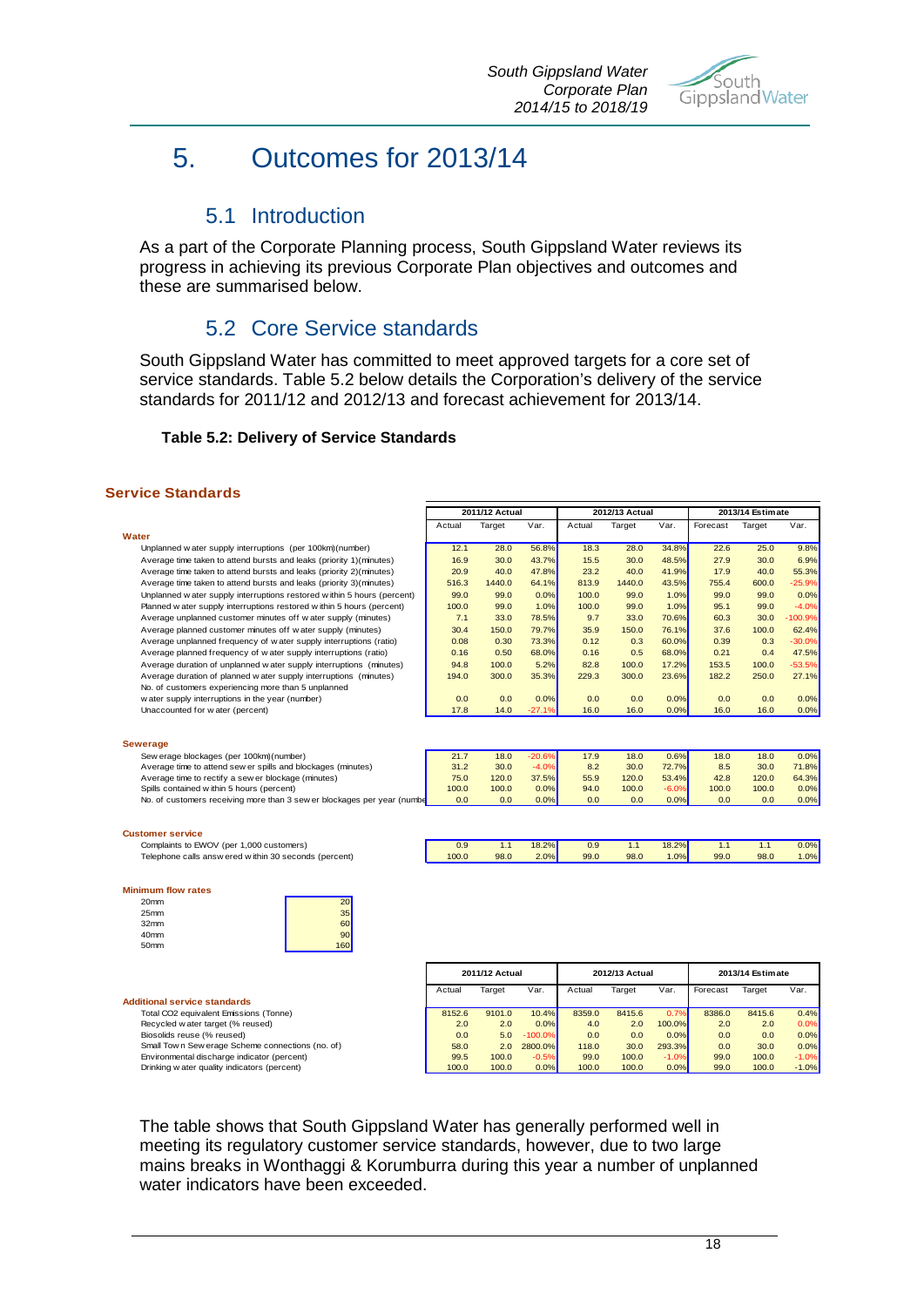

## 5.3 Drinking Water Quality

South Gippsland Water monitors and manages the quality of drinking water supplied to customers with the aim of ensuring its potential health, aesthetic and economic impacts are appropriately managed. With respect to health impacts, these may result from the presence of microorganisms such as bacteria and viruses due to, for example, the faecal contamination of source water or from the presence of chemicals that are in the water as a result of water treatment (such as aluminium, chlorine), natural occurrence (such as minerals) or agricultural and/or mining activities (such as pesticides).

Compliance is shown below for the 2013/14 financial year and is based on the total number of drinking water samples complying with requirements of the Safe Drinking Water Regulation 2005. Further details of drinking water compliance for each distribution system are reported annually to the Department of Health.

### **Table 5.3: Drinking Water Compliance**

| Parameter                                                   | Forecast |
|-------------------------------------------------------------|----------|
|                                                             | 2013/14  |
| E.coli (<1 E.coli in 98% of samples taken)                  | 100.0%   |
| Turbidity (95% upper confidence limit of the mean <= 5 NTU) | 100.0%   |
| Aluminium (<= 0.2 mg/L)                                     | 98.6%*   |
| Trihalomethanes (<=250ug/L)                                 | 100.0%   |
| Chloroacetic Acid (<=150ug/L)                               | 100.0%   |
| Dichloroacetic Acid (<=100ug/L)                             | 100.0%   |
| Trichloroacetic Acid (<=100ug/L)                            | 100.0%   |

\* Reflects on-going issues with aluminium at Meeniyan Water Treatment Plant. An improvement plan is being formulated to rectify exceedences.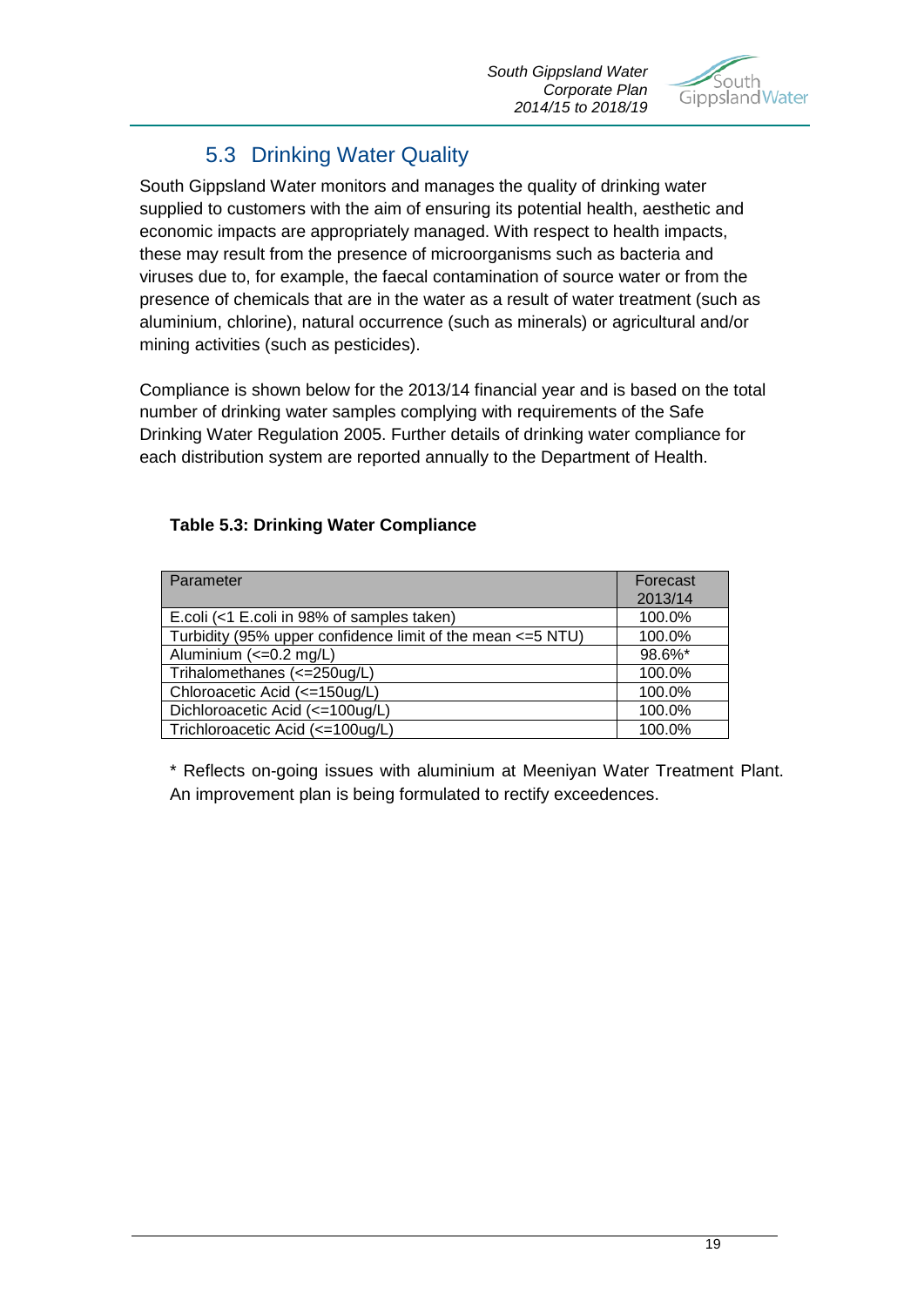

## 5.4 Environmental Performance

Table 5.4 below illustrates South Gippsland Water's EPA 2013/14 licence compliance at its wastewater systems.

### **Table 5.4: EPA Licence Compliance**

| Sewerage Treatment Licence Compliance | Forecast |
|---------------------------------------|----------|
|                                       | 2013/14  |
| Foster                                | Yes      |
| Korumburra                            | Yes      |
| Leongatha (Domestic)                  | No (1)   |
| Leongatha (Trade Waste)               | Yes      |
| Toora                                 | Yes      |
| Waratah Bay                           | Yes      |
| Welshpool                             | Yes      |
| Wonthaggi/Cape Paterson/Inverloch     | No (2)   |
| Yarram                                | Yes      |

*Note 1: Three verified odour complaints were received for the Leongatha Wastewater Treatment Plant Biosolids Management Facility.*

*Note 2: The Wonthaggi wastewater treatment plant received a section 30a emergency discharge approval in August 2013. This is a breach of condition G1 of South Gippsland Water EPA licence.*

## 5.5 Urban Water Consumption

The following table summarises total water consumption against forecast for 2013/14.

| Table 5.5: Comparative Analysis of Forecast vs. Actual Water Consumption |  |  |  |  |
|--------------------------------------------------------------------------|--|--|--|--|
|--------------------------------------------------------------------------|--|--|--|--|

|                             |      |                    | 2013/2014 |            |
|-----------------------------|------|--------------------|-----------|------------|
|                             | Unit | Forecast<br>Actual | Corp Plan | Variance   |
| Urban Water Consumption     |      |                    |           |            |
| Murray Goulburn             | kL's | 808,377            | 830,300   | (21, 923)  |
| <b>Other Major Customer</b> | kL's | 669,900            | 449,375   | 220,525    |
| Residential                 | kL's | 1,950,286          | 1,954,832 | (4, 546)   |
| Non-residential             | kL's | 1,188,597          | 1,316,990 | (128, 393) |
| Total                       | kL's | 4,617,160          | 4,551,497 | 65,663     |

Total water consumption for 2013/14 is forecast to be favourable to budget by 1.5% mainly due to increased consumption from major customers, specifically dairy producer Burra Foods. Additionally, there was decreased residential and nonresidential use in the March 2014 meter read which is attributed to the wetter start to 2014 compared to the prior year. Volumes compared to 2012/13 are down 3.5%.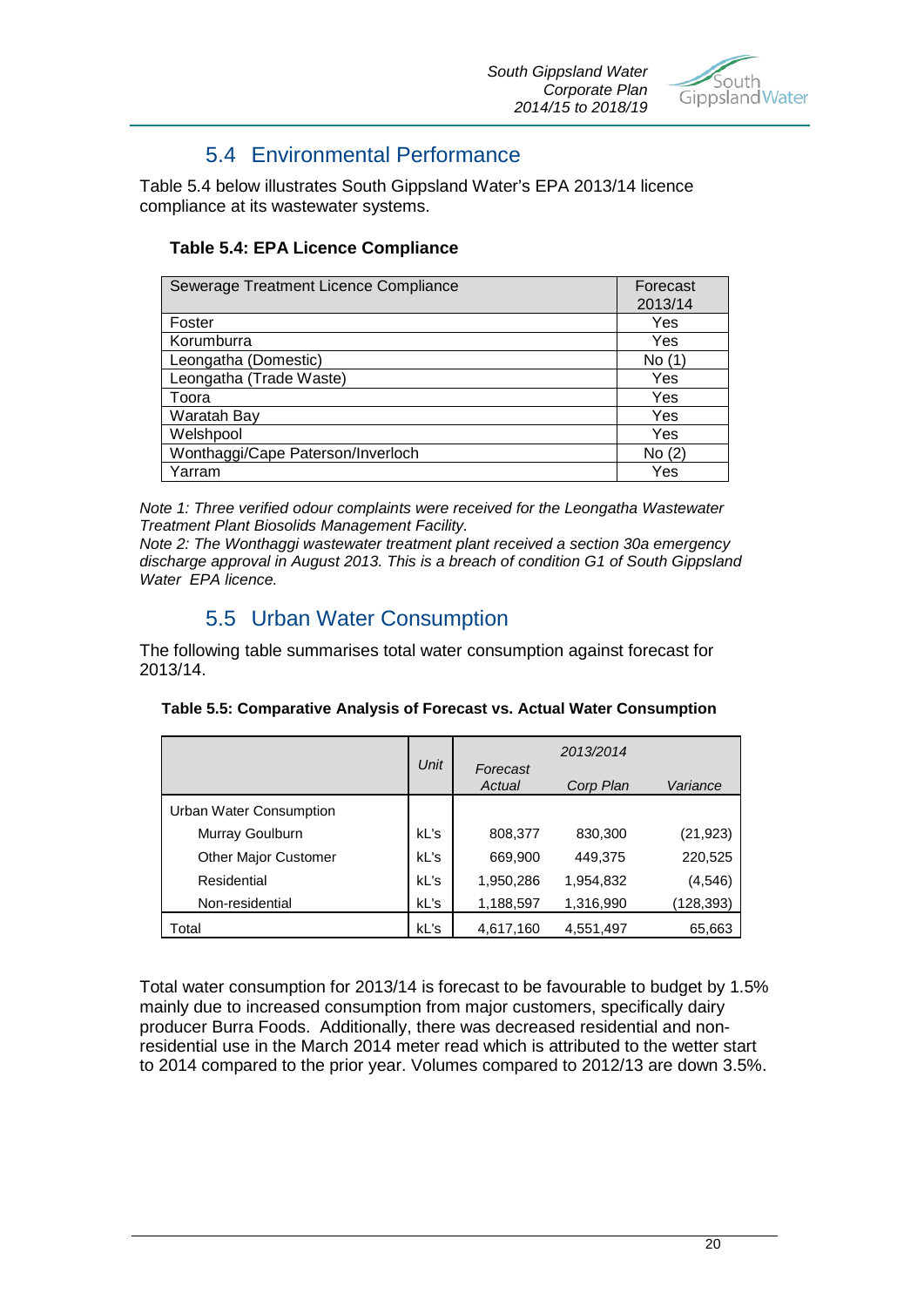

## 5.6 Revenue and Operating Expenditure

Estimated revenue (\$27.462M) for 2013/14 is forecast to be \$0.441M (1.6%) unfavourable to budget. This is predominately due to lower than anticipated growth in connection of new water and wastewater customers and budgeted grant income of \$0.359M which did not eventuate.

With respect to expenditure, total forecast costs (\$28.685M) are expected to be favourable by \$0.873M (2.9%) to budget due to savings realised in interest expense \$0.587M (a result of favourable interest rate environment and capital project timing) and reduction in operational costs of \$0.299M as a result of initial implementation of efficiency savings.

The forecast deficit of \$1.223M is favourable to budget by \$0.432M.

## 5.7 Capital expenditure

.

Capital expenditure for 2013/14 is forecast to be \$11.895M, against budget of \$11.708M. All major capital projects expected to be delivered in 2013/14 will be substantially complete within the financial year. There are some minor roll overs into 2014/15.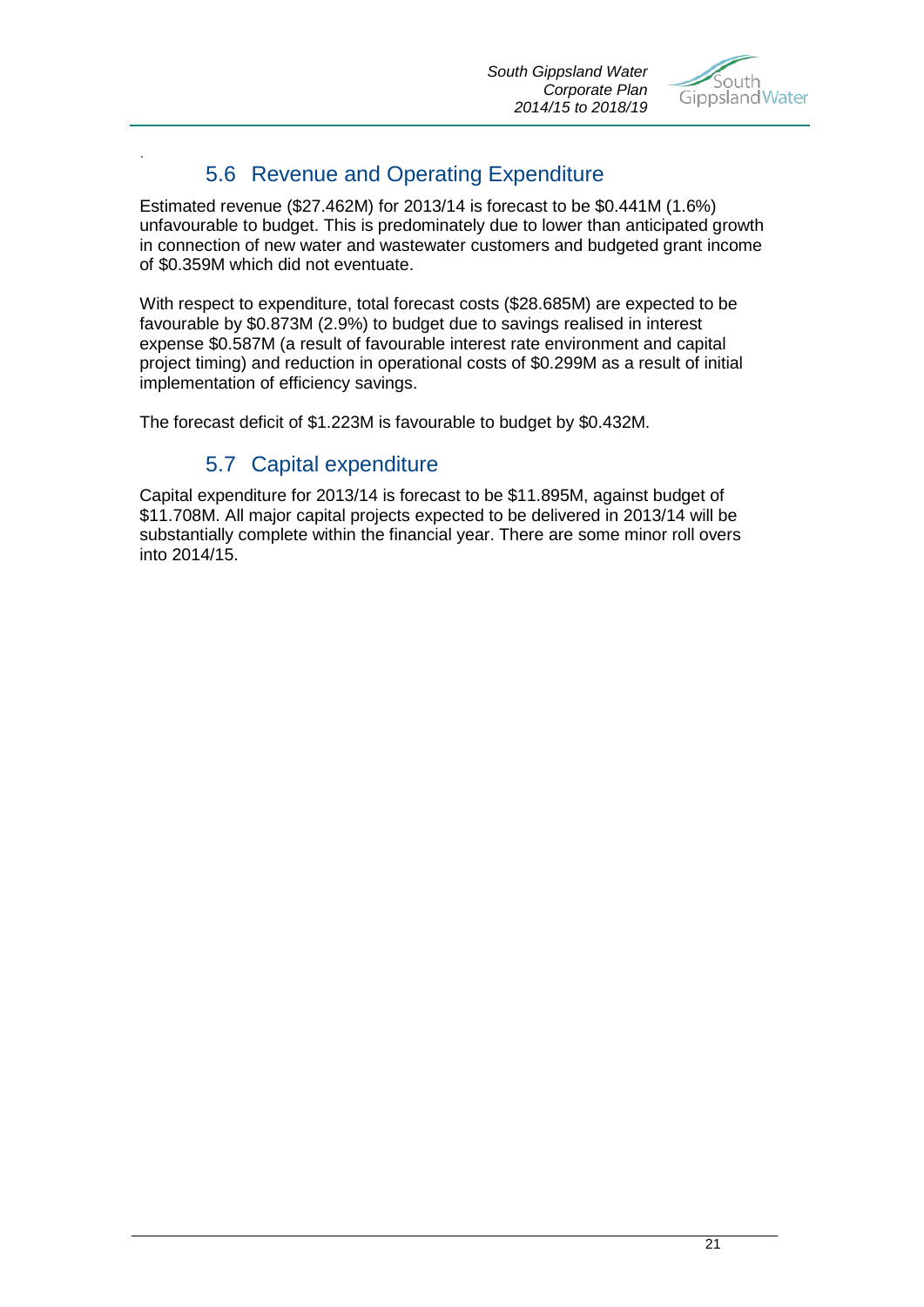

# 6. Business Plan Targets

| <b>Objectives and Priorities</b>           | <b>Strategies and Actions</b>                                                                                     | <b>Performance Target 2014/2015</b>                                                                        |
|--------------------------------------------|-------------------------------------------------------------------------------------------------------------------|------------------------------------------------------------------------------------------------------------|
|                                            | KEY STRATEGIC OBJECTIVE 1: WATER QUALITY / QUANTITY / RELIABILITY                                                 |                                                                                                            |
|                                            | · Meet customer satisfaction with water quality                                                                   |                                                                                                            |
|                                            | Meet water regulations                                                                                            |                                                                                                            |
|                                            | Secure and manage sustainable future water resources for customers                                                |                                                                                                            |
| Compliance with Safe<br>Drinking Water Act | External auditing on compliance with regulations                                                                  | DHS audit to be finalised with minimal corrective actions                                                  |
|                                            | Meet water quality compliance                                                                                     | 100% water quality compliance to be achieved                                                               |
| <b>Water Resources</b>                     | Secure Future Sustainable Finalise strategy to network water supply systems in the<br>Northern and Southern Towns | Strategy approved by Board and reflected in 2015/16 Corporate Plan                                         |
|                                            | Shortlist options to network small water supply systems in the<br>Central area                                    | Options narrowed down with extra investigations identified for further analysis                            |
| Advocacy for Catchment                     | Liaise with Local Government and Catchment Management                                                             | Attend GRWMP & Landcare meetings                                                                           |
| Management                                 | Authorities, to focus on water quality in catchments                                                              | Proactively evaluate monitoring data                                                                       |
|                                            | Promote advocacy with the Environment Protection Authority<br>regarding uncontrolled catchments                   | Demonstrate outcomes from South Gippsland Water sponsored EPA presence in<br>catchment areas               |
|                                            | Communicate with Local Government Authorities and agree<br>catchment responsibilities and protocols               | Completion of Catchment development assessment models                                                      |
|                                            |                                                                                                                   | Liaise with key stakeholders and implement final policy for assessment of<br>development within Catchments |
|                                            | <b>KEY STRATEGIC OBJECTIVE 2: CUSTOMER ENGAGEMENT AND SERVICE DELIVERY</b>                                        |                                                                                                            |
|                                            | Continue the high priority and commitment to our customers and maintenance of our service standards               |                                                                                                            |
|                                            | Continue to consult with customers                                                                                |                                                                                                            |
|                                            | Strong focus on communicating water and wastewater strategies                                                     |                                                                                                            |
| <b>Customer &amp; Community</b>            | Conduct a Customer & Stakeholder Communication Process                                                            | Further engagement on Northern Towns strategy                                                              |
| Engagement                                 | around Water Supply Demand strategies and actions                                                                 |                                                                                                            |
|                                            | Customer Service Delivery Meet Customer Charter service standards                                                 | Commenced communication on Central Towns<br>100% compliance to be achieved                                 |
|                                            |                                                                                                                   |                                                                                                            |
|                                            | <b>ESC Regulatory Audits</b>                                                                                      | Audit finds no major compliance issues                                                                     |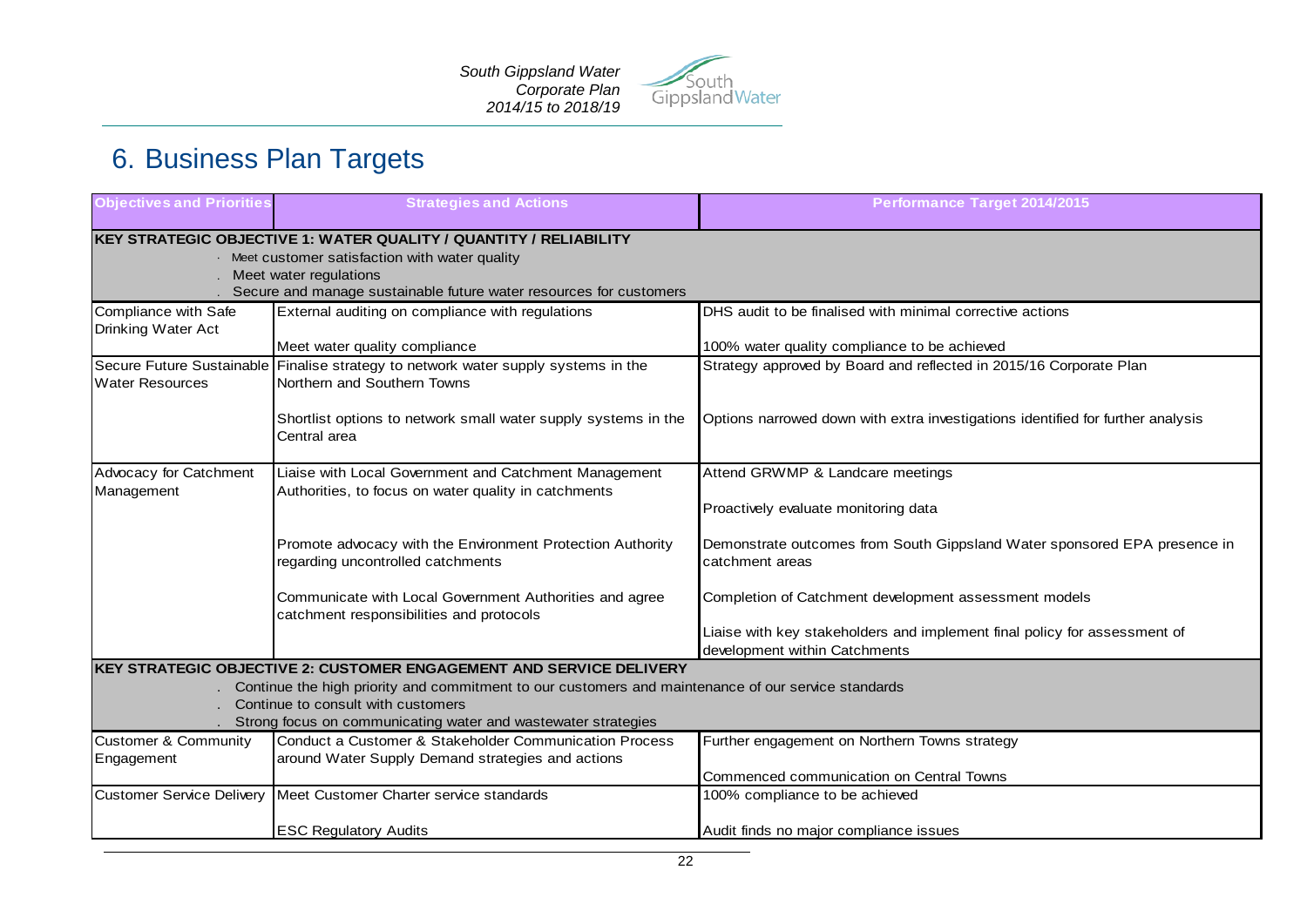

| <b>Objectives and Priorities</b> | <b>Strategies and Actions</b>                                                                                          | <b>Performance Target 2014/2015</b>                                                       |
|----------------------------------|------------------------------------------------------------------------------------------------------------------------|-------------------------------------------------------------------------------------------|
|                                  | <b>KEY STRATEGIC OBJECTIVE 3: REGIONAL ENHANCEMENT</b><br>Responding to local, State and regional development policies |                                                                                           |
| Servicing small towns            | Managing expectations of Councils & Communities for small<br>town sewerage                                             | Ongoing Community Consultation to be implemented as per agreed program                    |
|                                  | Capital works for Alberton to be completed as per timetable                                                            | Implement works as per agreed program                                                     |
|                                  | Capital works for Poowong, Loch, Nyora to be completed as per Implement works as per agreed program<br>timetable       |                                                                                           |
| Planning for growth              | Planning & influencing incremental growth in existing towns                                                            | Liaise with Council Planners on incremental growth in existing towns                      |
|                                  | Promote Council & Community awareness of regional<br>enhancement due to Northern Towns solution                        | Communicate to Councils & Communities on water security & associated regional<br>benefits |
|                                  | Monitor actual growth against local government forecasts/SGW<br>forecasts                                              | Variances identified & factored in to long term strategies                                |
|                                  | Enhance connections with local Shire Councils, Regional<br>Development Agencies and WGCMA                              | Continued high level of activity with stakeholders                                        |
| Regional Opportunities           | Raise Stakeholder awareness of Venus Bay Saline Outfall asset Raise awareness with relevant agencies                   |                                                                                           |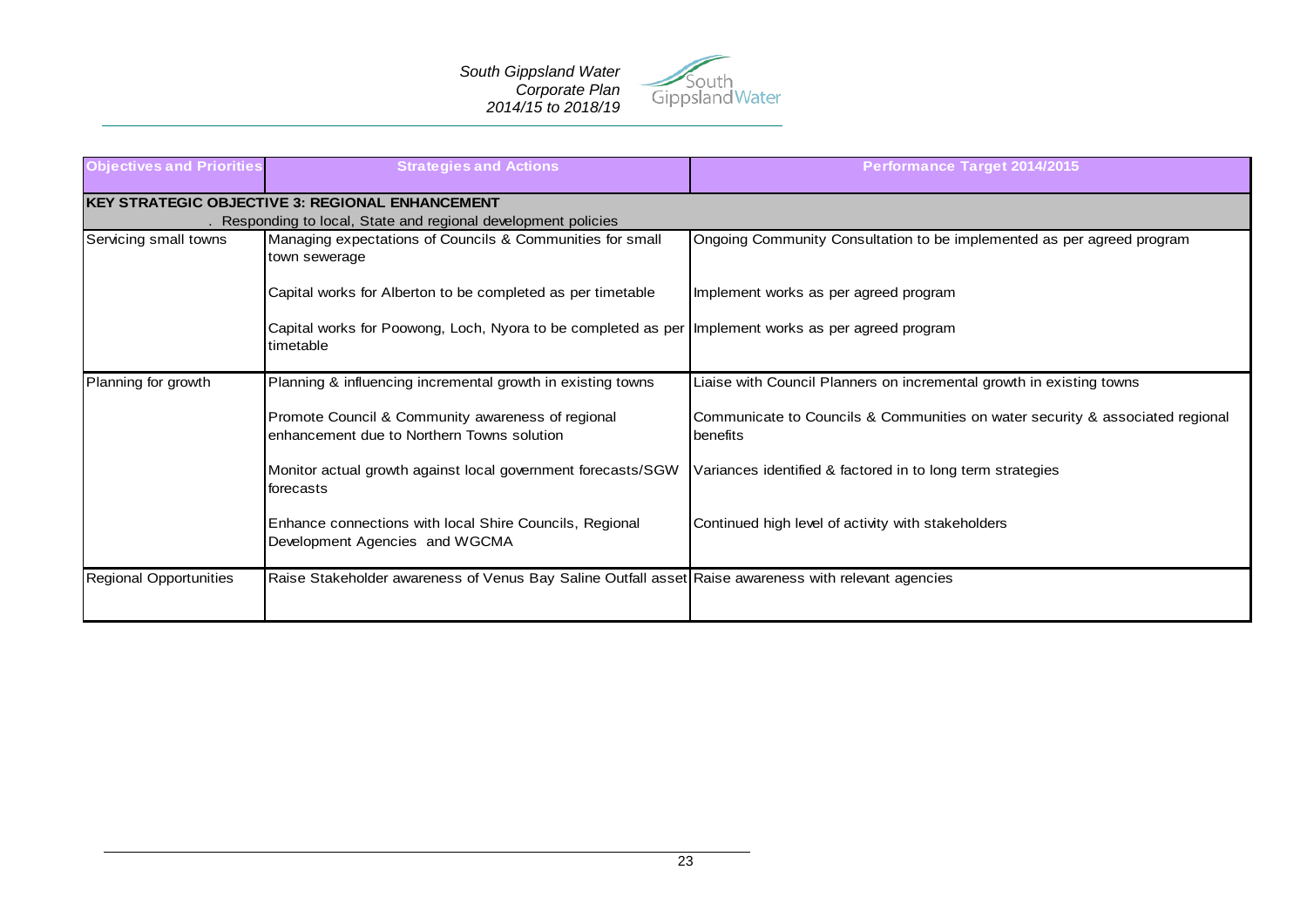

| <b>Objectives and Priorities</b> | <b>Strategies and Actions</b>                                                                                                                                                                                                                                                            | Performance Target 2014/2015                                                                                                                                                                                                                                                                                                                                                                                                                                                                                                                                                                                                                                                        |
|----------------------------------|------------------------------------------------------------------------------------------------------------------------------------------------------------------------------------------------------------------------------------------------------------------------------------------|-------------------------------------------------------------------------------------------------------------------------------------------------------------------------------------------------------------------------------------------------------------------------------------------------------------------------------------------------------------------------------------------------------------------------------------------------------------------------------------------------------------------------------------------------------------------------------------------------------------------------------------------------------------------------------------|
|                                  | <b>KEY STRATEGIC OBJECTIVE 4: ENVIRONMENTAL SUSTAINABILITY</b><br>. Better understand and respond to climate change / variability impacts<br>. Manage wastewater systems to optimise the link with the integrated water cycle<br>Secure sustainable future water resources for customers |                                                                                                                                                                                                                                                                                                                                                                                                                                                                                                                                                                                                                                                                                     |
|                                  | Climate Change/Variability Better understand & respond to climate change/variability<br>- Actively involved in assessing developments via CSIRO,<br>DSE, VicWater, BoM, etc.<br>- Pro-active/conservative management of water systems to<br>recognise variability of rainfall patterns   | Half yearly update to Board<br>Storage optimisation ensures best case capacity heading into drawdown                                                                                                                                                                                                                                                                                                                                                                                                                                                                                                                                                                                |
| Long Term Wastewater<br>Strategy | Implement works as per agreed program<br>Tradewaste Management                                                                                                                                                                                                                           | Liaise with communities & construct Alberton sewerage scheme as per agreed<br>capital program<br>Liaise with communities & construct PLN sewerage scheme as per agreed capital<br>program<br>Implement regional Wastewater Strategy works as per agreed capital program<br>Implement improved wastewater service network reliability as per agreed capital<br>Liaise with Burra Foods through their expansion to ensure needs are understood and<br>waste is of appropriate standard<br>Liaise with Viplus as far as practical to leverage regional growth opportunities but<br>with realistic wastewater management options<br>Review classification of minor tradewaste customers |
| <b>Wastewater Quality</b>        | Continue interim work to assist with compliance for Foster<br>WWTP<br>Meet EPA licence compliance                                                                                                                                                                                        | High focus on ensuring EPA licence compliance of Foster WWTP<br>100% licence compliance to be achieved                                                                                                                                                                                                                                                                                                                                                                                                                                                                                                                                                                              |
| Bio Solids Management            | <b>Bio Solids Management Strategy</b>                                                                                                                                                                                                                                                    | Finalise options for Bio Solids management<br>Finalise options for Bio Solids Management Strategy                                                                                                                                                                                                                                                                                                                                                                                                                                                                                                                                                                                   |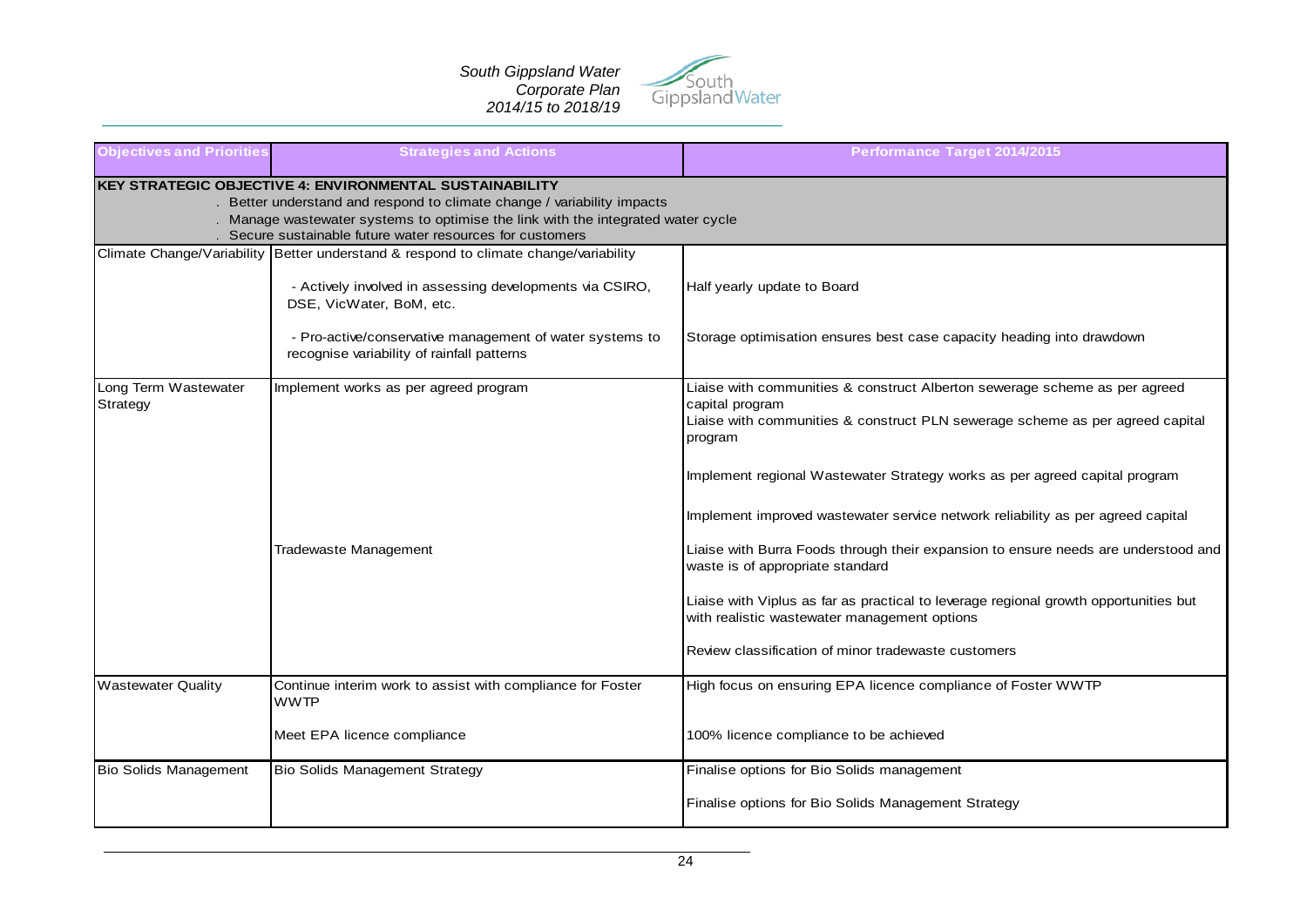

| <b>Objectives and Priorities</b>                | <b>Strategies and Actions</b>                                                                                                                  | Performance Target 2014/2015                                                                                                                |
|-------------------------------------------------|------------------------------------------------------------------------------------------------------------------------------------------------|---------------------------------------------------------------------------------------------------------------------------------------------|
|                                                 | KEY STRATEGIC OBJECTIVE 5: ORGANISATION CULTURE AND DEVELOPMENT<br>Embed efficiencies into the business in order to deliver Fairer Water Bills | Attract support and retain staff by providing information & enhanced knowledge, systems & resources to ensure continued quality performance |
|                                                 | Continue working with staff to ensure a healthy, safe & rewarding work environment                                                             |                                                                                                                                             |
| Fairer Water Bills Initiative Core Efficiencies |                                                                                                                                                | Implement core efficiencies in line with agreed program                                                                                     |
|                                                 | <b>Shared Services</b>                                                                                                                         | Work with OLV/Industry to identify shared service efficiencies                                                                              |
| Resourcing $-$ quantity &<br>quality            | Resourcing for service delivery                                                                                                                | Suitable internal staff & external contract resources engaged on listed projects                                                            |
|                                                 | Implement recommendations from the Capital Review Process                                                                                      | Recommendations implemented, verified by the Corporate Governance Committee                                                                 |
|                                                 | Investigate options for industry resource sharing & partnerships                                                                               | Utilise MoU as vehicle to help deliver Fairer Water Bills efficiencies. Involvement in at<br>least two partnership initiatives              |
| Occupational Health &<br>Safety                 | Maintain an accredited OH&S Management System                                                                                                  | OH&S accreditation maintained                                                                                                               |
|                                                 | Improve contractor OH&S focus                                                                                                                  | Improved focus by contractors to be demonstrated by improved annual survey results                                                          |
| Environmental<br>Management                     | Maintain an accredited Environmental Management System<br>(EMS)                                                                                | <b>EMS</b> accreditation maintained                                                                                                         |
|                                                 | Improve staff / contractor EMS culture                                                                                                         | Cultural change to be demonstrated by improved annual survey results                                                                        |
|                                                 | <b>KEY STRATEGIC OBJECTIVE 6: MANAGEMENT OF ASSETS</b><br>Optimise asset life through the asset management strategy                            |                                                                                                                                             |
| Asset Maintenance &<br>Replacement              | Establish dedicated organisational maintenance function                                                                                        | Creation and consolidation of dedicated organisational maintenance function                                                                 |
|                                                 | Condition/risk assessment on key trunk supply infrastructure                                                                                   | Non destructive condition assessments on representative infrastructure to establish<br>informed risk/profile life                           |
|                                                 | Establish preventative maintenance program for SGW assets                                                                                      | Develop and implement a targeted program - preventative maintenance of SGW<br>assets                                                        |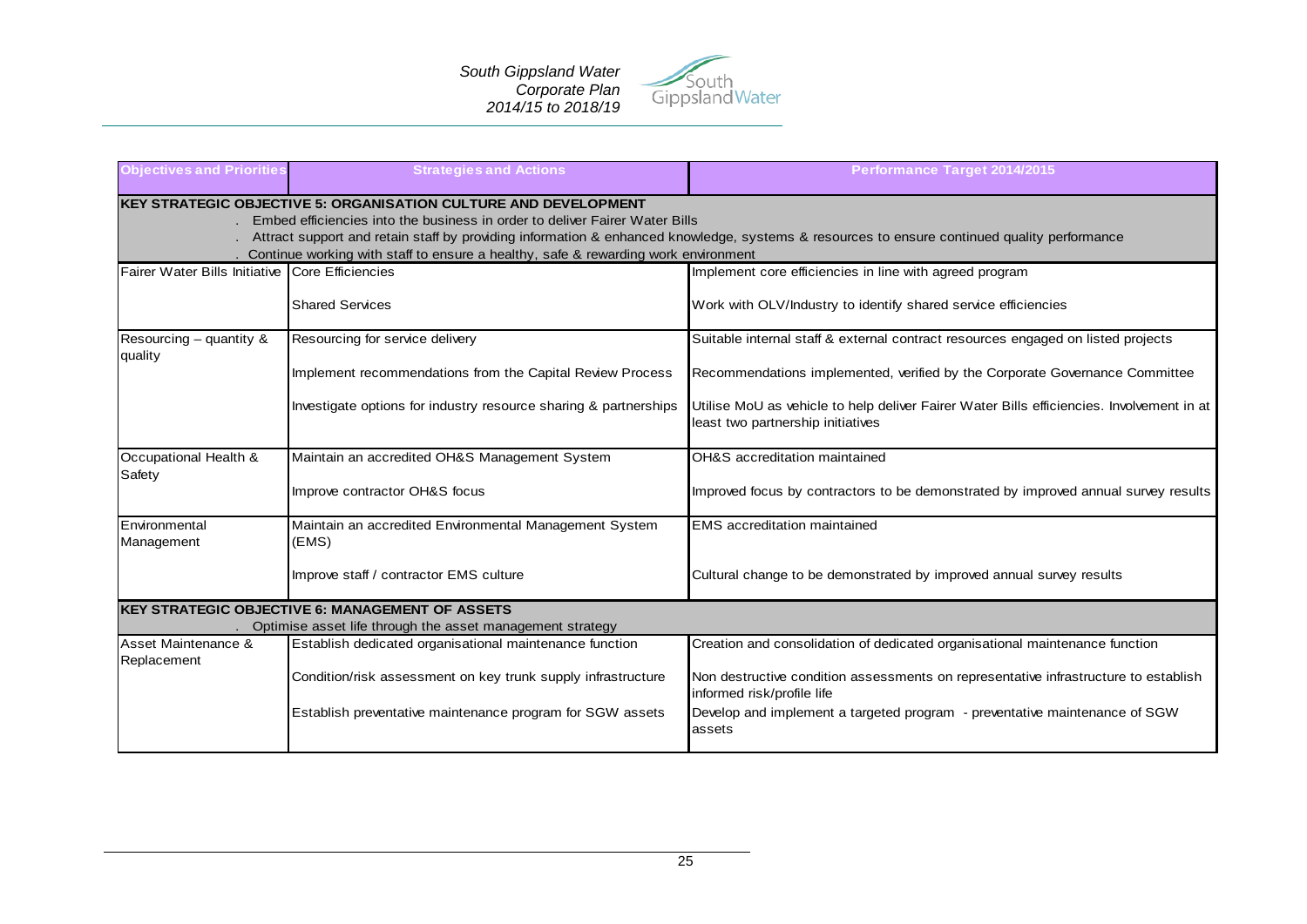

| <b>Objectives and Priorities</b> | <b>Strategies and Actions</b>                                                                                                                                                                                                                                                                                                                                     | Performance Target 2014/2015                                                                                                                                                                                                                      |
|----------------------------------|-------------------------------------------------------------------------------------------------------------------------------------------------------------------------------------------------------------------------------------------------------------------------------------------------------------------------------------------------------------------|---------------------------------------------------------------------------------------------------------------------------------------------------------------------------------------------------------------------------------------------------|
|                                  | KEY STRATEGIC OBJECTIVE 7: GOVERNANCE, REGULATION AND COMPLIANCE<br>Ensure financial sustainability<br>Maintain our commitment to achieve the highest standards of compliance & performance of the organisation, through sound and<br>prudent governance<br>Cost efficient service delivery<br>Engagement with Government and responsiveness to Governmant Policy |                                                                                                                                                                                                                                                   |
| Board governance                 | Train & inform Board, Senior Managers and Employees on<br>appropriate & effective governance information                                                                                                                                                                                                                                                          | All Directors to undergo training in line with established program<br>Senior Management Team to undertake personal development/ training opportunities<br>in line with established program.<br>Employee training in line with established program |
|                                  | Regulatory obligations                                                                                                                                                                                                                                                                                                                                            | Establish regular Board information briefings with OLV, DEPI, DTF, etc                                                                                                                                                                            |
|                                  | Regulatory legislation and guidelines                                                                                                                                                                                                                                                                                                                             | Understand & respond to the implications of the water reform agenda                                                                                                                                                                               |
| Major compliance issues          | Regular Board reporting on compliance with:<br>Statement of Obligations compliance                                                                                                                                                                                                                                                                                | Meet timelines for actions, with favourable ESC audit re SoO's                                                                                                                                                                                    |
|                                  | Corporate Plan                                                                                                                                                                                                                                                                                                                                                    | Meet Corporate Plan performance targets                                                                                                                                                                                                           |
|                                  | Meet reporting requirements re:<br>Board Performance                                                                                                                                                                                                                                                                                                              | Meet standards & timelines for actions                                                                                                                                                                                                            |
|                                  | Corporate Plan                                                                                                                                                                                                                                                                                                                                                    | Meet standards & timelines for actions                                                                                                                                                                                                            |
|                                  | <b>Annual Report</b>                                                                                                                                                                                                                                                                                                                                              | Meet standards & timelines for actions                                                                                                                                                                                                            |
|                                  | Dam Safety Requirements Review and fully document dams safety issues and<br>requirements for all corporation dams                                                                                                                                                                                                                                                 | Implement appropriate dam safety operating regimes where possible<br>Identify scope and prioritise dam safety Capital works                                                                                                                       |
| Capital expenditure              | Capital works                                                                                                                                                                                                                                                                                                                                                     | Deliver Capex Program within controllable parameters on time & within budget                                                                                                                                                                      |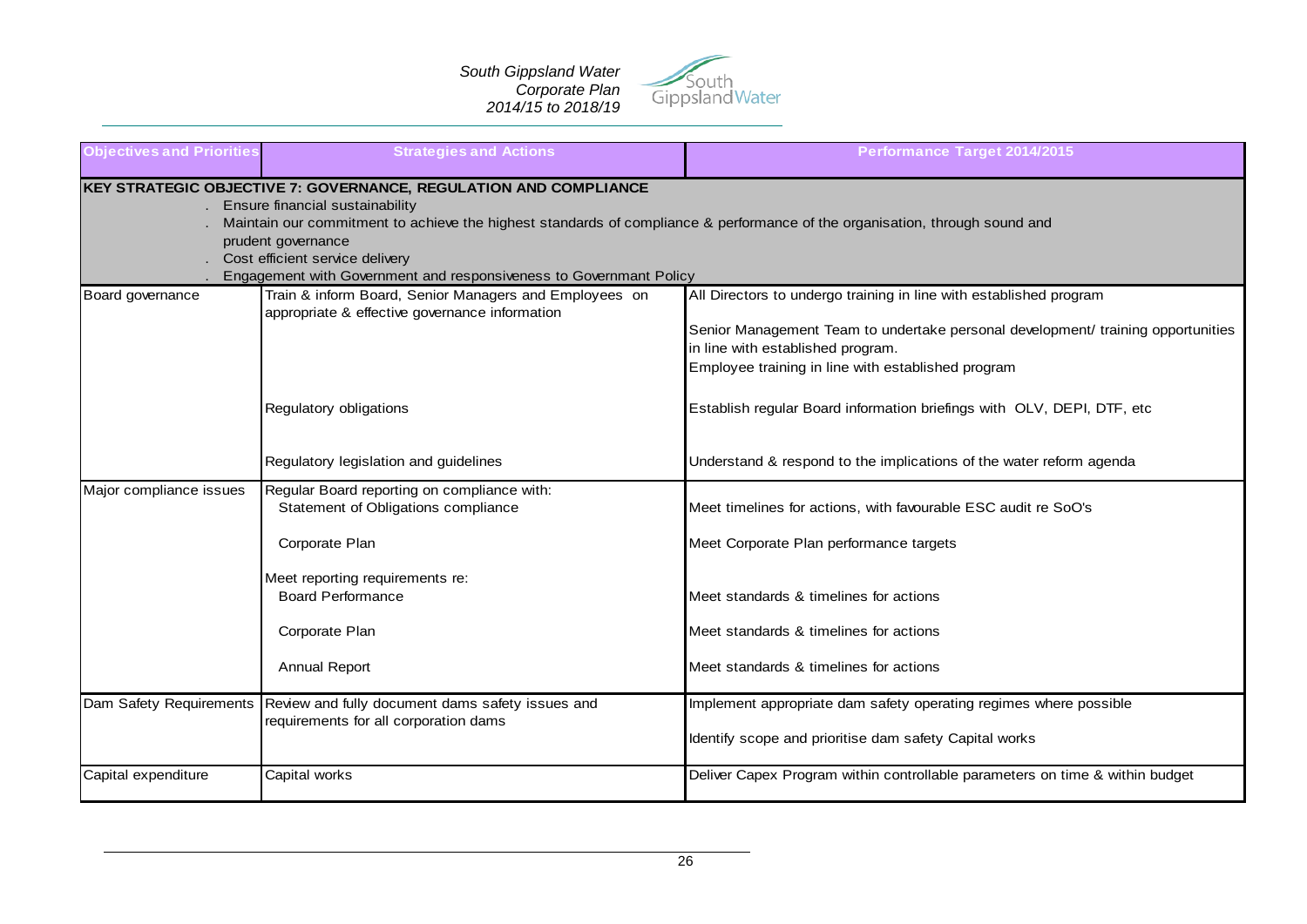

# 7. Material Changes from Previous Corporate Plan

Material changes from the 2013/14 to 2017/18 Corporate Plan include:

- A Review of the Poowong/Loch/Nyora small towns sewerage scheme has occurred and a pressure sewer system with treatment at South East Water's Lang Lang plant the preferred delivery method. \$30M was included in the draft Water Plan 3 and this program can now be delivered for less than \$20M in conjunction with South East Water. The scheme is now planned for completion in 2015/16, previously planned for 2017/18.
- Funding for the Northern Towns project of \$21.4M was not allocated in the state budget 2014/15. This program and associated capital has been removed from the Corporate Plan. An additional \$100,000 per annum operating cost has been added to ensure supplementary supply to Korumburra occurs each year to meet current demands.
- Fairer Water Bills initiative has been introduced by the Government. The savings for Operational Expenditure are \$4.6M and for Capital Expenditure \$4.2M over the next four years. This has resulted in an average bill saving of \$48 per customer being implemented from 1 July 2014.
- \$10.0M will now be borrowed in 2014/15 due to the advanced delivery of the Poowong/Loch/Nyora scheme.
- An increase and acceleration of proposed peak debt levels from \$55.7M to \$56.4M as a result of the timing of the delivery of Poowong/Loch/Nyora sewerage scheme. Peak debt levels are now in 2014/15 & 2015/16 with reductions in debt occurring in years 2016/17 and beyond.
- Tariffs from 1st July 2014 see a decrease of between 8% 11% in nominal terms against the currently approved ESC price path, the results of which is reflected in the Financials of Section 9 of this plan. Future increases will be pegged to the inflation rate.
- Alberton Sewerage scheme has been delayed by three months and all connections will now occur in 2014/15 rather than 2013/14.
- Growth in assessment numbers has been reduced downwards from 1.4% per annum to 1.04% per annum based on recent growth experienced in the region. The Impact is a \$1.149M reduction in revenue over the 5 years.
- No other material changes.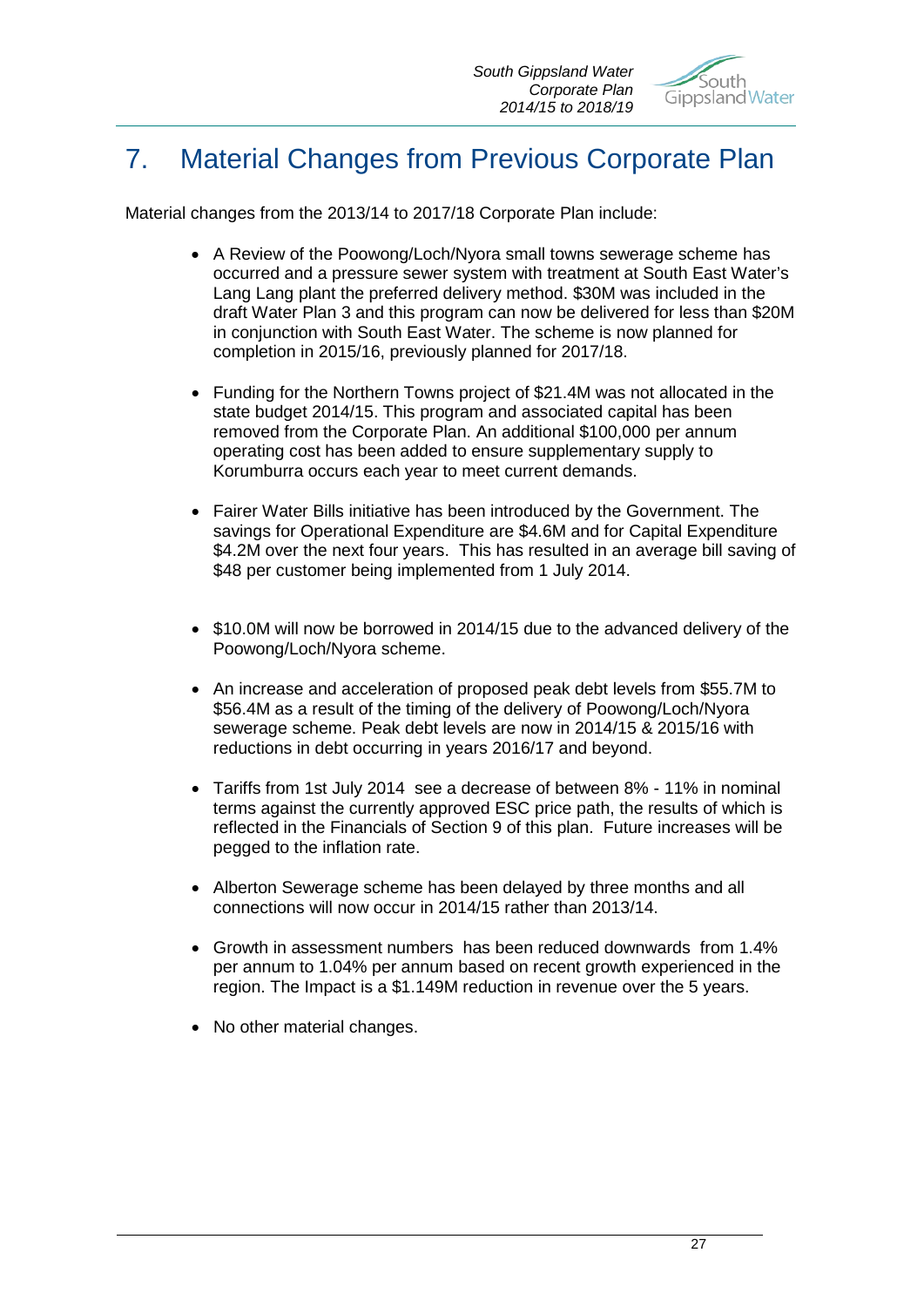

# 8. Major Risks

## 8.1 Implementing a Solution for Northern Towns

The Corporation's Water Supply Demand Strategy and associated options analysis recognised the Melbourne supply system connection as an obvious future water supply option. It also identified the preferred option for the region is the utilisation of the Lance Creek Reservoir in conjunction with Melbourne supply system to supply both the Corporation's Southern and Northern systems.

This recommendation was on the basis of the long term cost, efficiency and security of supply over the 50 year period of the Water Supply Demand Strategy. The strategy requires a major injection of capital funds to provide internal transfer mains to connect the Lance Creek Reservoir to the various Northern systems.

South Gippsland Water submitted a Business Case for \$21.4 M of government support to implement the project. However, funds were not allocated via the 2014/15 State Government budget.

As such, South Gippsland Water will revise options, if possible, for more incremental expenditure to meet the demands of residential and business customers, including major customers, Murray Goulburn and Burra Foods. This revised planning has commenced and will be reflected in the 2015/16 Corporate Plan.

Implementing a cost effective sustainable Water Supply Demand Strategy for South Gippsland Water's Northern Towns will ensure future demand will be met taking into consideration regional growth and the impacts of climate change variability.

## 8.2 Interim Security of Supply (Transition to Melbourne Supply System)

In addition to identifying and implementing a long term solution for its Northern Towns, South Gippsland Water will need to ensure that existing short term measures are maintained / put in place until the permanent long term augmentations are completed and commissioned.

The challenge is to ensure water availability to the Northern Towns (in particular Korumburra) in the context of major customer expansion, population growth and potential climatic variability.

It will be critical that the range of infrastructure utilised in 2006/07, 2007/08, 2012/13 and again in 2013/14 to supplement the Coalition Creek and Ruby Creek supply systems, remains available and operational. As immediate actions for this Corporate Plan South Gippsland Water will need to renegotiate its Bulk Water Entitlement from the Tarwin River, and utilise a temporary pump station and a network of aged wastewater pipeline and pump infrastructure to annually augment supply to Korumburra during late summer and autumn.

While this will provide a short term solution, there are significant risks relating to performance of the temporary/aged infrastructure, climatic variability, and demand for water (residential growth and major customer demand).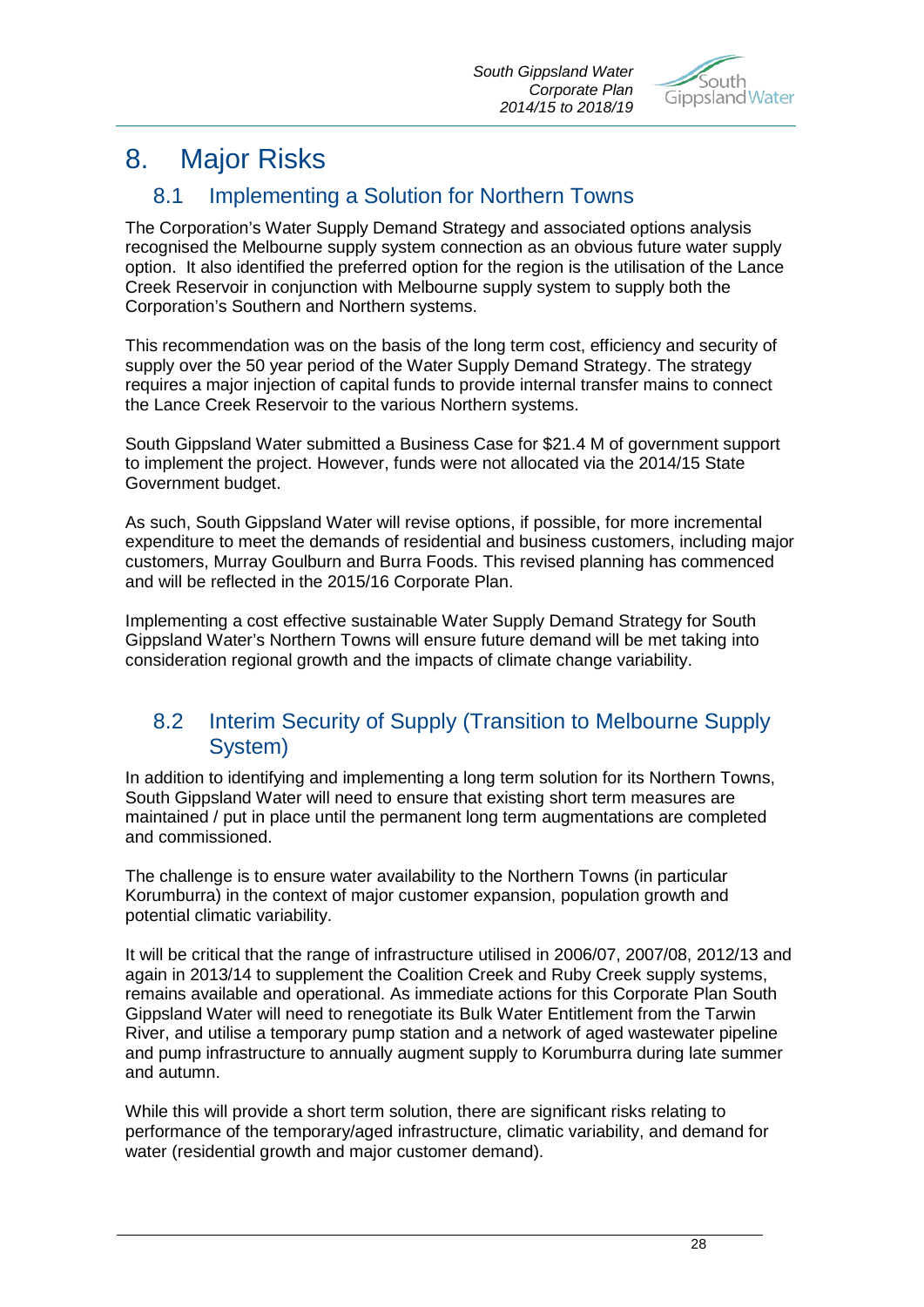

## 8.3 Uncertainty about climate and developing appropriate responses

In response to the uncertainty of climate change/variability, South Gippsland Water reviewed its Water Supply Demand Strategy as a part of its input into the Gippsland Region Sustainable Water Strategy. It contains a detailed analysis of demand and supply options, across the region including growth, demand reduction initiatives, water delivery efficiency and augmentation options for the next 50 years.

South Gippsland Water will endeavour to better understand and monitor the possible impacts of climate change/variability via active involvement in assessing climate developments together with expert and other bodies, i.e. CSIRO, DSE, VicWater, etc.

This understanding will help the Corporation finalise its revised planning for its Northern and Central towns and assist in proactively managing water storages for the benefit of customers.

## 8.4 Reduced revenue due to water restrictions and changes in consumption, and lower customer growth

Recent years have seen no significant "bounce back" in water consumption since the 2006/07 drought. Water reduction strategies such as water efficient shower heads, rebates for water efficient appliances and water tanks have lead to decreased demand and lower revenue over and above expectations. Additionally, engagement with major customers to reduce water consumption has seen significant reductions.

South Gippsland Water has forecast generally conservative demand estimates in its planning processes, increasing from 110KL to 115KL average consumption. The current draft pricing determination reflects these ongoing demand estimates.

Over 2012/13 and 2013/14 the actual customer growth (water and wastewater) has averaged only 0.8% per annum, around half that expected. The slower growth has a compounding unfavourably revenue impact. South Gippsland Water will need to monitor the impacts of potential revenue shortfalls.

South Gippsland Water has factored these demand issues into this Corporate Plan thereby lowering the risk of unexpected revenue shortfalls.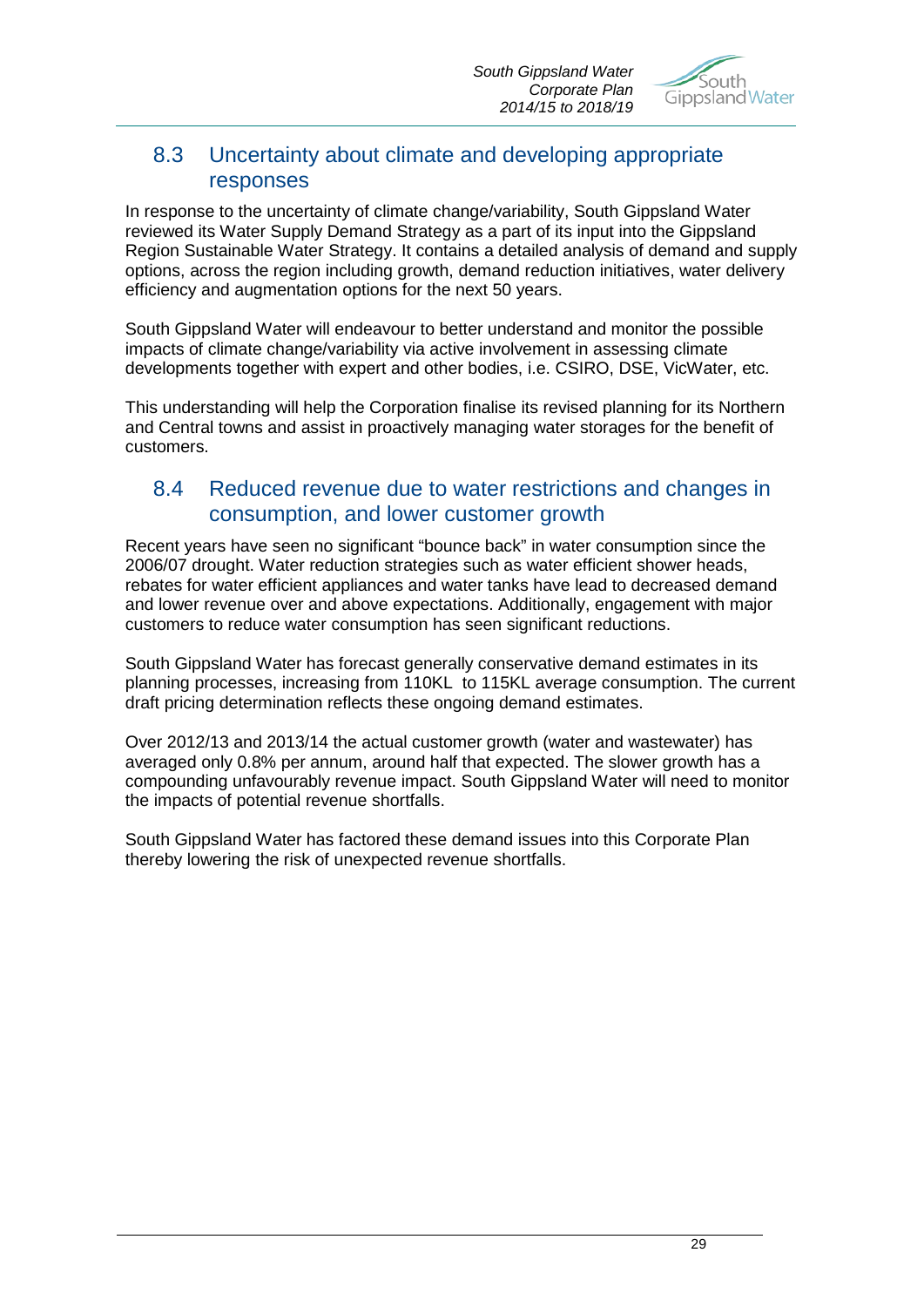

## 8.5 Attracting / retaining / resourcing the organisation in the long term

The remote location of the Corporation presents issues with respect to attracting and retaining skilled staff. South Gippsland Water has developed succession planning, staff development and reward models, and recruitment strategies in response. Further, the Corporation has continued implementing a Consulting Engineering Services Model with consulting engineering company, KBR in order to provide long term security of engineering expertise, including project management.

Past major infrastructure construction has had an impact on internal and external resources at all levels within the organisation and the 2014/15 state government budget has forecast a number of new major infrastructure projects.

South Gippsland Water continues to utilise its current strategies to sustain its employment requirements. This strategy includes reviewing structures across the organisation in line with implementing the efficiencies of the Fairer Water Bills initiative as well as benchmarking remuneration to ensure competitiveness in the current employment market environment.

## 8.6 Uncertainty of demand for water from major customers

Murray Goulburn and Burra Foods are significant consumers of water resources in the Leongatha and Korumburra water supply systems. Production variations together with a possible return to dryer climatic conditions present real security of supply risks to the water supply systems.

Murray Goulburn previously announced major capital investment into water saving technologies with bold predictions on water reduction, however, commodity market conditions have impacted on its ability to deliver the later stages of its envisaged savings. Announcements by Murray Goulburn indicate major capital works are being undertaken which may result in significant product mix variation. While higher water consumption would test the reliability of Leongatha's water supply system, plant rationalisation or further demand reductions could result in a significant financial impact to the Corporation.

Burra Foods invested significantly in plant augmentations in 2011 and again in 2014 as it pursues revenue opportunities in various overseas markets. These recent investments have resulted in significant demand for water in a system that is already committed on an annual basis.

South Gippsland Water has developed summer/autumn harvesting options in terms of addressing potential demand in 2014/15 and for the immediate short term. The finalisation of options for long term supply is a major task for this Corporate Plan.

In addition, South Gippsland Water is looking to implement water supply contracts with these customers in order to understand and implement appropriate investment to meet their supply needs.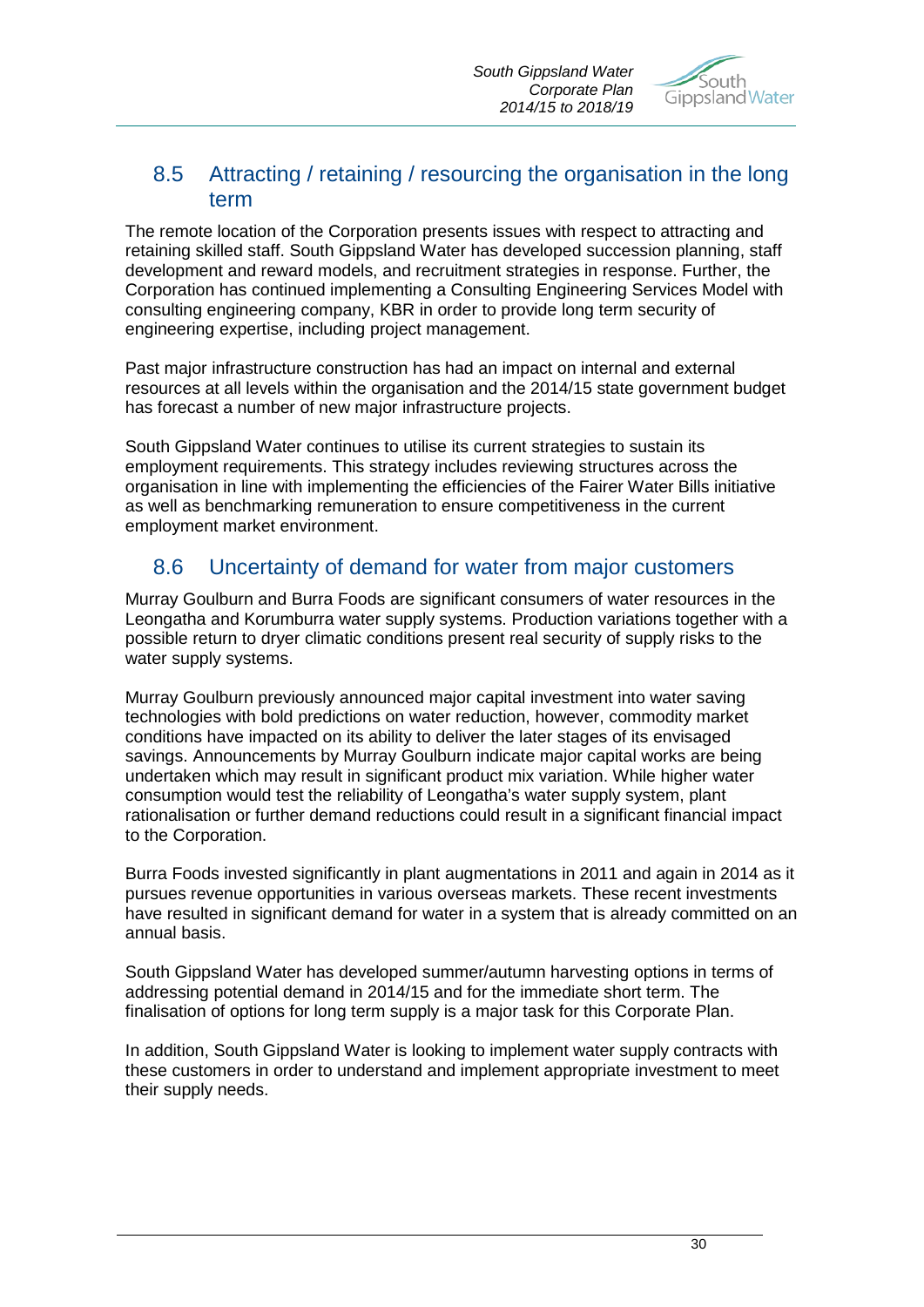

## 8.7 Failure to deliver capital program / projects on time / on budget

South Gippsland Water is focussed on delivering its capital works program in an efficient and timely manner. Possible impacts of not delivering an efficient capital works program include regulatory non-compliance, customer dissatisfaction with service delivery, cost blowouts, an inappropriate pricing path, etc.

The Corporation has implemented many of the recommendations of its Capital Works Process review. Among other initiatives, South Gippsland Water has set up a Capital Works Board Committee to more closely monitor strategic capital planning and delivery including adoption of leading practice asset and project management.

## 8.8 Asset Renewals Funding

South Gippsland Water's Asset Management System has identified that its medium term renewals program is likely to need significant capital injection as a significant number of assets are nearing end of life. South Gippsland Water will concentrate efforts for more fully documenting the renewal profile during 2014/15 and utilise the enhanced asset information to assist in developing the 2015/16 Corporate Plan and Water Plan 4.

## 8.9 Delivery of Efficiency Targets and Savings

South Gippsland Water has committed to achieving the core targets, and the stretch and coordinated procurement targets and these efficiencies are reflected in the pricing and financials of the 2014/15 Corporate Plan. There is a risk that these savings are not fully achieved. The impact would be higher accounting losses and increased borrowings as the reduction in prices and impact on revenue has already been committed.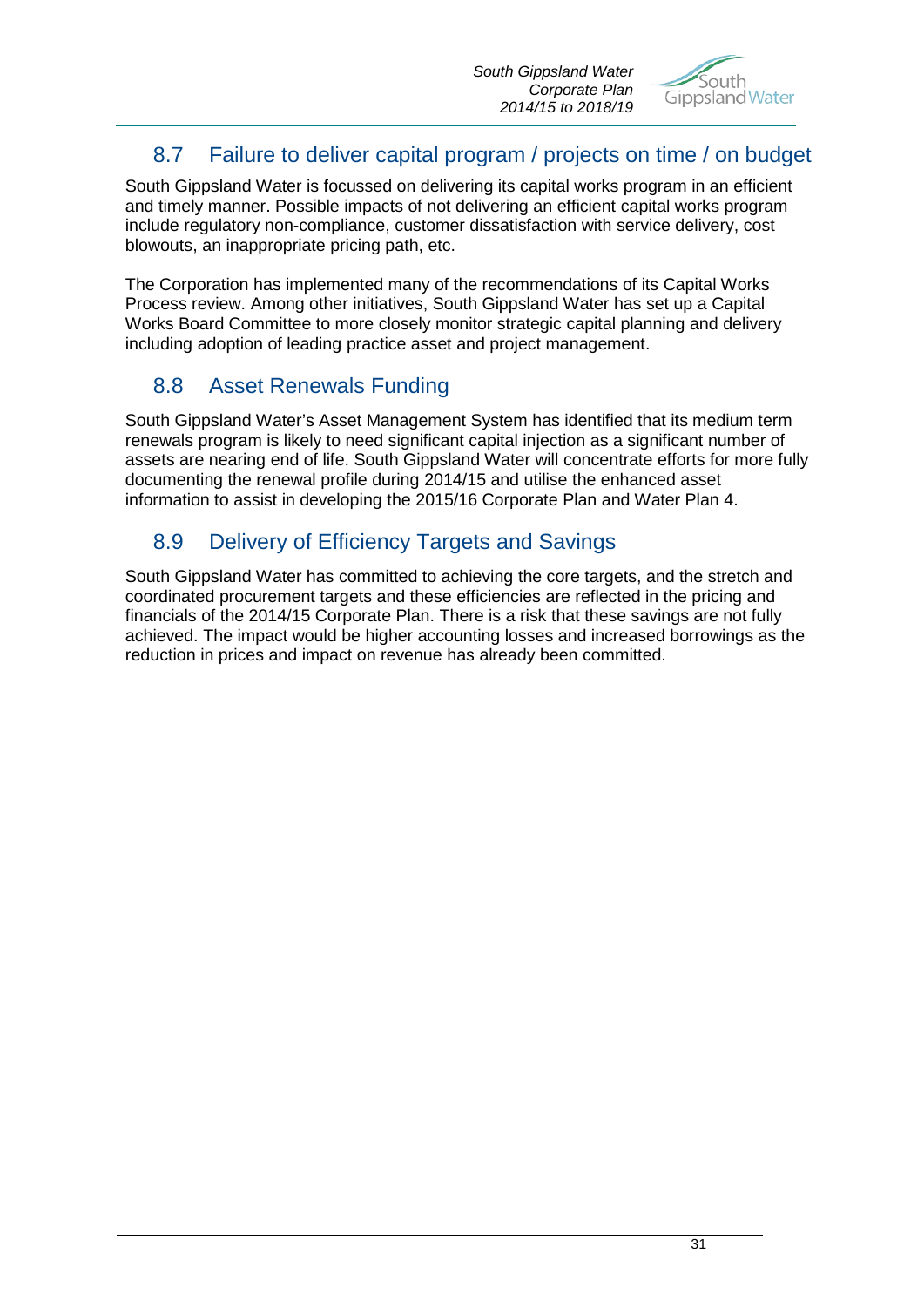

# 9. Financial Details

## 9.1 Water Sector Efficiency Initiatives

A key objective of the Government, set out in *Melbourne's Water Future and Securing Victoria's Economy,* is the delivery of efficiency and system wide cost reductions across the urban water sector for the benefit of the community.

In January 2014, the Minister for Water announced the Fairer Water Bills initiative. The purpose of the initiative is to promote an urban water sector that delivers cost efficient and effective services to households and industry while maintaining financial sustainable, innovative and accountable water corporations and safeguarding the highest standards for safety, liveability and security of supply.

South Gippsland Waters efficiency targets under this initiate are listed below:

| <b>Efficiency summary (\$m)</b>                 | FY 14/15 FY15/16 FY16/17 FY17/18 |     |     |     | <b>Total</b> |  |
|-------------------------------------------------|----------------------------------|-----|-----|-----|--------------|--|
| Core efficiency expectation                     |                                  |     |     |     |              |  |
| Water corporation OPEX proposal adjusted        | 0.5                              | 0.7 | 0.7 | 0.7 | 2.5          |  |
| Total Capex savings ex. coordinated procurement | 0.7                              | 1.1 | 1.2 | 0.8 | 3.8          |  |
| Additional revenue (regulated+non regulated)    | 0.0                              | 0.0 | 0.0 | 0.0 | 0.0          |  |
| Asset sales                                     | 0.5                              | 0.0 | 0.0 | 0.0 | 0.5          |  |
| Other                                           | 0.0                              | 0.0 | 0.0 | 0.0 | 0.0          |  |
| Total core efficiency savings                   | 1.7                              | 1.8 | 1.8 | 1.5 | 6.8          |  |
| Additional and whole of sector savings          |                                  |     |     |     |              |  |
| Co-ordinated Procurement opex savings           | 0.2                              | 0.3 | 0.3 | 0.3 | 1.1          |  |
| Capex reductions for co-ordinated procurement   | 0.1                              | 0.1 | 0.2 | 0.1 | 0.5          |  |
| Additional expected savings                     | 0.3                              | 0.3 | 0.2 | 0.2 | 1.0          |  |
| Total additional and whole of sector savings    | 0.5                              | 0.6 | 0.8 | 0.7 | 2.6          |  |

#### **Table 9.1(a): Efficiency Targets in Corporate Plan**

South Gippsland Water has committed to achieving both the core efficiency savings, and the additional and whole of sector savings in the calculation of the reduction to customer's water bills and also in the financial data presented in this Corporate Plan.

At this stage, only the core efficiency savings have been specifically identified via a range of initiatives including chemical rationalisation, fleet management improvements, sampling & testing, etc. The additional and whole of sector savings are stretch targets and specific actions to ensure they are met will come from a number of sources including through a Memorandum of Understanding with other Gippsland water corporations and through further engagement with Office of Living Victoria (OLV).

South Gippsland Water is impacted in other ways by *Melbourne's* Water *Future* reform agenda. As an illustration, the Bulk Water reform initiatives will add expenditure from 2016/17 forward in the form of fixed holding costs for its current 1 GL bulk entitlement to the Melbourne Pool (estimated and advised by OLV at \$185,000 pa in 2013/14 prices).

Further, as a result of post Water Plan reviews and directions from the Minister for Water, South Gippsland Water will now deliver the Poowong, Loch and Nyora sewerage scheme as a Whole of Water Cycle Management project with a significantly advanced capital spend.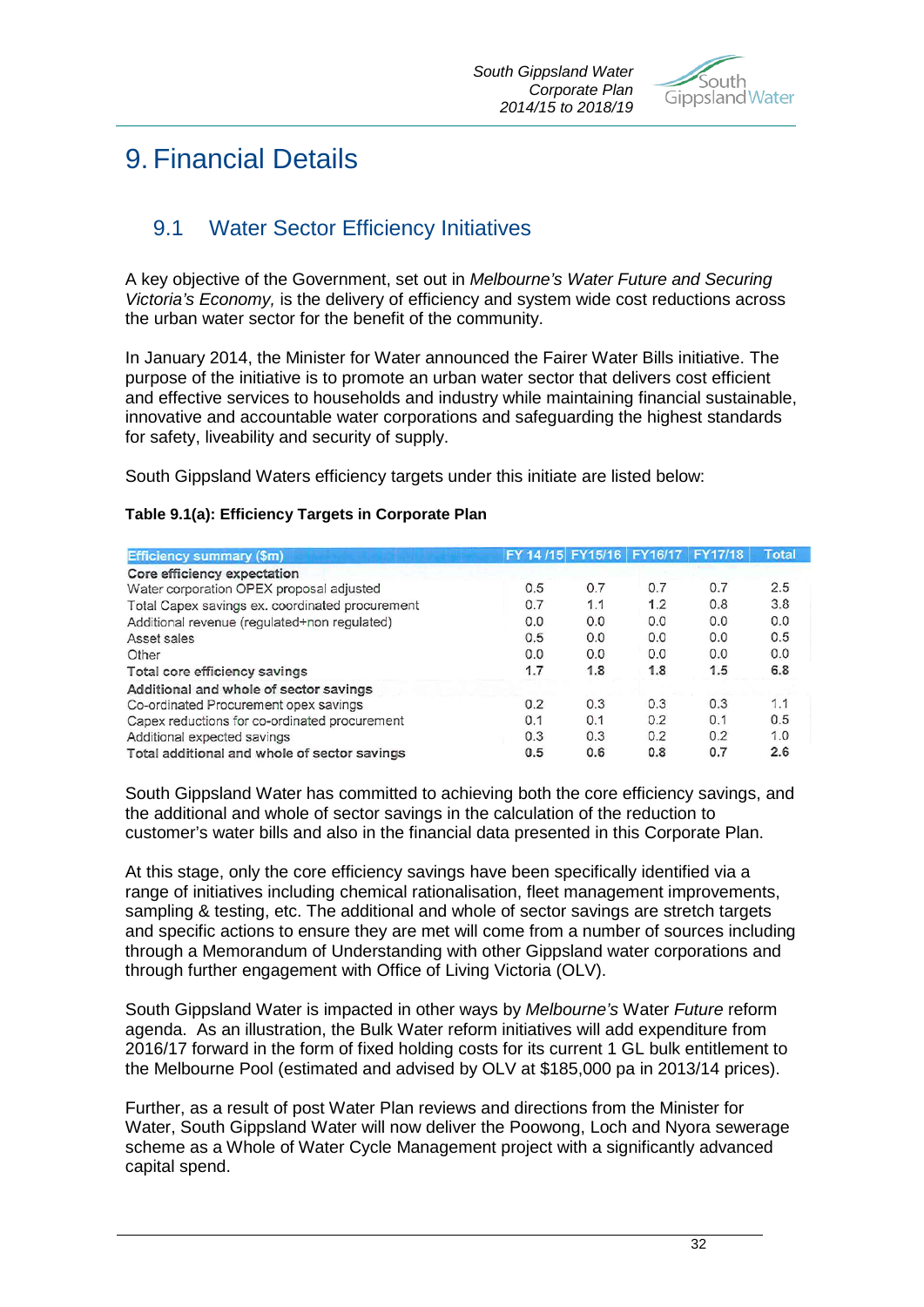

South Gippsland Water has used the Essential Services Commission pricing model to determine the impacts of the efficiency savings on its revenue base adjusted for the increased bulk water costs and the advancement of the Poowong, Loch, Nyora Sewerage scheme.

South Gippsland Water has a diverse customer base including residential, nonresidential, community and major customers. General observations regarding the components of revenue are:

- Volumetric water revenue comprises around 35% of total water and wastewater revenue
- Residential volumetric revenue comprises 39% of total volumetric revenue
- Residential service charge revenue comprises 89% of total service charge revenue, excluding major and minor trade waste and cistern customers

Considering the extent of savings, the customer demographics and South Gippsland Water's plan to harmonise service charge tariffs, the Corporation has chosen to apply the benefits to all water and wastewater service charges (excluding major and minor trade waste and cistern customers). This provides a high level of benefit (around 89%) to residential customers without the need to create further differential services charges.

South Gippsland Water will continue to harmonise its two water district service charges over the next two years that is from 1 July 2016. This means customers of both districts will receive the same \$48 reduction in service charges from 1 July 2014. Those customers in the Southern district will continue to receive service charge reductions in 2015/16 and 2016/17 as the rebalancing is phased in.

This approach allows South Gippsland Water to provide the greatest savings to households as envisaged by the Fairer Water Bills Initiative.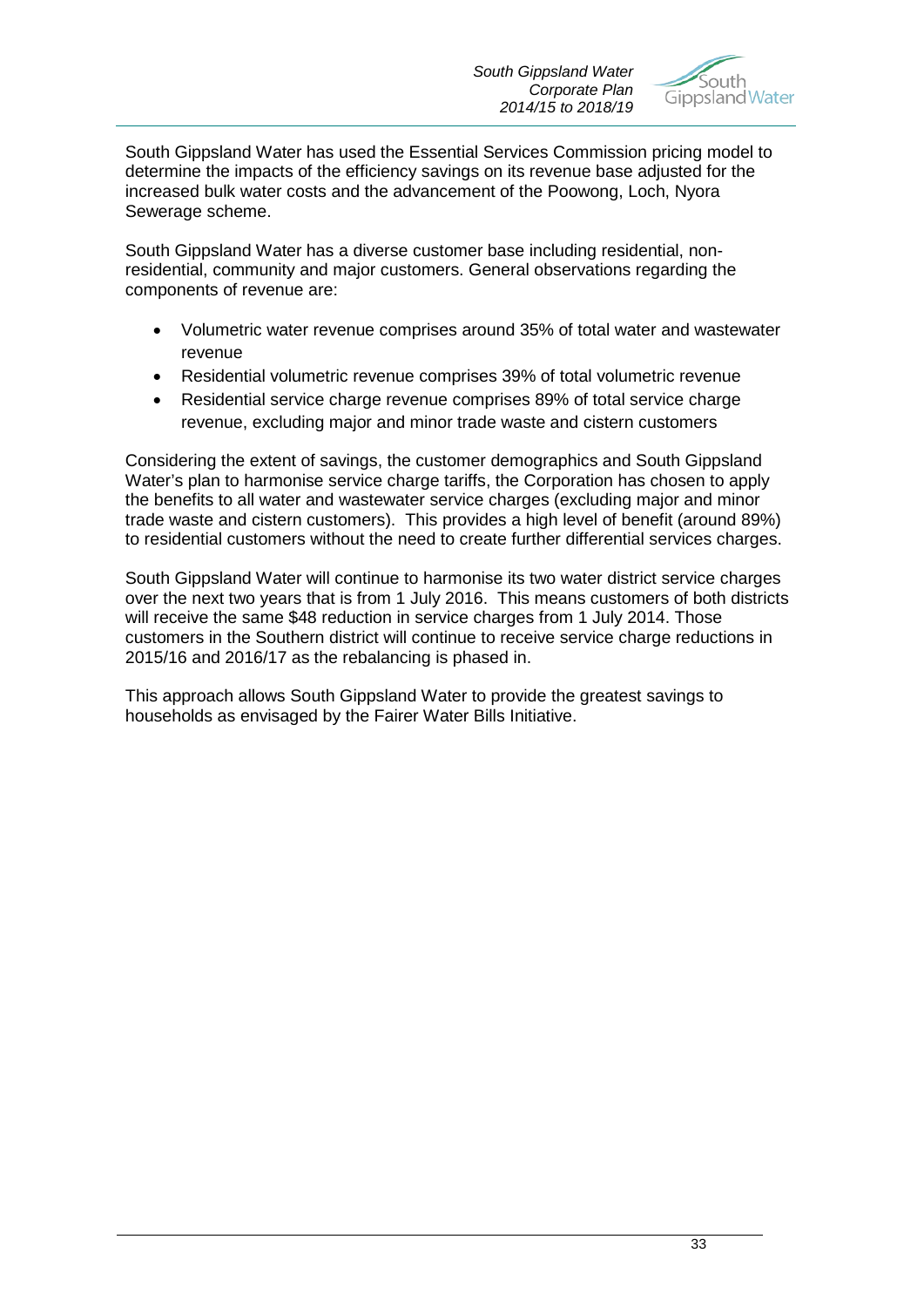

The resultant tariffs and savings for 2014/15 are detailed in the chart below.

#### **SOUTH GIPPSLAND WATER**

| <b>Tariff and Price Component</b>    | ESC <sup>*</sup> Price | ESC <sup>*</sup> Price | <b>FWB*</b> Price | <b>FWB*</b> Price | FWB* Price   |
|--------------------------------------|------------------------|------------------------|-------------------|-------------------|--------------|
|                                      | (1 July 2013)          | (1 July 2014)          | Decrease          | (1 July 2014)     | Decrease (%) |
| 1.1 Water access fees (per annum)    |                        |                        |                   |                   |              |
| <b>East/West District</b>            |                        |                        |                   |                   |              |
| Access fee - Developed               | \$305.40               | \$314.35               | $-$ \$27.00       | \$287.35          | $-8.6%$      |
| Access fee - Undeveloped             | \$305.40               | \$314.35               | $-$ \$27.00       | \$287.35          | $-8.6%$      |
| Access fee - Agreements              | \$277.65               | \$285.79               | $-$ \$27.00       | \$258.79          | $-9.4%$      |
| Access fee - Concessional            | \$250.35               | \$257.69               | $-$ \$27.00       | \$230.69          | $-10.5%$     |
| <b>Southern District</b>             |                        |                        |                   |                   |              |
| Access fee - Developed               | \$342.30               | \$339.73               | $-$ \$27.00       | \$312.73          | $-7.9%$      |
| Access fee - Undeveloped             | \$342.30               | \$339.73               | $-$ \$27.00       | \$312.73          | $-7.9%$      |
| Access fee - Agreements              | \$307.65               | \$305.31               | $-$ \$27.00       | \$278.31          | $-8.8%$      |
| Access fee - Concessional            | \$250.35               | \$257.69               | $-$ \$27.00       | \$230.69          | $-10.5%$     |
| 1.2 Water usage charges (per kL)     |                        |                        |                   |                   |              |
| Volumetric fee - Murray Goulburn     | \$2.01                 | \$2.07                 | \$0.00            | \$2.07            | 0.0%         |
| Volumetric fee - Change 1st Nov.     | \$1.66                 | \$1.71                 | \$0.00            | \$1.71            | 0.0%         |
| 1.3 Sewerage access fees (per annum) |                        |                        |                   |                   |              |
| Residential and non-residential      |                        |                        |                   |                   |              |
| Access fee - Developed               | \$453.94               | \$467.23               | $-$ \$21.00       | \$446.23          | $-4.5%$      |
| Access fee - Undeveloped             | \$266.49               | \$274.29               | $-$ \$21.00       | \$253.29          | $-7.7%$      |

\* ESC denotes Essential Services Commission approved pricing (June 2013), while FWB denotes Fairer Water Bills Initiative revised pricing (June 2014)

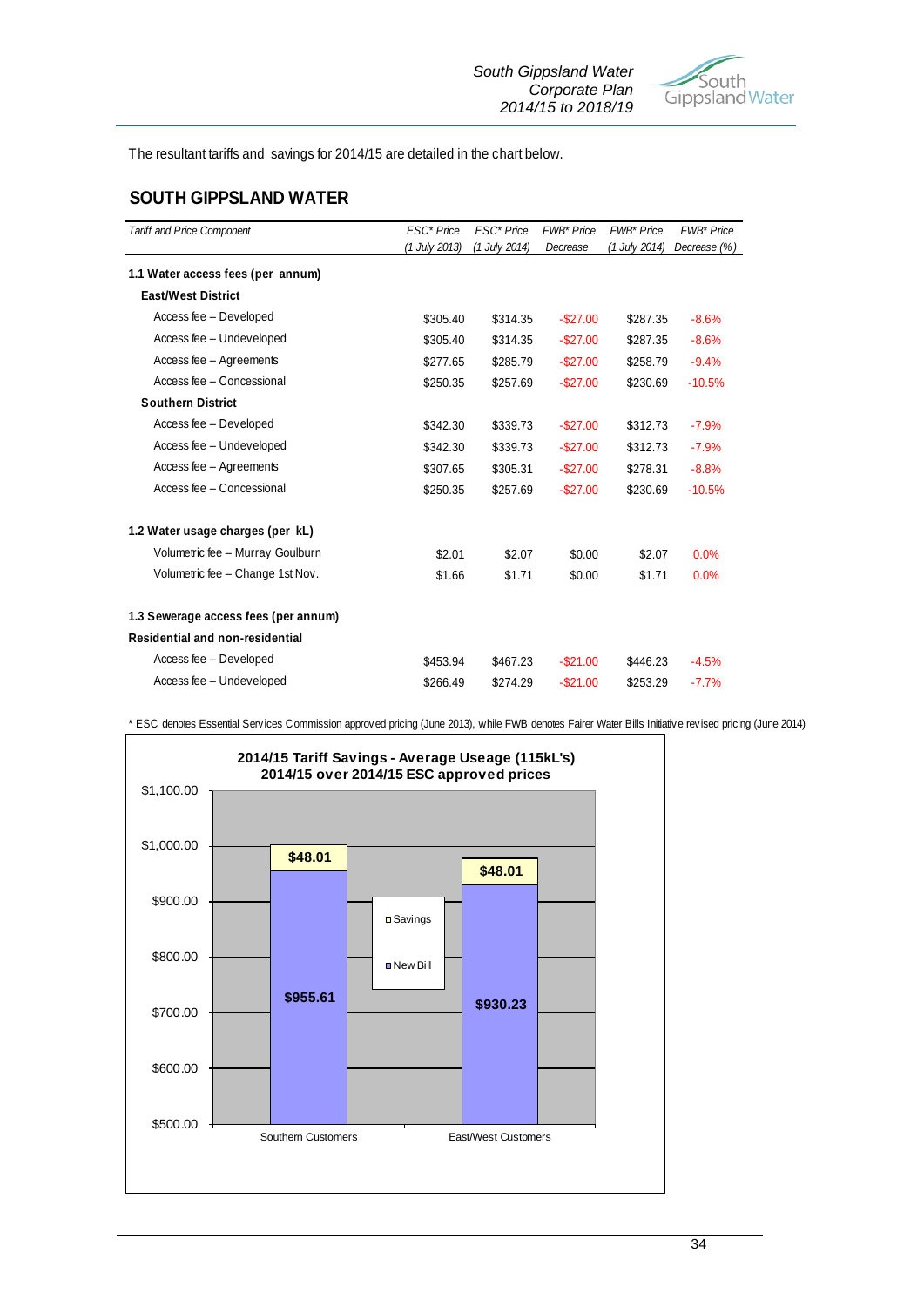

#### South Gippsland Water has undertaken to achieve the following efficiency savings in operational expenditure: (Note savings are in 2013/14 real dollars)

#### **Fairer Water Bills - Reconciliations to Requested Savings V What Is Achievable**

|                                                                                  | 2014/15<br>\$000 | 2015/16<br>\$000 | 2016/17<br>\$000 | 2017/18<br>\$000 | <b>Total</b><br>\$000 |
|----------------------------------------------------------------------------------|------------------|------------------|------------------|------------------|-----------------------|
| <b>OLV / Deloittes Recommended Saving Levels</b>                                 |                  |                  |                  |                  |                       |
| <b>Water Corporation Proposed Savings</b>                                        | 500              | 650              | 650              | 700              | 2500                  |
| <b>Additional Expected Savings</b>                                               | 300              | 300              | 200              | 200              | 1000                  |
| <b>Coordinated Procurement Savings Expected</b>                                  | 200              | 300              | 300              | 300              | 1100                  |
|                                                                                  | 1000             | 1250             | 1150             | 1200             | 4600                  |
| <b>SGW Savings Identified to be implemented</b>                                  |                  |                  |                  |                  |                       |
| Vehicle operating costs (inc fuel, maint, FBT, rego)                             | 107              | 107              | 107              | 107              | 428                   |
| Sampling & Testing contract - reduction in samples required                      | 100              | 100              | 100              | 100              | 400                   |
| Sludge Truck - Purchase V Leases                                                 | 85               | 85               | 85               | 85               | 340                   |
| Chemical Costs (contract negotiations better rates)                              | 188              | 188              | 188              | 188              | 752                   |
| Chemical Costs (substitution and process review)                                 | 0                | 130              | 130              | 130              | 390                   |
| Electrical Contractors - reduction and employ additional in house                | 49               | 49               | 49               | 49               | 196                   |
| River Health Monitoring - Reduction in levels                                    | 70               | 20               | 70               | 20               | 180                   |
| GWMP - reduction in number of sites                                              | 16               | 16               | 16               | 16               | 64                    |
| Electricity Contract Review (site swaps)                                         | 24               | 24               | 24               | 24               | 96                    |
| Weed Control / Grounds Maintenance (bring in house)                              | 80               | 80               | 80               | 80               | 320                   |
| Sponsorship (reduce levels)                                                      | 60               | 60               | 60               | 60               | 240                   |
| Meter Reading Contract renegotiation                                             | 21               | 21               | 21               | 21               | 84                    |
| <b>Total achievable to date</b>                                                  | 800              | 880              | 930              | 880              | 3490                  |
| <b>Remainder Required to Find</b>                                                | 200              | 370              | 220              | 320              | 1110                  |
| MOU / Coordinated Procurement Savings Expected Above<br>(Still to be identified) | 200              | 300              | 300              | 300              | 1100                  |
| <b>Overall savings against target</b>                                            | 0                | 70               | -80              | 20               | 10                    |

South Gippsland Water does not expect that customer service standards will be impacted by the above savings, however, acknowledges that the risk profile for the corporation has required to be changed to ensure that these initiatives can be implemented.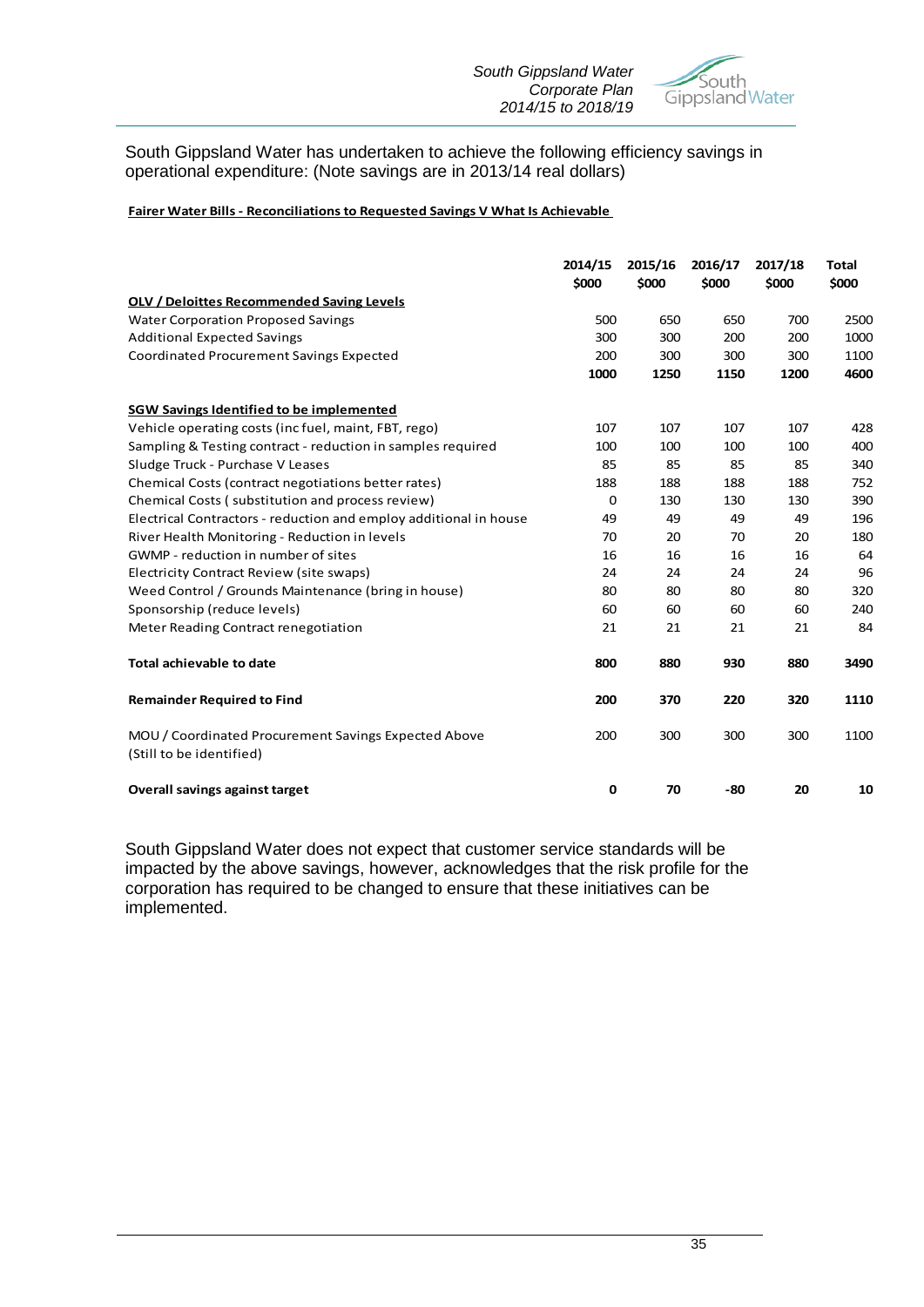

| <b>III HUHHHAI DHUCS</b> |         |         |         |         |         |         |
|--------------------------|---------|---------|---------|---------|---------|---------|
| <b>YEAR</b>              | 2013/14 | 2014/15 | 2015/16 | 2016/17 | 2017/18 | TOTAL   |
| 2013/14 Water            |         |         |         |         |         |         |
| Plan 3 (\$M)             | 11.7    | 13.4    | 16.7    | 18.1    | 12.1    | 72.0    |
| 2014/15                  |         |         |         |         |         |         |
| <b>Corporate Plan</b>    |         |         |         |         |         |         |
| (\$M)                    | 11.9    | 18.1    | 7.4     | 3.2     | 4.2     | 44.8    |
|                          |         |         |         |         |         |         |
|                          |         |         |         |         |         |         |
| Variance                 | 0.2     | 4.7     | $-9.3$  | $-14.9$ | $-7.9$  | $-27.2$ |

**Table 9.1(b): Projected Capital Spend per annum- Water Plan 3 V Current Corporate Plan**

The above table shows a capital expenditure reduction of \$27.2M over the five year period 2013/147 to 2017/18. This is a result of \$21.4M reduction in Northern Towns Connection project due to no funding being received, \$4.2M in Fairer Water Bills capital expenditure reductions and the remainder is the reduction in the Poowong, Loch, Nyora sewerage scheme capital expenditure as a result of the collaborative project delivery with South East Water.

South Gippsland Water intends to implement the \$4.2M reduction in capital expenditure required as a result of Fairer Water Bills from a combination of the following:

- Reduction in Sewer Relining Program over 4 years
- Deferral of the Central Towns Strategy

in nominal prices

• Reallocation of programs to later years.

The expected coordinated procurement savings achievable are yet to be identified and South Gippsland Water will work with the Gippsland Memorandum of Understanding partners and the Office of Living Victoria to realise these savings.

Of the \$44.8M capital program proposed above, some \$20M relates to the Poowong, Loch and Nyora Liveable Small Towns Project.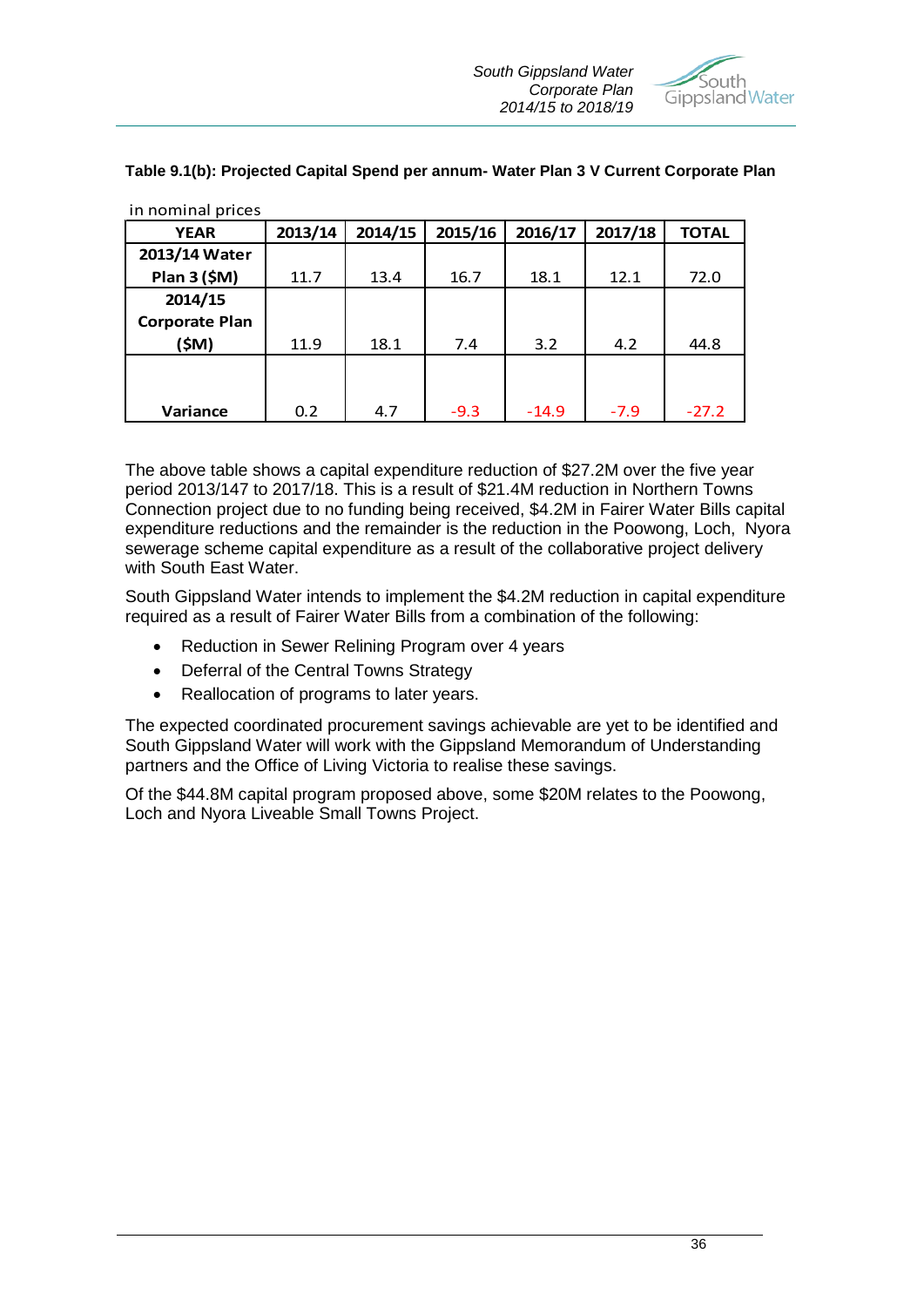

## 9.2 Sensitivity of Key Planning Variables

The table below shows the financial impacts of a number of scenarios.

| <b>Scenario</b>                             | 2014/15  | 2015/16  | 2016/17  | 2017/18  | 2018/19  |  |
|---------------------------------------------|----------|----------|----------|----------|----------|--|
| <b>Water Consumption</b>                    |          |          |          |          |          |  |
| 5% lower all customers                      | $-0.403$ | $-0.417$ | $-0.431$ | $-0.446$ | $-0.458$ |  |
| 10% lower all customers                     | $-0.806$ | $-0.833$ | $-0.862$ | $-0.891$ | $-0.917$ |  |
| 5% lower non-major customers                | $-0.271$ | $-0.281$ | $-0.291$ | $-0.302$ | $-0.311$ |  |
| 10% lower non-major customers               | $-0.542$ | $-0.562$ | $-0.583$ | $-0.604$ | $-0.622$ |  |
| 5% lower Murray Goulburn                    | $-0.083$ | $-0.085$ | $-0.087$ | $-0.090$ | $-0.092$ |  |
| 10% lower Murray Goulburn                   | $-0.166$ | $-0.170$ | $-0.175$ | $-0.180$ | $-0.185$ |  |
| oss of Murray Goulburn as a major customer  | $-1.656$ | $-1.702$ | $-1.748$ | $-1.796$ | $-1.846$ |  |
| 5% higher all customers                     | 0.403    | 0.417    | 0.431    | 0.446    | 0.458    |  |
| 10% higher all customers                    | 0.806    | 0.833    | 0.862    | 0.891    | 0.917    |  |
| 5% higher non-major customers               | 0.271    | 0.281    | 0.291    | 0.302    | 0.311    |  |
| 10% higher non-major customers              | 0.542    | 0.562    | 0.583    | 0.604    | 0.622    |  |
| 5% higher Murray Goulburn                   | 0.083    | 0.085    | 0.087    | 0.090    | 0.092    |  |
| 10% higher Murray Goulburn                  | 0.166    | 0.170    | 0.175    | 0.180    | 0.185    |  |
| <b>Service Charges</b>                      |          |          |          |          |          |  |
| 50% lower than growth estimates             | $-0.100$ | $-0.103$ | $-0.106$ | $-0.110$ | $-0.114$ |  |
| 50% higher than growth estimates            | 0.100    | 0.103    | 0.106    | 0.110    | 0.114    |  |
| <b>Trade Waste</b>                          |          |          |          |          |          |  |
| Loss of Murray Goulburn as a major customer | $-1.788$ | $-1.837$ | $-1.888$ | $-1.940$ | $-1.993$ |  |
| <b>Interest Rates</b>                       |          |          |          |          |          |  |
| Higher by 1%                                | $-0.564$ | $-0.564$ | $-0.509$ | $-0.464$ | $-0.479$ |  |
| Higher by 2%                                | $-1.128$ | $-1.128$ | $-1.018$ | $-0.928$ | $-0.958$ |  |
| Higher by 3%                                | $-1.692$ | $-1.692$ | $-1.527$ | $-1.392$ | $-1.437$ |  |
| Lower by 1%                                 | 0.564    | 0.564    | 0.509    | 0.464    | 0.479    |  |
| Lower by 2%                                 | 1.128    | 1.128    | 1.018    | 0.928    | 0.958    |  |
| Lower by 3%                                 | 1.692    | 1.692    | 1.527    | 1.392    | 1.437    |  |

|  |  |  | Table 9.2(a) : Sensitivity Analysis - 2014/15 to 2018/19 |
|--|--|--|----------------------------------------------------------|
|--|--|--|----------------------------------------------------------|

Comments on the above include:-

- Water consumption remains a significant financial risk to South Gippsland Water with the retention of Murray Goulburn as a major customer critical to cash flows. Consumption risk of non-major customers is moderate given South Gippsland Water's relatively low average annual residential consumption, the split between fixed and variable tariff, and the assumption that water saving infrastructure has generally already been invested in by customers.
- In addition, the loss of Murray Goulburn would impact on trade waste revenue by nearly \$2.0M per annum.
- Other trade waste revenue variations have minimal cash impact.
- Water and wastewater assessment growth has generally been strong, however, declining recently. Risks are minor unless there were compounding deteriorating growth.
- South Gippsland Water's sensitivity to interest rates is high given that loans are expected to peak at \$56.4M during the plan. This risk is minimised by holding a majority of fixed interest rate loans and a diverse portfolio.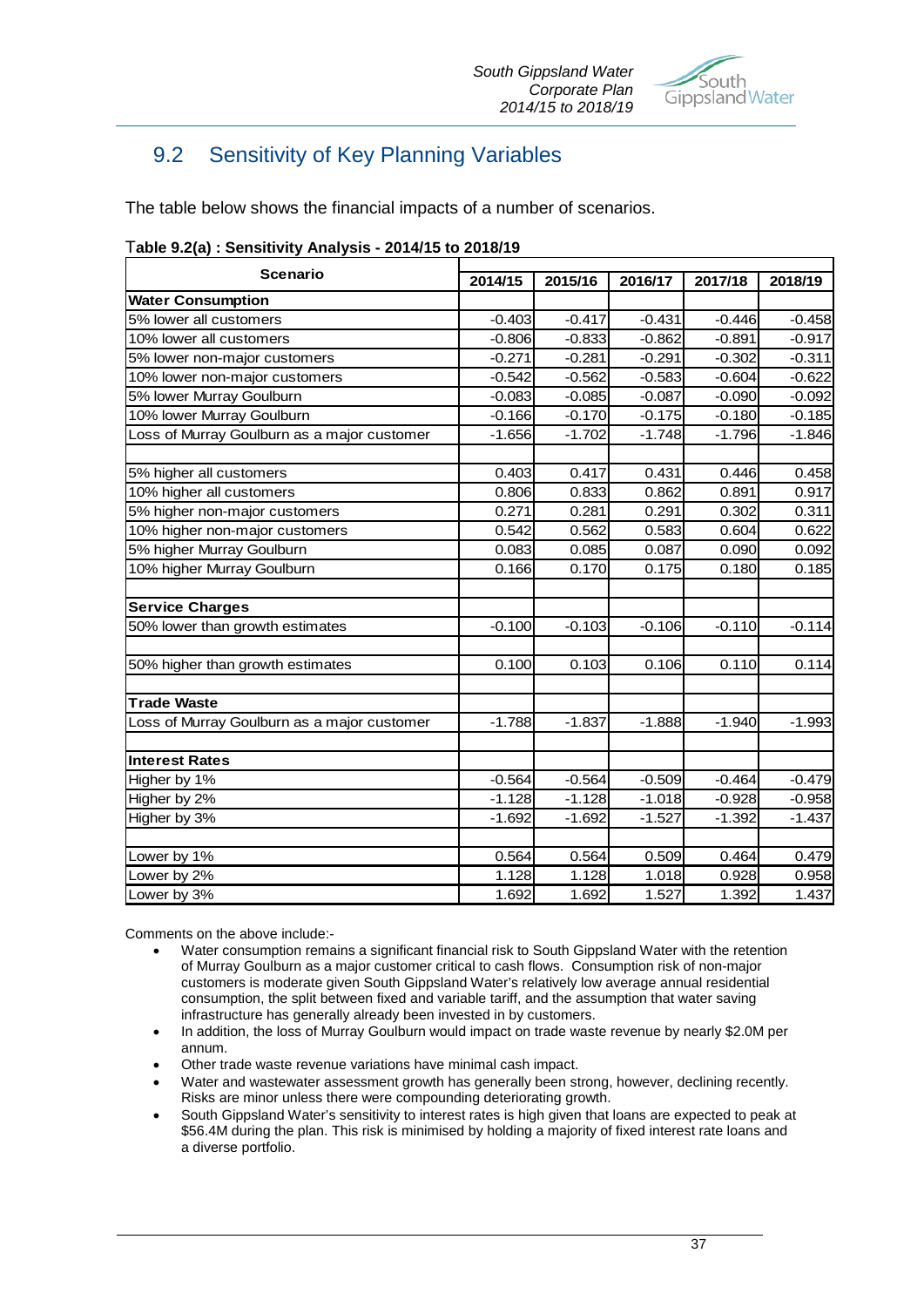

## 9.3 Operating Statement

## **Table 9.3(a): Revenue & Expense Details**

|                                                        | <b>Budget</b> | <b>Forecast</b>     | <b>Forecast</b>    | <b>Forecast</b> | <b>Forecast</b> | Current<br><b>Forecast</b> |
|--------------------------------------------------------|---------------|---------------------|--------------------|-----------------|-----------------|----------------------------|
| <b>Year Ending 30 June</b>                             | 2015 (F)      | 2016 (F)            | 2017 (F)           | 2018 (F)        | 2019 (F)        | 2014(F)                    |
| Revenues and Expenses (Detailed) (\$'000)              |               |                     |                    |                 |                 |                            |
|                                                        |               |                     |                    |                 |                 |                            |
| Revenue From Core Business (As Applicable)             |               |                     |                    |                 |                 |                            |
| Bulk Water Fixed Charges to Other Corporations         |               | $\mathbb{Z}$        | $\omega$<br>$\sim$ | $\omega$        | ×.              |                            |
| <b>Bulk Water Charges</b>                              |               | L,                  | L,<br>L,           | L,              |                 |                            |
| <b>Urban Water Supply:</b>                             |               |                     |                    |                 |                 |                            |
| Service / Fixed                                        |               |                     |                    |                 |                 |                            |
| Residential                                            | 5,993         | 6,103               | 6,201              | 6,442           | 6,693           | 6,248                      |
| Non-residential                                        |               | 136<br>139          | 142                | 147             | 152             | 147                        |
| <b>Total Service / Fixed</b>                           | 6,129         | 6,242               | 6,343              | 6,589           | 6,845           | 6,395                      |
|                                                        |               |                     |                    |                 |                 |                            |
| Usage/Volumetric                                       |               |                     |                    |                 |                 |                            |
| Residential                                            | 4,712         | 4,889               | 5,075              | 5,296           | 5,426           | 4,698                      |
| Non-residential                                        | 3,349         | 3,445               | 3,543              | 3,644           | 3,743           | 3,362                      |
| <b>Total Usage/Volumetric</b>                          | 8,061         | 8,334               | 8,618              | 8,940           | 9,169           | 8,060                      |
| <b>Urban Sewerage</b>                                  |               |                     |                    |                 |                 |                            |
| Service / Fixed                                        |               |                     |                    |                 |                 |                            |
| Residential                                            | 7,384         | 7,668               | 8,175              | 8,486           | 8,814           | 7,244                      |
| Non-residential                                        |               | 663<br>682          | 700                | 720             | 740             | 876                        |
| <b>Total Service / Fixed</b>                           | 8,047         | 8,350               | 8,875              | 9,206           | 9,554           | 8,120                      |
|                                                        |               |                     |                    |                 |                 |                            |
| Usage/volumetric                                       |               |                     |                    |                 |                 |                            |
| Residential                                            |               | $\mathbb{Z}$        | $\sim$<br>$\sim$   | $\sim$          | $\sim$          | $\omega$                   |
| Non-residential                                        |               | 179<br>184          | 189                | 194             | 200             | 173                        |
| Total Usage/volumetric                                 | 179           | 184                 | 189                | 194             | 200             | 173                        |
|                                                        |               |                     |                    |                 |                 |                            |
| Trade Waste Revenue by Agreement                       | 2,204         | 2,459               | 2,520              | 2,583           | 2,648           | 2,300                      |
| Trade Waste Usage Revenue                              |               | ÷                   | ÷<br>÷.            | ÷               | ÷               | $\sim$                     |
| <b>Recycled Water</b>                                  |               |                     |                    |                 |                 |                            |
| Service/Fixed Charges                                  |               | $\sim$              | $\sim$<br>$\sim$   | $\sim$          | $\sim$          | ÷                          |
| Usage / Volumetric Charges                             |               | ÷                   | ÷.<br>÷            | ÷.              | ÷               | ÷                          |
| <b>Total Recycled Water</b>                            |               |                     |                    |                 |                 |                            |
| <b>Total Revenue From Fees &amp; Charges</b>           | 24,620        | 25,568              | 26,546             | 27,512          | 28,415          | 25,048                     |
| Operating, Maintenance & Administration (OMA) Expenses |               |                     |                    |                 |                 |                            |
|                                                        |               |                     |                    |                 |                 |                            |
| Operating and Maintenance Expense                      | 11,005        | 11,103              | 10,947             | 11,125          | 11,227          | 11,459                     |
| <b>Administration Expense</b>                          | 4,198         | 4,360               | 4,529              | 4,705           | 4,887           | 4,041                      |
| <b>Total OMA Expenses</b>                              | 15,203        | 15,463              | 15,476             | 15,830          | 16,114          | 15,500                     |
| <b>OMA Expenses Breakdown (Total OMA)</b>              |               |                     |                    |                 |                 |                            |
| <b>Bulk water Supply</b>                               |               | ÷.                  | 181<br>÷.          | 186             | 191             | $\omega$                   |
| Headworks                                              | 2,128         | 2,165               | 2,166              | 2,216           | 2,253           | 2,170                      |
| Urban water - Treatment                                | 5,321         | 5,412               | 5,237              | 5,355           | 5,453           | 5,425                      |
| Urban water - Reticulation                             | 2,280         | 2,319               | 2,321              | 2,375           | 2,417           | 2,325                      |
| Sewerage - Reticulation                                | 1,825         | 1,856               | 1,857              | 1,899           | 1,933           | 1,860                      |
| Sewerage - Treatment                                   | 3,649         | 3,711               | 3,714              | 3,799           | 3,867           | 3,720                      |
| Recycled Water                                         |               |                     |                    |                 |                 | $\omega$                   |
| <b>Surface Water Diversions</b>                        |               |                     |                    |                 | ÷.              | $\omega$                   |
| Gravity Irrigation                                     |               | $\bar{\phantom{a}}$ | $\omega$<br>$\sim$ | $\omega$        | ÷.              | $\omega$                   |
| Pumped Irrigation                                      |               | ÷.                  | ÷<br>÷.            | $\omega$        | $\omega$        | ÷                          |
| <b>Stock and Domestic</b>                              |               | $\sim$              | ×.<br>$\sim$       | ×.              | $\omega$        | $\omega$                   |
| Groundwater                                            |               | ÷                   |                    | ×,              | ÷.              | $\sim$                     |
| Drainage Diversions                                    |               | ÷.                  | ÷<br>÷.            | $\sim$          | $\omega$        | $\omega_{\rm c}$           |
| Other                                                  |               |                     |                    |                 |                 |                            |
| <b>Total OMA Expenses</b>                              | 15,203        | 15,463              | 15,476             | 15,830          | 16,114          | 15,500                     |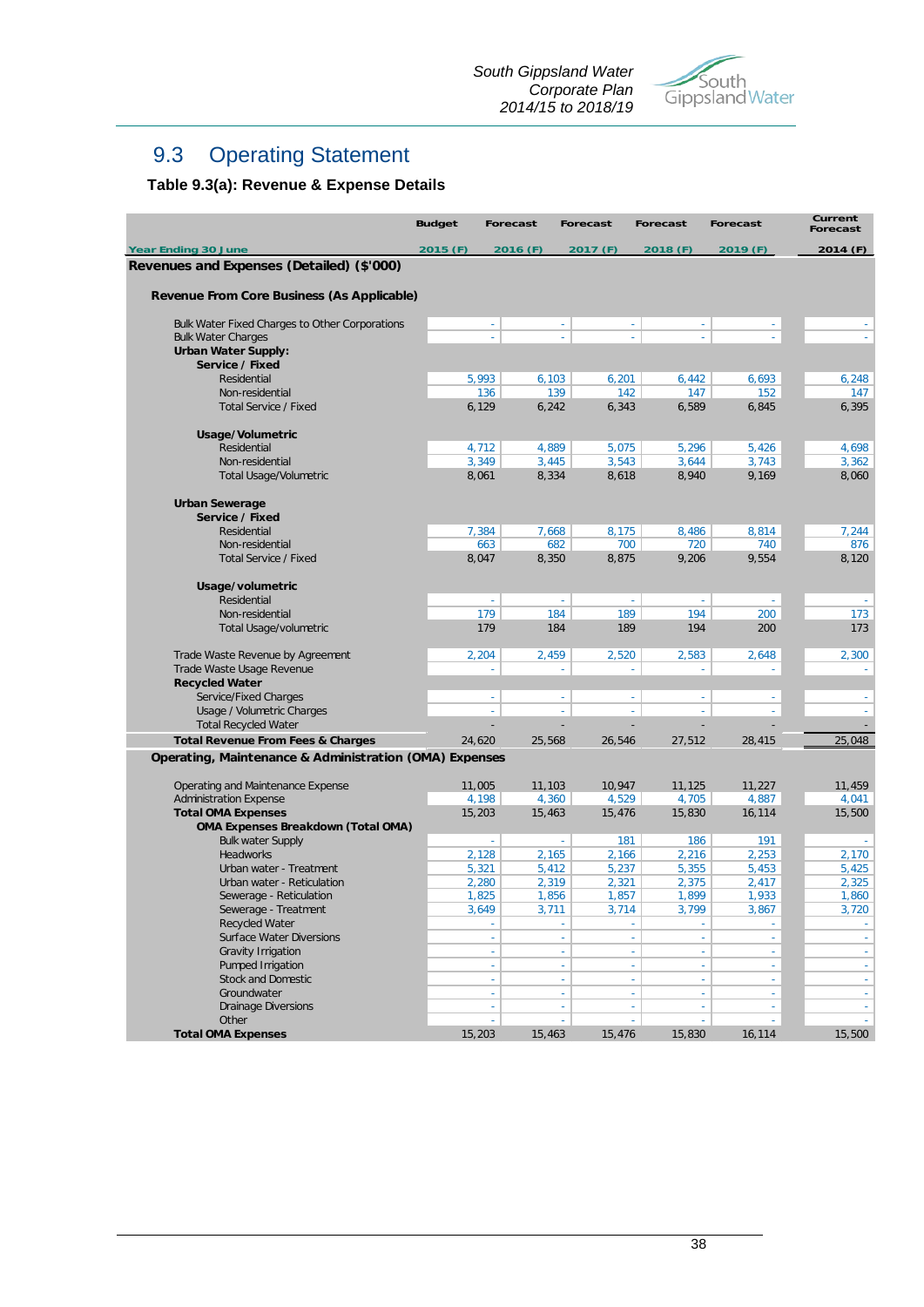#### *South Gippsland Water Corporate Plan 2014/15 to 2018/19*



### **Table 9.3(b): Operating Statement**

|                                          | <b>Budget</b> | <b>Forecast</b> | <b>Forecast</b>  | <b>Forecast</b> | <b>Forecast</b> | <b>Current</b><br><b>Forecast</b> |
|------------------------------------------|---------------|-----------------|------------------|-----------------|-----------------|-----------------------------------|
| <b>Year Ending 30 June</b>               | 2015 (F)      | 2016 (F)        | 2017 (F)         | 2018 (F)        | 2019 (F)        | 2014 (F)                          |
| Operating Statement (FS1) (\$'000)       |               |                 |                  |                 |                 |                                   |
| Revenue                                  |               |                 |                  |                 |                 |                                   |
| Service Charges                          | 16,380        | 17,050          | 17,739           | 18,378          | 19,046          | 16,815                            |
| <b>Usage Charges</b>                     | 8,240         | 8,518           | 8,807            | 9,134           | 9,369           | 8,233                             |
| <b>Developer Contribution</b>            |               | 682             | 673<br>694       | 686             | 698             | 572                               |
| Developer Contributions - Gifted Assets  | 1,161         | 1,193           | 1,226            | 1,260           | 1,294           | 1,130                             |
| Temporary Trade of Bulk Entitlements     |               | ÷               | $\sim$<br>$\sim$ | ÷               | $\sim$          | $\sim$                            |
| <b>Government Contributions / Grants</b> |               | ä,              | ä,<br>ä,         | ä,              | $\omega$        | $\sim$                            |
| <b>Investment Interest</b>               |               | 12              | 12<br>12         | 12              | 12 <sup>°</sup> | 20                                |
| Profit (loss) from Sale of Assets        |               |                 | J.               | ä,              |                 |                                   |
| Other Revenue                            | 1,761         |                 | 731<br>1,271     | 772             | 794             | 692                               |
| <b>Total Revenue</b>                     | 28,236        | 28,198          | 29,728           | 30,242          | 31,213          | 27,462                            |
| <b>Expense</b>                           |               |                 |                  |                 |                 |                                   |
| Operating and Maintenance Expense        | 11,005        | 11,103          | 10,947           | 11,125          | 11,227          | 11,459                            |
| <b>Administration Expense</b>            | 4,198         | 4,360           | 4,529            | 4,705           | 4,887           | 4,041                             |
| <b>Environmental Contributions</b>       | 1,101         | 1,101           | 1,101            | 1,101           | 1,422           | 1,101                             |
| Borrowing Costs / Interest Expense       | 3,078         | 3,497           | 3,326            | 3,016           | 2,923           | 2,465                             |
| $\mathbb{E}^{\mathbb{R}}$                |               |                 |                  |                 |                 |                                   |
| Labour                                   |               |                 | L,<br>$\sim$     | L,              | $\omega$        |                                   |
| Consultants                              |               | ÷,              | ÷,<br>÷.         | L,              | $\mathbf{r}$    |                                   |
| Depreciation and Amortisation            | 10,010        | 10,554          | 11,024           | 11,244          | 11,412          | 9,619                             |
| Other Expense                            |               |                 |                  |                 |                 |                                   |
| <b>Total Expense</b>                     | 29,393        | 30,615          | 30,927           | 31,191          | 31,871          | 28,685                            |
| <b>Earnings Before Tax</b>               | (1, 157)      | (2, 417)        | (1, 199)         | (949)           | (658)           | (1, 223)                          |
| Income Tax Expense                       |               | L,              | L,<br>L.         | L,              | ÷.              |                                   |
| <b>Net Operating Result</b>              | (1, 157)      | (2, 417)        | (1, 199)         | (949)           | (658)           | (1, 223)                          |
| Dividends Expense                        |               | ÷.              | ÷.<br>$\Box$     | ÷               | $\sim$          | ÷.                                |
| Transfers (to)/from Reserves             |               | L,              | ٠<br>٠           | ÷,              | $\sim$          |                                   |
| Other Adjustments                        |               | L.              |                  |                 |                 |                                   |
| Net Profit (Loss)                        | (1, 157)      | (2, 417)        | (1, 199)         | (949)           | (658)           | (1.223)                           |
| Retained Profit (Loss) Carried Forward   | 72,062        | 70,905          | 68,489           | 67,289          | 66,340          |                                   |
| <b>Closing Retained Profit (Loss)</b>    | 70,905        | 68,489          | 67,289           | 66,340          | 65,682          | (1, 223)                          |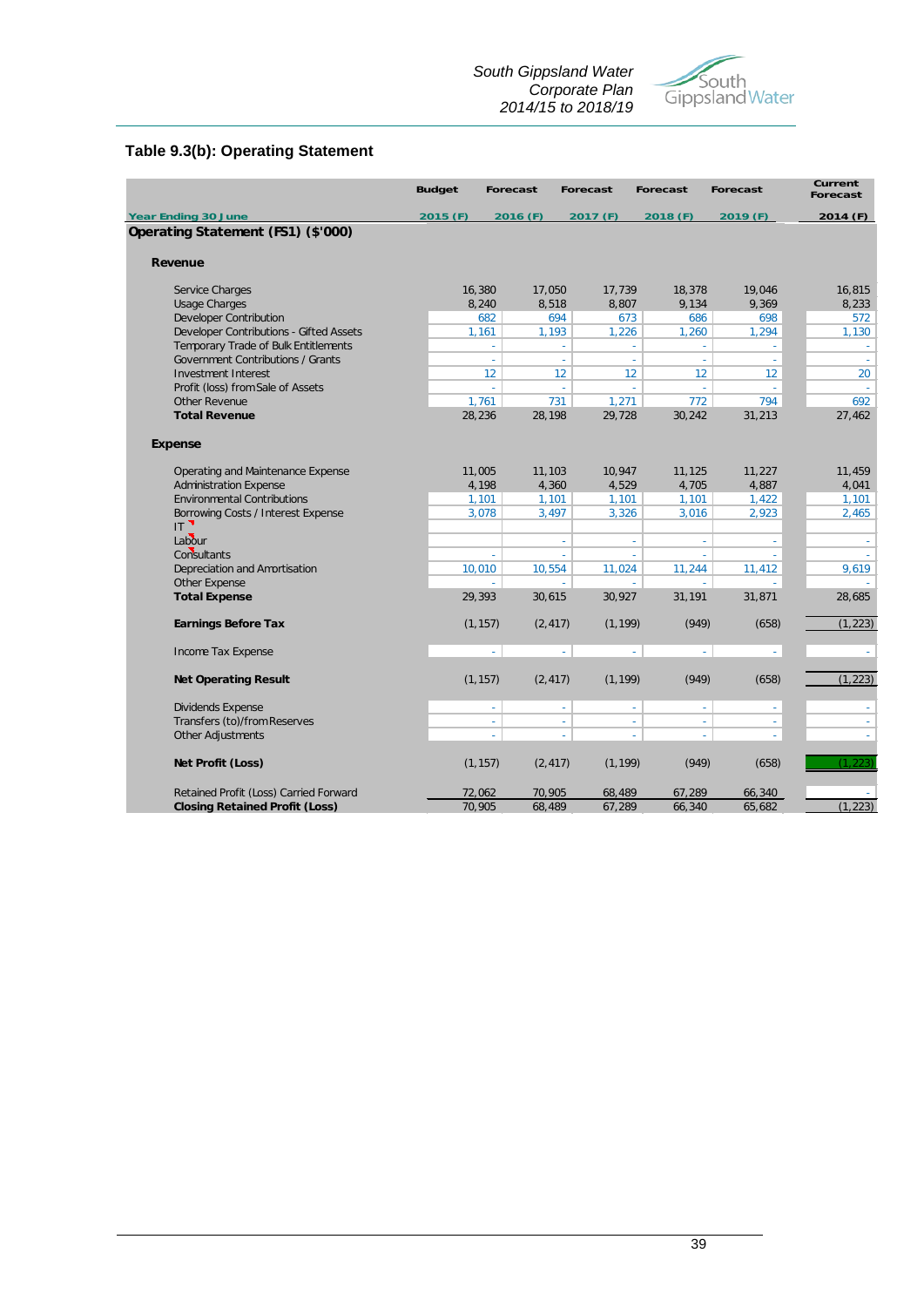*South Gippsland Water Corporate Plan 2014/15 to 2018/19*



## 9.4 Balance Sheet

#### **Table 9.4: Balance Sheet**

|                                                                             | <b>Budget</b>   | <b>Forecast</b>      | <b>Forecast</b> | <b>Forecast</b> | <b>Forecast</b> | Current<br><b>Forecast</b> |
|-----------------------------------------------------------------------------|-----------------|----------------------|-----------------|-----------------|-----------------|----------------------------|
| <b>Year Ending 30 June</b>                                                  | 2015 (F)        | 2016 (F)             | 2017 (F)        | 2018 (F)        | 2019 (F)        | 2014 (F)                   |
| Balance Sheet (FS2) (\$'000)                                                |                 |                      |                 |                 |                 |                            |
|                                                                             |                 |                      |                 |                 |                 |                            |
| <b>Current Assets</b>                                                       |                 |                      |                 |                 |                 |                            |
| Cash on Hand                                                                | 4,825           | 3,915                | 3,252           | 3,260           | 3,744           | 2,698                      |
| Receivables                                                                 | 1,032           | 927                  | 1,198           | 859             | 882             | 703                        |
| Less Provision for Impaired Receivables                                     |                 | (45)<br>(45)         | (45)            | (45)            | (45)            | (45)                       |
| Investments                                                                 |                 | $\omega$<br>$\omega$ | ÷.              | ÷.              | $\sim$          | $\sim$                     |
| Inventories                                                                 | 426             | 441                  | 454             | 468             | 482             | 414                        |
| Prepayments                                                                 | 160             | 164                  | 169             | 174             | 180             | 155                        |
| <b>Other Current Assets</b>                                                 | 1,706           | 1,757                | 1,810           | 1,864           | 1,920           | 1,656                      |
| <b>Total Current Assets</b>                                                 | 8,104           | 7,159                | 6,838           | 6,580           | 7,163           | 5,581                      |
| <b>Non-Current Assets</b>                                                   |                 |                      |                 |                 |                 |                            |
| Infrastructure                                                              | 302,025         | 319,044              | 340,104         | 343,326         | 352,179         | 305,871                    |
| less Accumulated Depreciation                                               | (23, 427)       | (31, 342)            | (39, 257)       | (47, 172)       | (55,087)        | (25, 352)                  |
| <b>Infrastructure WDV</b>                                                   | 278,598         | 287,702              | 300,847         | 296,154         | 297,092         | 280,519                    |
| Land and Buildings                                                          | 13,290          | 14,134               | 14,134          | 14,134          | 14,134          | 13,800                     |
| less Accumulated Depreciation                                               | (442)           | (514)                | (586)           | (658)           | (730)           | (370)                      |
| <b>Land and Buildings WDV</b>                                               | 12,848          | 13,620               | 13,548          | 13,476          | 13,404          | 13,430                     |
| Plant, Equipment and Motor Vehicles                                         | 8,468           | 8,468                | 8,468           | 8,468           | 8,468           | 8,468                      |
| less Accumulated Depreciation                                               | (5, 786)        | (5, 786)             | (5, 786)        | (5, 786)        | (5, 786)        | (5, 786)                   |
| Plant, Equipment and Motor Vehicles WDV<br><b>Capital Works In Progress</b> | 2,682<br>19,750 | 2,682<br>22,927      | 2,682<br>3,827  | 2,682<br>3,942  | 2,682<br>4.060  | 2,682<br>7,684             |
| <b>Total Property, Plant &amp; Equipment</b>                                | 313,878         | 326,931              | 320,904         | 316.254         | 317.238         | 304,315                    |
|                                                                             |                 |                      |                 |                 |                 |                            |
| Non-current Receivables                                                     | 556             | 482                  | 408             | 334             | 260             | 30                         |
| <b>Deferred Tax Assets</b>                                                  |                 | ä,<br>ä,             | ä,              |                 |                 |                            |
| Non-current Investments                                                     |                 | $\omega$<br>$\omega$ | $\omega$        | ä,              |                 |                            |
| <b>Intangible Assets</b>                                                    | 688             | 688                  | 813             | 813             | 813             | 695                        |
| <b>Other Non-current Assets</b>                                             |                 |                      |                 |                 |                 |                            |
| <b>Total Non-Current Assets</b>                                             | 315,122         | 328,101              | 322,125         | 317,401         | 318,311         | 305,040                    |
| <b>Total Assets</b>                                                         | 323,226         | 335,260              | 328,963         | 323,981         | 325,474         | 310,621                    |
|                                                                             |                 |                      |                 |                 |                 |                            |
| <b>Current Liabilities</b>                                                  |                 |                      |                 |                 |                 |                            |
| <b>Bank Overdraft</b>                                                       |                 | ä,<br>ä,             |                 |                 |                 |                            |
| <b>Current Payables</b>                                                     | 3,291           | 3,386                | 3,713           | 4,102           | 4,672           | 3,100                      |
| Short Term Borrowings                                                       | 5,000           | 4,480                | 6,500           | 5,000           | 7,000           | 5,400                      |
| Finance Lease Liabilities (PPP)                                             |                 | $\omega$<br>$\omega$ | $\omega$        | à,              | ÷.              | $\sim$                     |
| Other Lease Liabilities                                                     |                 | ä,<br>ä,             | ä,              | ä,              |                 | ä,                         |
| <b>Employee Benefit Provision</b>                                           | 2,158           | 2,224                | 2,291           | 2,359           | 2.430           | 2.096                      |
| Provision for Dividend                                                      |                 | ä,<br>ä,             | ÷.              |                 |                 |                            |
| <b>Other Current Provisions</b>                                             | 500             | ä,<br>$\omega$       | $\omega$        | $\omega$        | à.<br>500       | à,<br>500                  |
| <b>Other Current Liabilities</b><br><b>Total Current Liabilities</b>        | 10,949          | 500<br>10,590        | 500<br>13,004   | 500<br>11,961   | 14,602          | 11,096                     |
|                                                                             |                 |                      |                 |                 |                 |                            |
| <b>Non-Current Liabilities</b>                                              |                 |                      |                 |                 |                 |                            |
| Long Term Borrowings                                                        | 51,400          | 51,920               | 44,400          | 41,400          | 40.900          | 37,500                     |
| Long Term Payables                                                          |                 |                      |                 |                 |                 |                            |
| Finance Lease Liabilities (PPP)                                             |                 | ÷,<br>÷,             | $\omega$        | $\omega$        | $\omega$        | ä,                         |
| <b>Other Lease Liabilities</b>                                              |                 | ä,<br>÷.             | $\omega$        | ÷.              |                 |                            |
| Long Term Employee Benefit Provision                                        | 305             | 314                  | 323             | 333             | 343             | 296                        |
| Deferred Tax Liabilities                                                    | 37,300          | 41,584               | 41,584          | 41,584          | 41,584          | 37,300                     |
| Other Non-current Liabilities                                               |                 | $\sim$<br>$\sim$     | $\sim$          | $\sim$          |                 |                            |
| <b>Total Non-Current Liabilities</b>                                        | 89,005          | 93,818               | 86,307          | 83,317          | 82,827          | 75,096                     |
| <b>Total Liabilities</b>                                                    | 99,954          | 104,408              | 99,311          | 95,278          | 97,429          | 86,192                     |
|                                                                             |                 |                      |                 |                 |                 |                            |
| <b>Net Assets</b>                                                           | 223,272         | 230,852              | 229,652         | 228,703         | 228,045         | 224,429                    |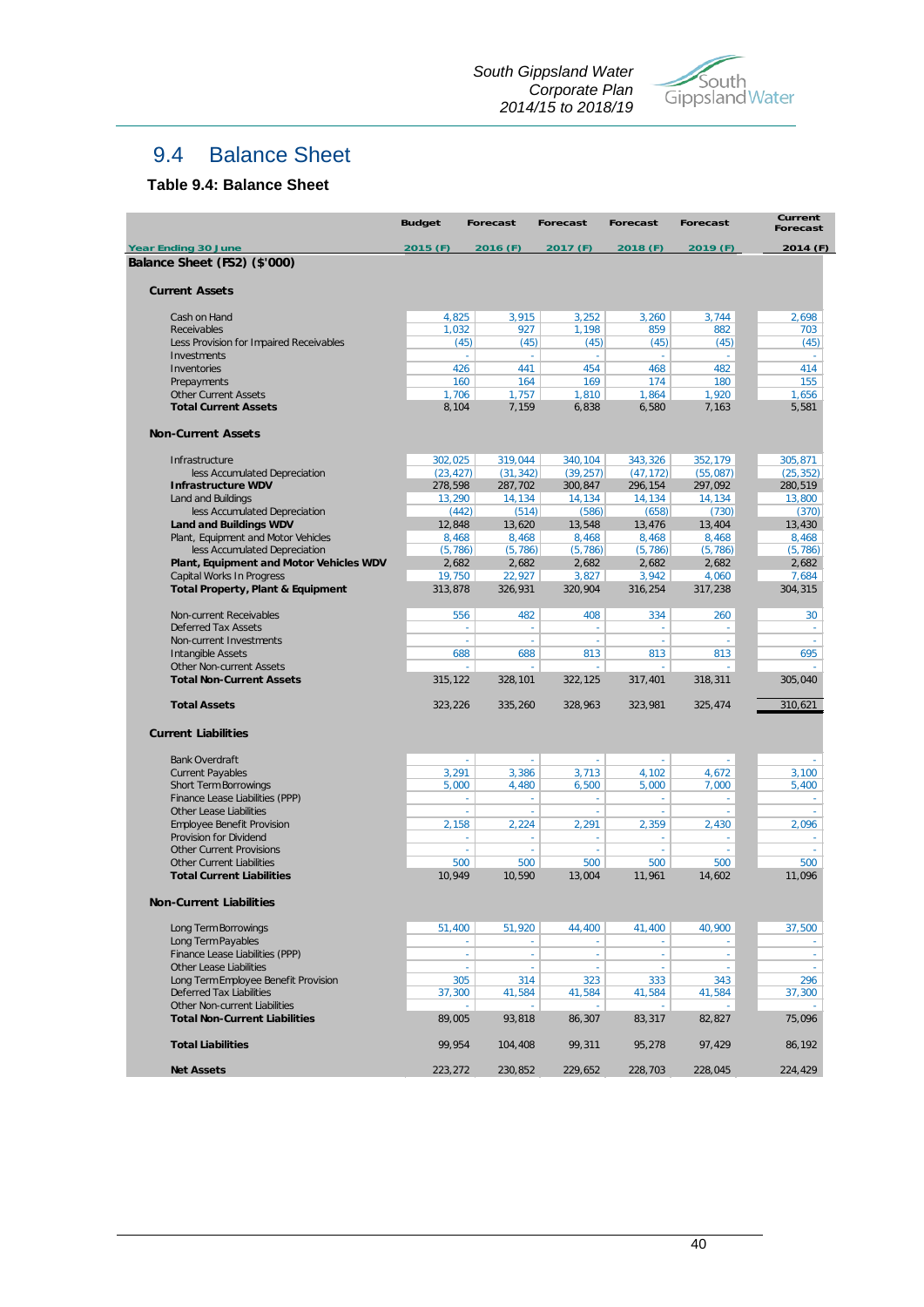

## 9.5 Statement of Cash Flows

#### **Table 9.5: Cash Flow Statement**

|                                                | <b>Budget</b> | <b>Forecast</b> | <b>Forecast</b>            | <b>Forecast</b> | <b>Forecast</b> | Current<br><b>Forecast</b> |
|------------------------------------------------|---------------|-----------------|----------------------------|-----------------|-----------------|----------------------------|
| <b>Year Ending 30 June</b>                     | 2015 (F)      | 2016 (F)        | 2017 (F)                   | 2018 (F)        | 2019 (F)        | 2014 (F)                   |
| Cash Flow Statement (FS3) (\$'000)             |               |                 |                            |                 |                 |                            |
| <b>Cash Flows From Operations</b>              |               |                 |                            |                 |                 |                            |
| <b>Cash Receipts</b>                           |               |                 |                            |                 |                 |                            |
| Service and Usage Charges Income               | 26,381        | 26,299          | 27,817                     | 28,284          | 29,209          | 25,740                     |
| Other Customer Revenue                         |               | ÷               |                            | ÷.              |                 | $\sim$                     |
| <b>Receipts from Government</b>                |               | ÷,              | $\omega$                   | $\sim$<br>÷     | ÷               | $\sim$                     |
| <b>Developer Contributions</b>                 | 664           |                 | 682                        | 701<br>720      | 746             | 646                        |
| <b>GST Refunds from ATO</b>                    |               | ÷.              |                            |                 |                 |                            |
| Investment (Interest) Income                   |               | 12              | 12                         | 12<br>12        | 12 <sup>°</sup> | 20                         |
| <b>Other Cash Receipts</b>                     |               | ÷.              | ÷                          | ÷.<br>÷.        |                 | $\sim$                     |
| <b>Total Cash Receipts from Operations</b>     | 27,057        | 26,993          | 28,530                     | 29,016          | 29,967          | 26,406                     |
| <b>Cash Payments</b>                           |               |                 |                            |                 |                 |                            |
| Payments to Suppliers and Employees            | (15, 624)     | (15, 204)       | (14, 868)                  | (15, 447)       | (15, 540)       | (15, 621)                  |
| Interest and Other Costs of Finance Paid       | (3,078)       | (3, 497)        | (3, 326)                   | (3,016)         | (2, 923)        | (2, 465)                   |
| GST paid to the ATO                            |               |                 |                            | ÷.              |                 |                            |
| Income Tax Payments                            |               | ÷.              |                            | ÷               | ä,              | ÷.                         |
| <b>Environmental Contributions</b>             | (1, 101)      | (1, 101)        | (1, 101)                   | (1, 101)        | (1, 422)        | (1, 101)                   |
| <b>Other Payments</b>                          |               |                 |                            |                 |                 |                            |
| <b>Total Cash Payments from Operations</b>     | (19, 803)     | (19, 802)       | (19, 295)                  | (19, 564)       | (19, 886)       | (19, 187)                  |
| Net Cash Inflow (Outflow) from Operations      | 7,254         | 7,191           | 9,235                      | 9,452           | 10,081          | 7,219                      |
| Cash Flows From Investing Activities           |               |                 |                            |                 |                 |                            |
| Proceeds/(Payment) from Investments            |               | $\sim$          | $\sim$                     | $\sim$<br>÷     | ÷               | $\sim$                     |
| Payments for Infrastructure Assets             | (17, 899)     | (7, 236)        | (3,037)                    | (4,031)         | (10, 011)       | (11, 491)                  |
| Payments for Property, Plant & Equipment       | (1,675)       |                 | (1, 444)<br>(1, 507)       | (1, 527)        | (1, 593)        | (1, 633)                   |
| Payments for Intangible Assets                 |               | (175)           | (50)                       | (500)<br>(50)   | (175)           | (125)                      |
| Proceeds from Sale of Assets                   | 1,122         |                 | 629                        | 646<br>664      | 682             | 595                        |
| Net Cash Inflow (Outflow) from Investing Activ | (18, 627)     | (8, 102)        | (4, 398)                   | (4, 944)        | (11, 097)       | (12, 654)                  |
| Cash Flows From Financing Activities           |               |                 |                            |                 |                 |                            |
| Proceeds from Borrowings                       | 13,500        |                 |                            |                 | 1,500           | 3,500                      |
| Proceeds from Government Equity Contributions  |               | $\omega$        | ÷                          | ÷               | ÷.              | $\sim$                     |
| Repayment of Borrowings / Overdraft            |               | $\omega$        | (5, 500)<br>$\omega$       | (4,500)         | $\omega$        | ÷                          |
| Payment of Dividends                           |               | ÷.              | ÷.                         | ÷<br>÷          | ÷               | a.                         |
| Net Cash Inflow (Outflow) from Financing Activ | 13,500        |                 | (5, 500)<br>$\overline{a}$ | (4, 500)        | 1,500           | 3,500                      |
| Net Increase (Decrease) in Cash                | 2,127         |                 | (910)                      | (663)<br>8      | 484             | (1, 935)                   |
| Cash Held at the Beginning of the Year         | 2,698         | 2,698           | 3,915                      | 3,252           | 3,260           | 4,633                      |
| Cash Held at the End of the Year               | 4,825         | 1,788           | 3,252                      | 3,260           | 3,744           | 2,698                      |
| Cash on Hand per Balance Sheet                 | 4,825         | 3,915           | 3,252                      | 3,260           | 3,744           | 2,698                      |
|                                                |               |                 |                            |                 |                 |                            |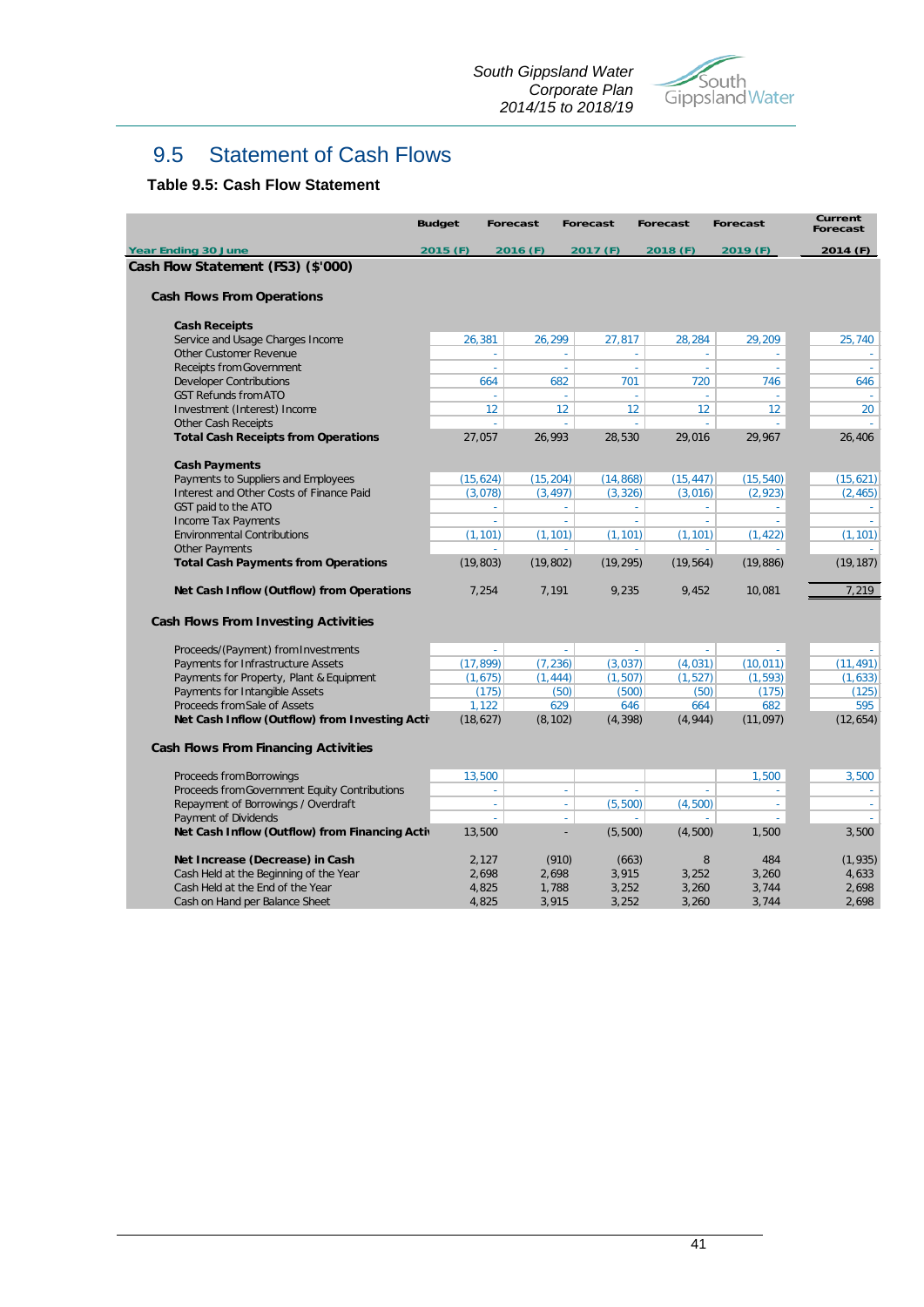

## 9.6 Financial Performance Indicators

#### **Table 9.6: Financial Performance Indicators**

|                                                | <b>Budget</b> | <b>Forecast</b> | <b>Forecast</b> | <b>Forecast</b> | <b>Forecast</b> | Current<br><b>Forecast</b> |
|------------------------------------------------|---------------|-----------------|-----------------|-----------------|-----------------|----------------------------|
| <b>Year Ending 30 June</b>                     | 2015 (F)      | 2016 (F)        | 2017 (F)        | 2018 (F)        | 2019 (F)        | 2014 (F)                   |
| Key Performance Indicators                     |               |                 |                 |                 |                 |                            |
| <b>Financial Performance Indicators</b>        |               |                 |                 |                 |                 |                            |
| <b>Short Term Liquidity Indicators</b>         |               |                 |                 |                 |                 |                            |
| <b>Current Assets</b>                          | 8,104         | 7,159           | 6,838           | 6,580           | 7,163           | 5,581                      |
| <b>Current Liabilities</b>                     | 10,949        | 10,590          | 13,004          | 11,961          | 14,602          | 11,096                     |
| Net Working Capital (\$'000)                   | (2, 845)      | (3, 431)        | (6, 166)        | (5, 381)        | (7, 439)        | (5, 515)                   |
| Working Capital Ratio (%)                      | 74.0%         | 67.6%           | 52.6%           | 55.0%           | 49.1%           | 50.3%                      |
| <b>Profitability Indicators</b>                |               |                 |                 |                 |                 |                            |
| Earnings Before Net Interest and Tax           | 1,910         | 1,068           | 2,115           | 2,055           | 2,253           | 1,222                      |
| <b>EBITDA</b>                                  | 11,932        | 11,634          | 13,151          | 13,311          | 13,677          | 10,861                     |
| Total Revenue from Fees & Charges              | 24,620        | 25,568          | 26,546          | 27,512          | 28,415          | 25,048                     |
| Total OMA (incl. Env Contribution) Expenses    | 16,304        | 16,564          | 16,577          | 16,931          | 17,536          | 16,601                     |
| <b>Total Income</b>                            | 28,236        | 28,198          | 29,728          | 30,242          | 31,213          | 27,462                     |
| Total Assets at Start of Reporting Period      | 310,621       | 323,226         | 335,260         | 328,963         | 323,981         | 306,815                    |
| Total Assets at End of Reporting Period        | 323,226       | 335,260         | 328,963         | 323,981         | 325,474         | 310,621                    |
| <b>Average Total Assets</b>                    | 316,924       | 329,243         | 332,112         | 326,472         | 324,728         | 308,718                    |
| Return on Assets (%)                           | 0.6%          | 0.3%            | 0.6%            | 0.6%            | 0.7%            | 0.4%                       |
| Gross Operating Margin (%)                     | 33.8%         | 35.2%           | 37.6%           | 38.5%           | 38.3%           | 33.7%                      |
| Net Profit Margin (%)                          | 6.8%          | 3.8%            | 7.1%            | 6.8%            | 7.2%            | 4.4%                       |
| Underlying Result (%)                          | $(4.1\%)$     | $(8.6\%)$       | $(4.0\%)$       | $(3.1\%)$       | $(2.1\%)$       | (4.5%)                     |
| <b>Debt Servicing Indicators</b>               |               |                 |                 |                 |                 |                            |
| Net Interest Expense (income)                  | 3,066         | 3,485           | 3,314           | 3,004           | 2,911           | 2,445                      |
| Net Operating Cash Before Net Interest and Tax | 10,320        | 10,676          | 12,549          | 12,456          | 12,993          | 9,664                      |
| Net Interest Payments (Receipts)               | 3,066         | 3,485           | 3,314           | 3,004           | 2,911           | 2,445                      |
| <b>Cash Interest Coverage (Times)</b>          | 3.4x          | 3.1x            | 3.8x            | 4.1x            | 4.5x            | 4.0x                       |
| Long term Interest Coverage (Times)            | 0.6x          | 0.3x            | 0.6x            | 0.7x            | 0.8x            | 0.5x                       |
| <b>Long Term Viability Indicators</b>          |               |                 |                 |                 |                 |                            |
| <b>Total Debt</b>                              | 56,400        | 56,400          | 50,900          | 46,400          | 47,900          | 42,900                     |
| <b>Total Equity</b>                            | 223,272       | 230,852         | 229,652         | 228,703         | 228,045         | 224,429                    |
| Asset Gearing ratio (%)                        | 17.4%         | 16.8%           | 15.5%           | 14.3%           | 14.7%           | 13.8%                      |
| Internal Financing Ratio (%)                   | 37.1%         | 82.8%           | 203.2%          | 170.1%          | 86.9%           | 55.0%                      |
| Debt to Equity (%)                             | 25.3%         | 24.4%           | 22.2%           | 20.3%           | 21.0%           | 19.1%                      |
| <b>Owners Return Indicator</b>                 |               |                 |                 |                 |                 |                            |
| <b>Net Operating Result</b>                    | (1, 157)      | (2, 417)        | (1, 199)        | (949)           | (658)           | (1, 223)                   |
| Total Equity at Start of Reporting Period      | 224,429       | 223,272         | 230,852         | 229,652         | 228,703         | 225,652                    |
| <b>Average Total Equity</b>                    | 223,851       | 227,062         | 230,252         | 229,178         | 228,374         | 225,041                    |
| Return on Equity (%)                           | $(0.5\%)$     | $(1.1\%)$       | $(0.5\%)$       | $(0.4\%)$       | $(0.3\%)$       | $(0.5\%)$                  |
| <b>Efficiency Indicators</b>                   |               |                 |                 |                 |                 |                            |
| <b>Total Credit Sales Revenue</b>              | 25,302        | 26,262          | 27,219          | 28,198          | 29,113          | 25,620                     |
| Accounts Receivable at Start of Period         |               | 1,588<br>733    | 1,409           | 1,606           | 1,193           | 1,181                      |
| Accounts Receivable at End of Period           | 1,588         | 1,409           | 1,606           | 1,193           | 1,142           | 733                        |
| Average Accounts Receivable                    | 1,161         | 1,499           | 1,508           | 1,400           | 1,168           | 957                        |
| Net Cash from Operations                       | 7,254         | 7,191           | 9,235           | 9,452           | 10,081          | 7.219                      |
| <b>Total Operating Cash Receipts</b>           | 27,057        | 26,993          | 28,530          | 29,016          | 29,967          | 26,406                     |
| <b>Accounts Receivable Turnover (Days)</b>     | 17.0          | 21.0            | 20.0            | 18.0            | 15.0            | 14.0                       |
| Operating Cash Flow Efficiency (%)             | 26.8%         | 26.6%           | 32.4%           | 32.6%           | 33.6%           | 27.3%                      |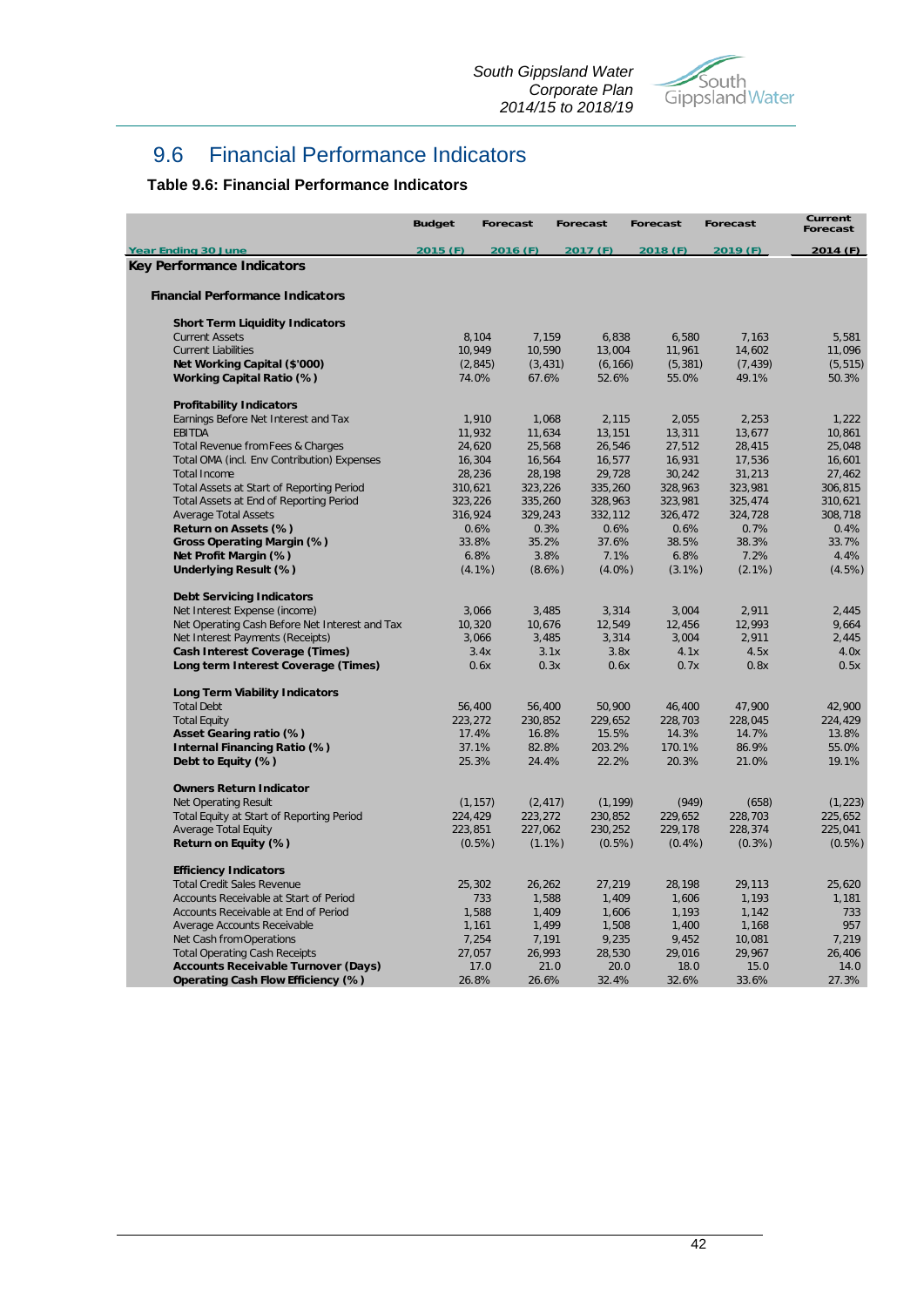

## 9.7 Capital Expenditure Forecasts

### **Table 9.7: Capital Expenditure Forecasts by Major Driver**

|                                                                                                       | <b>Budget</b> | <b>Forecast</b> | <b>Forecast</b>  | <b>Forecast</b> | <b>Forecast</b> | <b>Forecast</b> | <b>Forecast</b>  | <b>Forecast</b>  | <b>Forecast</b> | <b>Forecast</b> |                  | Current<br>Forecast |
|-------------------------------------------------------------------------------------------------------|---------------|-----------------|------------------|-----------------|-----------------|-----------------|------------------|------------------|-----------------|-----------------|------------------|---------------------|
| Year Ending 30 June                                                                                   | 2015(F)       | 2016 (F)        | 2017 (F)         | 2018 (F)        | 2019 (F)        | 2020(F)         | 2021(F)          | 2022(F)          | 2023(F)         | 2024(F)         |                  | 2014 (F)            |
| Capital Program (\$'000)                                                                              |               |                 |                  |                 |                 |                 |                  |                  |                 |                 |                  |                     |
| <b>Primary Driver Summary</b>                                                                         |               |                 |                  |                 |                 |                 |                  |                  |                 |                 |                  |                     |
| <b>Security and Reliability</b>                                                                       |               |                 | 125              | ٠.              | 450             | ×               | 125              | ×                | ×               | ×               |                  |                     |
| <b>Growth</b>                                                                                         |               |                 | 15.084           | 4.811           |                 |                 | 235              | 846              | 870             | 853             | 2.187            | 2,000               |
| <b>Renewals</b>                                                                                       |               |                 | 2,435            | 2,387           | 2,563           | 3,996           | 9,055            | 7,256            | 7,143           | 7,148           | 7,148            | 7,148               |
| <b>Regulatory Compliance</b>                                                                          |               |                 |                  |                 |                 |                 |                  |                  |                 |                 |                  |                     |
| Total Capital Spend - Breakdown (Includes News Customer Contributions Received And Government Grants) |               |                 |                  |                 |                 |                 |                  |                  |                 |                 |                  |                     |
| Water                                                                                                 |               |                 |                  |                 |                 |                 |                  |                  |                 |                 |                  |                     |
| Security and Reliability                                                                              |               |                 | 125              | $\sim$          | 450             | ×               | 125              | $\sim$           | $\sim$          | ×.              | $\sim$           | ×.                  |
| Growth                                                                                                |               |                 | 391              | 694             | ÷               | $\sim$          | 235              | 846              | 870             | 853             | 2,187            | 2,000               |
| Renewals                                                                                              |               |                 | 739              | 759             | 780             | 859             | 1,530            | 1,754            | 1,677           | 1,377           | 1,377            | 1,377               |
| Regulatory Compliance                                                                                 |               |                 | ×                | $\sim$          | $\sim$          | $\sim$          | ×                | $\sim$           | $\sim$          | $\sim$          | ×                | $\sim$              |
| <b>Headworks</b>                                                                                      |               |                 | 221              | 22<br>1.475     | 22              | 23<br>882       | 188              | 2.249            | 4.299           | 1.967<br>4.197  | 210              | 200                 |
| <b>Total Water</b>                                                                                    |               |                 | 1,476            |                 | 1,252           |                 | 2,078            | 4.849            | 6,846           |                 | 3,774            | 3,577               |
| Wastewater                                                                                            |               |                 |                  |                 |                 |                 |                  |                  |                 |                 |                  |                     |
| Growth                                                                                                |               |                 | 14,693           | 4,117           | $\sim$          | ÷               | ÷                | ×                | ×               | $\sim$          | $\sim$           | ÷.                  |
| Renewals                                                                                              |               |                 | 1.696            | 1.628           | 1.783           | 3,137           | 7,525            | 5,502            | 5,466           | 5,771           | 5,771            | 5,771               |
| Requlatory Compliance                                                                                 |               |                 | ÷                | ÷.              | ×               | ÷               | ÷                | ×                | ×               |                 | ÷.               |                     |
| <b>Total Wastewater</b>                                                                               |               |                 | 16,389           | 5,745           | 1,783           | 3,137           | 7,525            | 5,502            | 5,466           | 5,771           | 5,771            | 5,771               |
| <b>Alternative Supplies</b>                                                                           |               |                 |                  |                 |                 |                 |                  |                  |                 |                 |                  |                     |
| <b>Recycled Water</b><br>Stormwater                                                                   |               |                 | $\sim$<br>$\sim$ | $\sim$<br>×.    | $\sim$<br>×     | $\sim$<br>×     | $\sim$<br>$\sim$ | $\sim$<br>$\sim$ | $\sim$<br>×     | $\sim$<br>×     | $\sim$<br>$\sim$ | $\sim$              |
| Other                                                                                                 |               |                 | ÷                | ÷.              | ÷               | ÷               | ÷                | ÷                | ×               | $\sim$          | ÷                | $\sim$<br>÷         |
| <b>Total Alternative Supplies</b>                                                                     |               |                 |                  | ٠               | ٠               | ٠               |                  | ٠                |                 |                 | ÷                | $\sim$              |
|                                                                                                       |               |                 |                  |                 |                 |                 |                  |                  |                 |                 |                  |                     |
| <b>Environment</b>                                                                                    |               |                 | $\sim$           | $\sim$          | $\sim$          | $\sim$          | $\sim$           | $\sim$           | $\sim$          | $\sim$          | $\sim$           | a l                 |
| <b>Waterways and Drainage</b><br><b>Sustainability</b>                                                |               |                 | ÷                | ×               | ×               | ×               | ×                | ×                | ×               | ×               | ÷                | ÷                   |
| <b>Total Environment</b>                                                                              |               |                 |                  | ٠               |                 | ٠               |                  |                  |                 |                 |                  |                     |
|                                                                                                       |               |                 |                  |                 |                 |                 |                  |                  |                 |                 |                  |                     |
| Corporate                                                                                             |               |                 |                  |                 |                 |                 |                  |                  |                 |                 |                  |                     |
| Systems (Including IT)                                                                                |               |                 | 156              | 162             | 170             | 176             | 184              | 191              | 199             | 210             | 210              | 210                 |
| Other                                                                                                 |               |                 | ÷<br>156         |                 | ÷<br>170        | 176             | ÷                | 191              | ÷<br>199        | 210             | ÷                |                     |
| <b>Total Corporate</b>                                                                                |               |                 |                  | 162             |                 |                 | 184              |                  |                 |                 | 210              | 210                 |
| <b>Total Capital Spend</b>                                                                            |               |                 | 18.021           | 7.382           | 3.205           | 4.195           | 9.787            | 10.542           | 12.511          | 10.178          | 9.755            | 9.558               |
| <b>New Customer Contributions received</b>                                                            |               |                 | 664.0            | 682.0           | 701.0           | 720.0           | 746.0            | $\sim$           | $\sim$          | A.              | A.               | $\sim$              |
| <b>Government grants received</b>                                                                     |               |                 |                  |                 |                 |                 |                  | $\sim$           | $\sim$          | ×.              | o.               | $\sim$              |
| <b>Net Capital Expenditure</b>                                                                        |               |                 | 17,357           | 6,700           | 2,504           | 3,475           | 9,041            | 10,542           | 12,511          | 10,178          | 9,755            | 9,558               |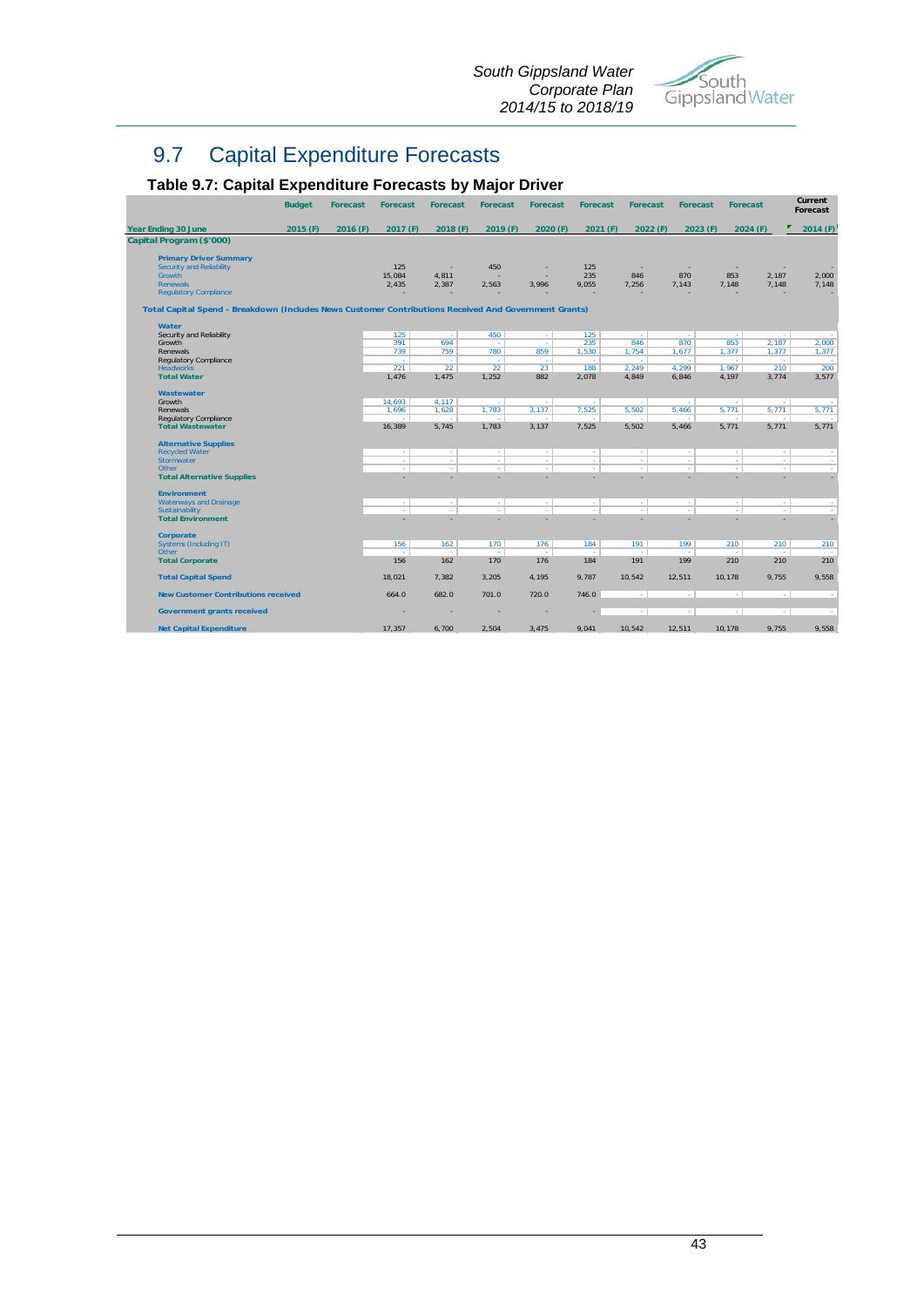

## 9.8 Service Standards and Key Performance Indicators

#### **Table 9.8(a): ESC Service Standards**

#### **SOUTH GIPPSLAND WATER - Service Standards 1 July 2013 to 30 June 2019**

|                                                                                               | 2013-14 Est. | 2014-15 | 2015-16 | 2016-17 | 2017-18 | 2018-19 |
|-----------------------------------------------------------------------------------------------|--------------|---------|---------|---------|---------|---------|
| Water                                                                                         |              |         |         |         |         |         |
| Unplanned w ater supply interruptions (per 100km)                                             | 22.6         | 25.0    | 25.0    | 25.0    | 25.0    | 25.0    |
| Average time taken to attend bursts and leaks (priority 1)                                    | 27.9         | 30.0    | 30.0    | 30.0    | 30.0    | 30.0    |
| Average time taken to attend bursts and leaks (priority 2)                                    | 17.9         | 35.0    | 35.0    | 35.0    | 35.0    | 35.0    |
| Average time taken to attend bursts and leaks (priority 3)                                    | 755.4        | 500.0   | 500.0   | 500.0   | 500.0   | 500.0   |
| Unplanned w ater supply interruptions restored within 5 hours (per cent)                      | 99.0         | 99.0    | 99.0    | 99.0    | 99.0    | 99.0    |
| Planned w ater supply interruptions restored w ithin 5 hours (per cent)                       | 95.1         | 95.1    | 95.1    | 95.1    | 95.1    | 95.1    |
| Average unplanned customer minutes off water supply                                           | 60.3         | 25.0    | 25.0    | 25.0    | 25.0    | 25.0    |
| Average planned customer minutes off water supply                                             | 37.6         | 100.0   | 100.0   | 100.0   | 100.0   | 100.0   |
| Average unplanned frequency of water supply interruptions                                     | 0.4          | 0.3     | 0.3     | 0.3     | 0.3     | 0.3     |
| Average planned frequency of water supply interruptions                                       | 0.2          | 0.4     | 0.4     | 0.4     | 0.4     | 0.4     |
| Average duration of unplanned w ater supply interruptions (minutes)                           | 153.5        | 100.0   | 100.0   | 100.0   | 100.0   | 100.0   |
| Average duration of planned w ater supply interruptions (minutes)                             | 182.2        | 240.0   | 240.0   | 240.0   | 240.0   | 240.0   |
| No. of customers experiencing more than 5 unplanned water supply<br>interruptions in the year | 0.0          | 0.0     | 0.0     | 0.0     | 0.0     | 0.0     |
| Unaccounted for water                                                                         | 16.0         | 16.0    | 16.0    | 16.0    | 16.0    | 16.0    |
| <b>Sewerage</b>                                                                               |              |         |         |         |         |         |
| Sew erage blockages (per 100km)                                                               | 18.0         | 18.0    | 18.0    | 18.0    | 18.0    | 18.0    |
| Average time to attend sew er spills and blockages (minutes)                                  | 8.5          | 30.0    | 30.0    | 30.0    | 30.0    | 30.0    |
| Average time to rectify a sew er blockage (minutes)                                           | 42.8         | 120.0   | 120.0   | 120.0   | 120.0   | 120.0   |
| Spills contained within 5 hours (per cent)                                                    | 100.0        | 100.0   | 100.0   | 100.0   | 100.0   | 100.0   |
| No. of customers receiving more than 3 sew er blockages in the year                           | 0.0          | 0.0     | 0.0     | 0.0     | 0.0     | 0.0     |

#### **Customer service**

| Complaints to EWOV<br>______                 |               |      |      |      |      | .    |
|----------------------------------------------|---------------|------|------|------|------|------|
| Telephone calls answ ered w ithin 30 seconds | $\sim$ $\sim$ | 98.0 | 98.0 | 98.0 | 98.C | 98.0 |

#### **Minimum flow rates**

| 20 <sub>mm</sub> |    |
|------------------|----|
| 25mm             | 35 |
| 32 <sub>mm</sub> | 60 |
| 40 <sub>mm</sub> | 90 |
| 50 <sub>mm</sub> |    |

#### **Additional Service Standards**

Total CO2 equivalent Emissions (Tonne)

Recycled w ater target (% reused)

Biosolids reuse (% reused)

Small Tow n Sew erage Scheme connections (no. of)

Environmental discharge indicator (per cent)

Drinking w ater quality indicators (per cent)

| 8386.0 | 8415.6 | 8550.2 | 8687.0 | 8826.0 | 8967.2 |
|--------|--------|--------|--------|--------|--------|
| 2.0    | 2.0    | 2.0    | 2.0    | 2.0    | 2.0    |
| 0.0    | 2.0    | 2.0    | 2.0    | 2.0    | 2.0    |
| 30.0   | 230.0  | 252.0  | 30.0   | 0.0    | 0.0    |
| 99.0   | 100.0  | 100.0  | 100.0  | 100.0  | 100.0  |
| 99.0   | 100.0  | 100.0  | 100.0  | 100.0  | 100.0  |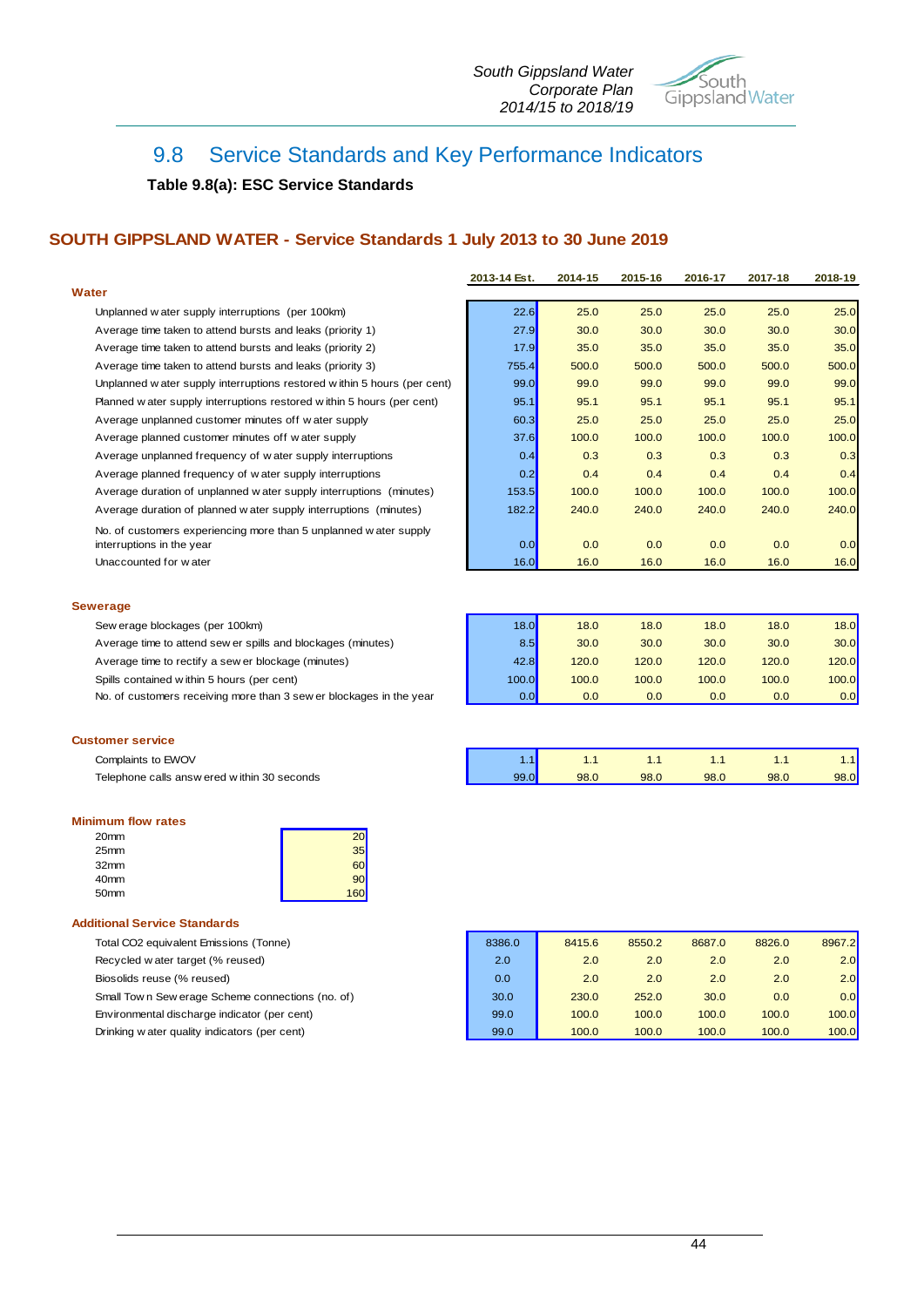

As a part of the Ministerial Reporting Directions (MRD's), Water Corporations are required to set Performance Indicator targets in their Corporate Plans and provide a consolidated performance report, as part of their annual report. The following tables meet this requirement.

|                | <b>Performance Indicator</b>                                | 2012-13       | 2013-14            | 2014-15       |
|----------------|-------------------------------------------------------------|---------------|--------------------|---------------|
|                |                                                             | <b>Result</b> | <b>Est. Result</b> | <b>Target</b> |
| F1             | <b>Internal Financing Ratio</b>                             |               |                    |               |
|                | (Net operating cash flow - dividends) / Capital expenditure | 68.7%         | 55.0%              | 37.1%         |
| F <sub>2</sub> | <b>Gearing Ratio</b>                                        |               |                    |               |
|                | Total debt (including finance leases) / total assets        | 12.8%         | 13.8%              | 17.4%         |
| F3             | <b>Interest Cover (EBIT)</b>                                |               |                    |               |
|                |                                                             | 0.8           | 0.5                | 0.6           |
|                | Earnings before net interest and tax expense / net interest | times         | times              | times         |
|                | expense                                                     |               |                    |               |
| F <sub>4</sub> | <b>Interest Cover (Cash)</b>                                |               |                    |               |
|                |                                                             | 3.6           | 4.0                | 3.4           |
|                | Cash flow from operations before net interest and tax       | times         | times              | times         |
|                | payments / net interest payments                            |               |                    |               |
| F <sub>5</sub> | <b>Return on Assets</b>                                     | 0.7%          | 0.4%               | 0.6%          |
|                | Earnings before net interest and tax / Average total assets |               |                    |               |
|                |                                                             |               |                    |               |
| F <sub>6</sub> | <b>Return on Equity</b>                                     | $(0.1\%)$     | (0.6%)             | (0.5%)        |
|                | Net profit after tax /average total equity                  |               |                    |               |

#### **Table 9.8(b): Ministerial Reporting Directions – Financial Performance Indicators**

**Internal financing ratio and gearing ratio are impacted significantly in 2014/15 as a result of the Poowong, Loch, Nyora Sewerage Scheme program delivery timeframes and a capital program of \$18M in 2014/15 compared to annual average program of \$8M.**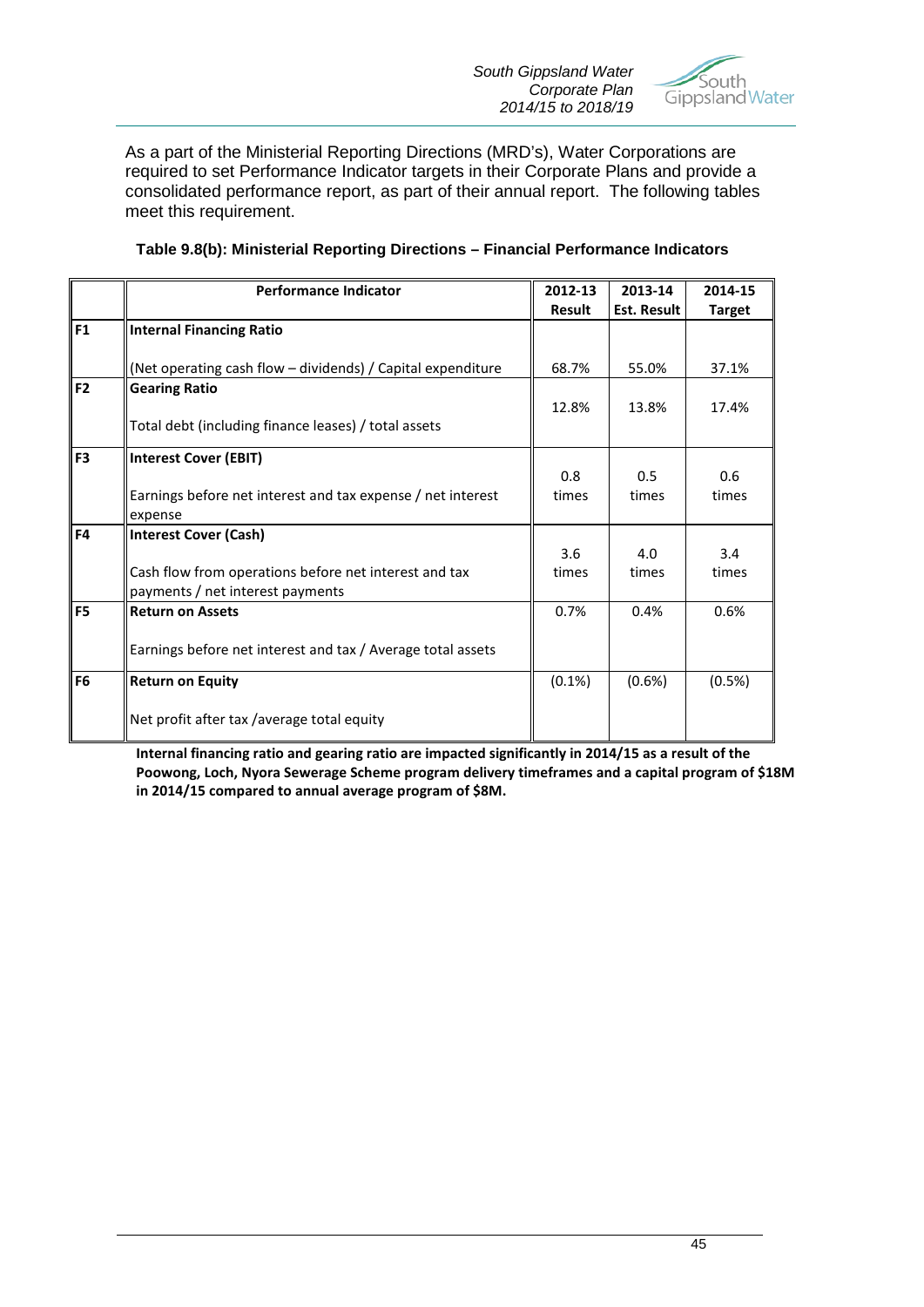*South Gippsland Water Corporate Plan 2014/15 to 2018/19*



#### **Table 9.8(c): Ministerial Reporting Directions – Service Performance Indicators (Whole of Business)**

|                | <b>Performance Indicator</b>                                                     | 2012-13       | 2013-14            | 2014-15        |
|----------------|----------------------------------------------------------------------------------|---------------|--------------------|----------------|
|                | Performance measures as per ESC definitions                                      | <b>Result</b> | <b>Est. Result</b> | <b>Target</b>  |
| S <sub>1</sub> | <b>Water supply interruptions</b>                                                |               |                    |                |
| S1.1           | Number of customers receiving more than 5 unplanned<br>interruptions in the year | 0.0%          | 0.0%               | 0.0%           |
| S <sub>2</sub> | <b>Interruption time indicators</b>                                              |               |                    |                |
| S2.1           | Average duration of unplanned water supply interruptions                         | 83<br>minutes | 154<br>minutes     | 100<br>minutes |
| S3             | <b>Restoration of water supply</b>                                               |               |                    |                |
| S3.1           | Unplanned water supply interruptions restored within 5<br>hours                  | 100.0%        | 99.0%              | 99.0%          |
| <b>S4</b>      | <b>Reliability of sewerage collection services</b>                               |               |                    |                |
| S4.1           | Sewer spills from reticulation and branch sewers<br>(priority 1 and 2)           | 48            | 29                 | 50             |
| S <sub>5</sub> | <b>Containment of sewer spillages</b>                                            |               |                    |                |
| S5.1           | Sewerage spills contained within 5 hours                                         | 93.8%         | 100.0%             | 100.0%         |
| S <sub>6</sub> | <b>Customer complaints indicators</b>                                            |               |                    |                |
| S6.1           | Water quality complaints per 1000 customers                                      | 9.0           | 9.2                | 8.0            |
| S6.2           | Sewerage service quality and reliability complaints per 1000<br>customers        | 0.0           | 0.0                | 0.1            |
| S6.3           | Billing complaints per 1000 customers                                            | 1.8           | 0.9                | 2.0            |
| S6.4           | Sewage odours complaints per 1000 customers                                      | 0.0           | 0.1                | 0.1            |

#### **Table 9.8(d): Ministerial Reporting Directions – Environmental Performance Indicators (Whole of Business)**

|                | <b>Performance Indicator</b>                                             | 2012-13 | 2013-14            | 2014-15       |
|----------------|--------------------------------------------------------------------------|---------|--------------------|---------------|
|                | Performance measures as per ESC definitions                              | Result  | <b>Est. Result</b> | <b>Target</b> |
| l E1           | <b>Reuse indicators</b>                                                  |         |                    |               |
| E1.1           | Effluent reuse (volume)                                                  | 4.2%    | 4.0%               | 40%           |
| E1.2           | Biosolids reuse (dry mass)                                               | 0.0%    | 0.0%               | 2.0%          |
| E <sub>2</sub> | Sewage treatment standards                                               |         |                    |               |
| E2.1           | Number of analyses complying with licence agreements as %<br>of samples. | 100.0%  | 99.0%              | 100.0%        |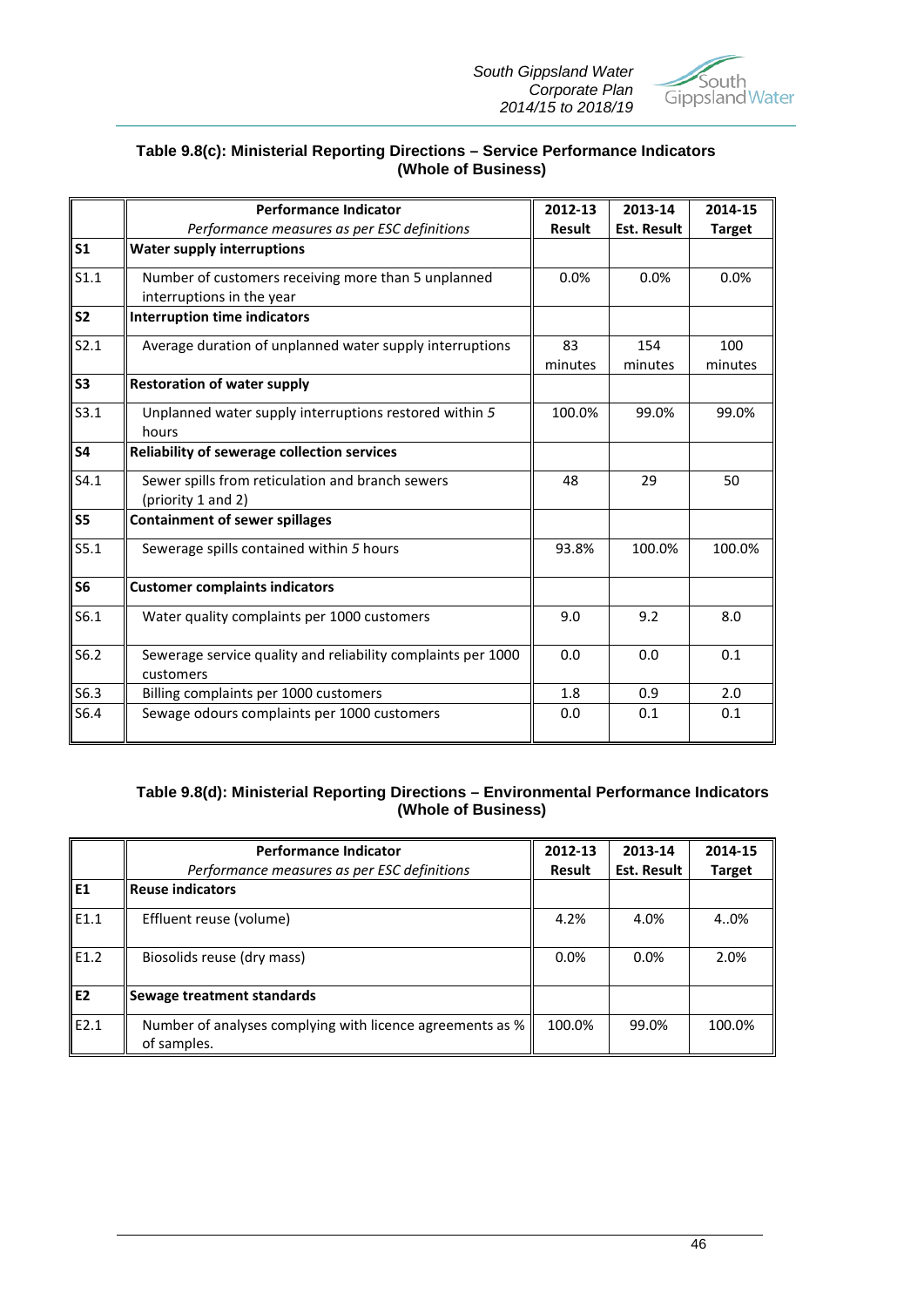

## 9.9 Statement of Prices & Tariffs as determined by the ESC - 1 July 2014 – 30 June 2019

Tariffs for 2014/15 are as per the ESC's final price determination for 2013/14 adjusted for the impacts of Fairer Water Bills initiative assuming that all the required core and additional savings are achieved.

Tariffs for 2014/15 see real decreases for core water and waste water services. Water Volumetric charges see modest increases in line with CPI as the corporation works towards moving to a higher proportion of volumetric charges in bills as per customer consultation during Water Plan 3 development.

Water prices in both regions of South Gippsland Water will come into alignment from 2016/17 as planned in Water Plan 3.

The next nominal tariffs for core services for the plan period are forecast in Table 9.9(a) below.

| <b>WATER INCOME</b>      | 2013/14        | 2014/15        | 2015/16        | 2016/17        | 2017/18        | 2018/19        |
|--------------------------|----------------|----------------|----------------|----------------|----------------|----------------|
| EAST / WEST AREA         |                |                |                |                |                |                |
| Service Charge           | <u>\$ p.a.</u> | <u>\$ p.a.</u> | <u>\$ p.a.</u> | <u>\$ p.a.</u> | <u>\$ p.a.</u> | <u>\$ p.a.</u> |
| 1. General Tariff        | 305.40         | 287.35         | 295.25         | 303.37         | 311.71         | 320.28         |
| 2. Vacant Land           | 305.40         | 287.35         | 295.25         | 303.37         | 311.71         | 320.28         |
| 3. Agreements            | 277.65         | 258.79         | 265.90         | 273.21         | 280.73         | 288.45         |
| 4. Concessional          | 250.35         | 230.69         | 237.03         | 243.55         | 250.25         | 257.13         |
| SOUTHERN AREA            |                |                |                |                |                |                |
| Service Charge           | \$p.a.         | \$ p.a.        | <u>\$ p.a.</u> | \$p.a.         | \$p.a.         | \$ p.a.        |
| 1. General Tariff        | 342.30         | 312.73         | 308.85         | 303.37         | 311.72         | 320.29         |
| 2. Vacant Land           | 342.30         | 312.73         | 308.85         | 303.37         | 311.72         | 320.29         |
| 3. Agreements            | 307.65         | 278.31         | 273.48         | 273.21         | 280.73         | 288.45         |
| 4. Concessional          | 250.35         | 230.69         | 237.03         | 243.55         | 250.25         | 257.13         |
|                          |                |                |                |                |                |                |
| Volume Charge            | f per kL       | c per kL       | c per kL       | c per kL       | c per kL       | c per kL       |
| Overall Usage            | 1.6600         | 1.7100         | 1.7570         | 1.8053         | 1.8550         | 1.9060         |
| Agreement                | 1.6600         | 1.7100         | 1.7570         | 1.8053         | 1.8550         | 1.9060         |
| MG                       | 2.0100         | 2.0700         | 2.1269         | 2.1854         | 2.2455         | 2.3073         |
| <b>Major Customers</b>   | 1.6600         | 1.7100         | 1.7570         | 1.8053         | 1.8550         | 1.9060         |
| <b>WASTEWATER INCOME</b> |                |                |                |                |                |                |
| Service Charge           | <u>\$ p.a.</u> | \$ p.a.        | \$ p.a.        | \$p.a.         | \$ p.a.        | \$ p.a.        |
| 1. General Tariff        | 453.90         | 446.23         | 458.50         | 471.11         | 484.07         | 497.38         |
| 2. Vacant Land           | 266.40         | 253.29         | 260.26         | 267.41         | 274.77         | 282.32         |

#### **Table 9.9(a): Forecast Nominal prices - Core Water and Wastewater Tariffs**

Customers are informed and made aware of tariffs and resulting benefits of Corporate Plan initiatives, including implementation of Water Supply Demand Strategy works.

Forecast customer impacts are detailed in Table 9.9(b) below for 200 kL usage and 115 kL usage (that is the average residential water consumption per annum).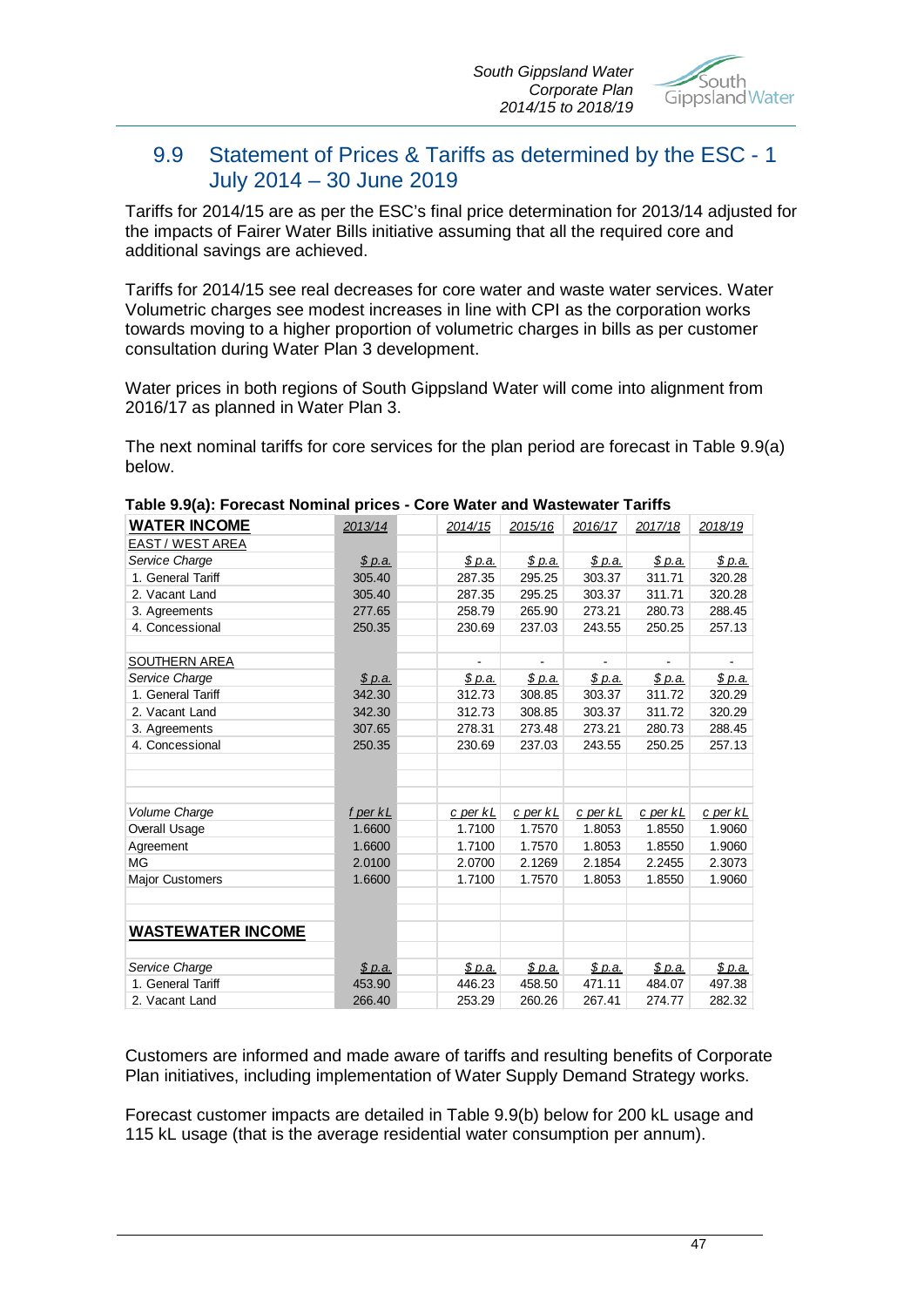

#### **Table 9.9(b): Customer Impacts**

#### **Modelling of Price Impacts for 200kL of water consumption**

(Based on nominal dollars) Sewer Total \$ Change % Change Fixed Variable Fixed Tariffs Yr on Yr Yr on Yr *Residential & Non-Residential Customers - East/West District* 2013/14 305.40 332.00 453.90 1,091.30 2014/15 287.35 342.00 446.23 1,075.58 (15.72) -1.4% 2015/16 295.25 351.40 458.50 1,105.15 29.57 2.7% 2016/17 303.37 361.06 471.11 1,135.54 30.39 2.7% 2017/18 311.71 371.00 484.07 1,166.78 31.24 2.8% 2018/19 320.28 381.20 497.38 1,198.86 32.08 2.7% *Residential & Non-Residential Customers - Southern District* 2013/14 342.30 332.00 453.90 1,128.20 2014/15 312.73 342.00 446.23 1,100.96 (27.24) -2.4% 2015/16 308.85 351.40 458.50 1,118.75 17.79 1.6% 2016/17 303.37 361.06 471.11 1,135.54 16.79 1.5% 2017/18 311.71 371.00 484.07 1,166.78 31.24 2.8% 2018/19 320.28 381.20 497.38 1,198.86 32.08 2.7% *Residential TenantCustomers -All Regions* 2013/14 - 332.00 - 332.00 2014/15 - 342.00 - 342.00 10.00 3.0% 2015/16 - 351.40 - 351.40 9.40 2.7% 2016/17 - 361.06 - 361.06 9.66 2.7% 2017/18 - 371.00 - 371.00 9.94 2.8% 2018/19 - 381.20 - 381.20 10.20 2.7% Water Service

#### **Modelling of Price Impacts for 115kL of water consumption**

(Based on nominal dollars)

|                                                              | Water Service                |          | Sewer        | Total          | \$ Change | % Change |
|--------------------------------------------------------------|------------------------------|----------|--------------|----------------|-----------|----------|
|                                                              | Fixed                        | Variable | <b>Fixed</b> | <b>Tariffs</b> | Yr on Yr  | Yr on Yr |
| Residential & Non-Residential Customers - East/West District |                              |          |              |                |           |          |
| 2013/14                                                      | 305.40                       | 190.90   | 453.90       | 950.20         |           |          |
| 2014/15                                                      | 287.35                       | 196.65   | 446.23       | 930.23         | (19.97)   | $-2.1%$  |
| 2015/16                                                      | 295.25                       | 202.06   | 458.50       | 955.81         | 25.57     | 2.7%     |
| 2016/17                                                      | 303.37                       | 207.61   | 471.11       | 982.09         | 26.28     | 2.7%     |
| 2017/18                                                      | 311.71                       | 213.33   | 484.07       | 1,009.11       | 27.02     | 2.8%     |
| 2018/19                                                      | 320.28                       | 219.19   | 497.38       | 1,036.85       | 27.74     | 2.7%     |
| Residential & Non-Residential Customers - Southern District  |                              |          |              |                |           |          |
| 2013/14                                                      | 342.30                       | 190.90   | 453.90       | 987.10         |           |          |
| 2014/15                                                      | 312.73                       | 196.65   | 446.23       | 955.61         | (31.49)   | $-3.2%$  |
| 2015/16                                                      | 308.85                       | 202.06   | 458.50       | 969.41         | 13.80     | 1.4%     |
| 2016/17                                                      | 303.37                       | 207.61   | 471.11       | 982.09         | 12.68     | 1.3%     |
| 2017/18                                                      | 311.71                       | 213.33   | 484.07       | 1,009.11       | 27.02     | 2.8%     |
| 2018/19                                                      | 320.28                       | 219.19   | 497.38       | 1,036.85       | 27.74     | 2.7%     |
| Residential TenantCustomers -All Regions                     |                              |          |              |                |           |          |
| 2013/14                                                      |                              | 190.90   |              | 190.90         |           |          |
| 2014/15                                                      |                              | 196.65   |              | 196.65         | 5.75      | 3.0%     |
| 2015/16                                                      |                              | 202.06   |              | 202.06         | 5.40      | 2.7%     |
| 2016/17                                                      |                              | 207.61   |              | 207.61         | 5.55      | 2.7%     |
| 2017/18                                                      | $\qquad \qquad \blacksquare$ | 213.33   |              | 213.33         | 5.72      | 2.8%     |
| 2018/19                                                      |                              | 219.19   |              | 219.19         | 5.87      | 2.7%     |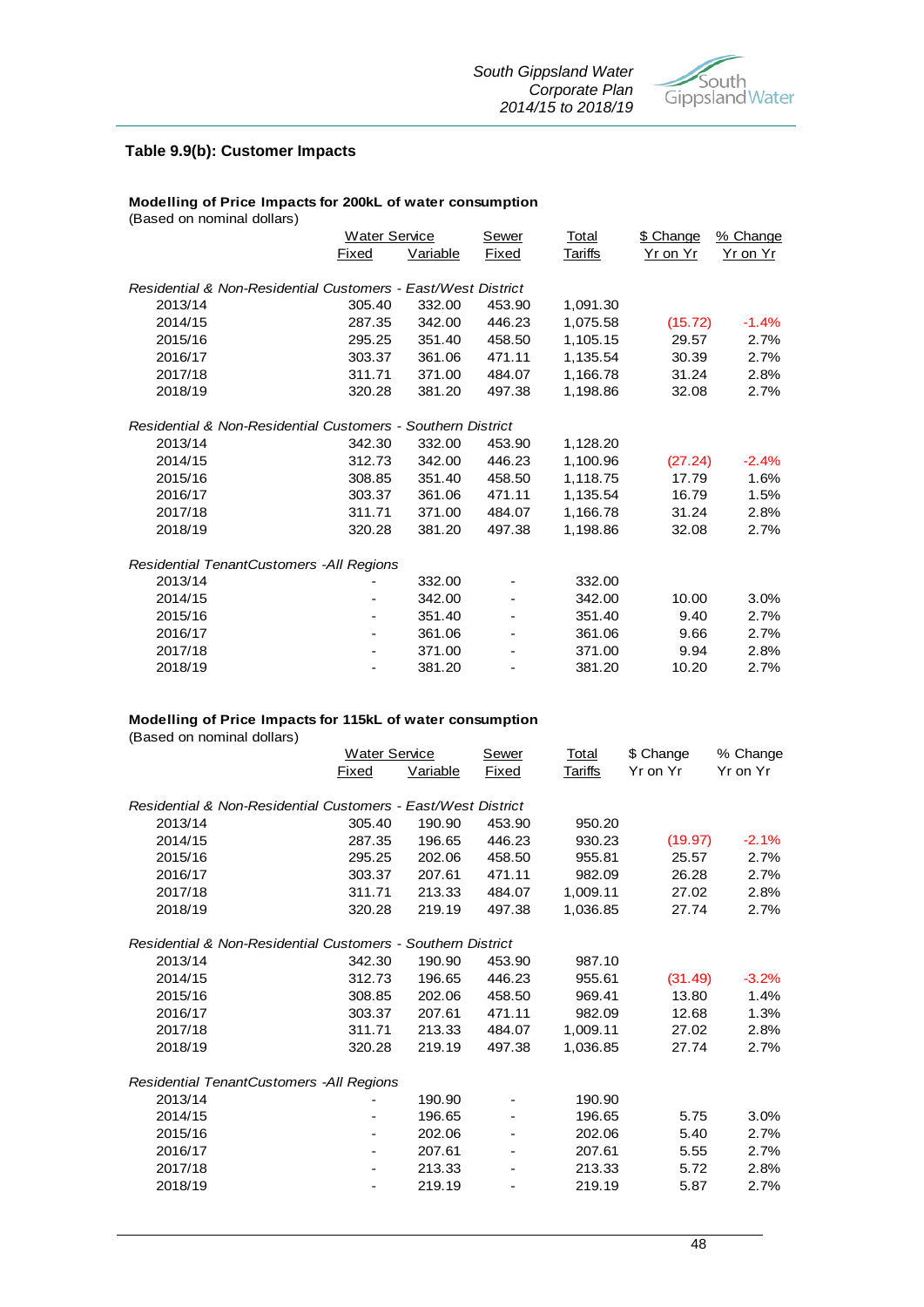

## *.* **Table 9.9(c): Corporate Plan Prices & Tariffs**

|                                          | Corporate Plan 2014/15 to 2018/19 |                |                |                |                |                |  |
|------------------------------------------|-----------------------------------|----------------|----------------|----------------|----------------|----------------|--|
| <b>Tariff and Price Component</b>        | Price                             | Price          | Price          | Price          | Price          | Price          |  |
| \$, nominal                              | (1 July 2013)                     | (1 July 2014)  | (1 July 2015)  | (1 July 2016)  | (1 July 2017)  | (1 July 2018)  |  |
|                                          |                                   |                |                |                |                |                |  |
| 1.1 Water access fees (per annum)        |                                   |                |                |                |                |                |  |
| <b>East/West District</b>                |                                   |                |                |                |                |                |  |
| Access fee - Developed                   | 305.40                            | 287.35         | CPI            | <b>CPI</b>     | CPI            | <b>CPI</b>     |  |
| Access fee - Undeveloped                 | 305.40                            | 287.35         | CPI            | <b>CPI</b>     | <b>CPI</b>     | CPI            |  |
| Access fee - Agreements                  | 377.65                            | 258.79         | <b>CPI</b>     | <b>CPI</b>     | CPI            | <b>CPI</b>     |  |
| Access fee - Concessional                | 250.35                            | 230.69         | <b>CPI</b>     | <b>CPI</b>     | <b>CPI</b>     | CPI            |  |
| <b>Southern District</b>                 |                                   |                |                |                |                |                |  |
| Access fee - Developed                   | 342.30                            | 312.73         | CPI-3.9%       | CPI -4.4%      | CPI            | CPI            |  |
| Access fee - Undeveloped                 | 342.30                            | 312.73         | CPI-3.9%       | CPI -4.4%      | CPI            | CPI            |  |
| Access fee - Agreements                  | 307.65                            | 278.31         | CPI-4.4%       | CPI -2.8%      | CPI            | CPI            |  |
| Access fee - Concessional                | 250.35                            | 230.69         | CPI            | CPI            | CPI            | CPI            |  |
| 1.2 Water usage charges (per kL)         |                                   |                |                |                |                |                |  |
| Volumetric fee - Murray Goulburn         | 2.01                              | 2.07           | <b>CPI</b>     | <b>CPI</b>     | CPI            | CPI            |  |
| Volumetric fee - All others              | 1.66                              | 1.71           | CPI            | <b>CPI</b>     | CPI            | CPI            |  |
| 1.3 Sewerage access fees (per            |                                   |                |                |                |                |                |  |
| <b>Residential and non-residential</b>   |                                   |                |                |                |                |                |  |
| Access fee - Developed                   | 453.90                            | 446.23         | <b>CPI</b>     | CPI            | CPI            | CPI            |  |
| Access fee - Undeveloped                 | 266.40                            | 253.29         | CPI            | <b>CPI</b>     | <b>CPI</b>     | <b>CPI</b>     |  |
| 1.4 Cistern access fees (per annum)      |                                   |                |                |                |                |                |  |
| 1-2 Cisterns                             | 147.00                            | 151.35         | <b>CPI</b>     | <b>CPI</b>     | CPI            | CPI            |  |
| 3-5 Cisterns                             | 386.85                            | 398.25         | <b>CPI</b>     | <b>CPI</b>     | <b>CPI</b>     | <b>CPI</b>     |  |
| 6-10 Cisterns                            | 749.10                            | 771.00         | CPI            | <b>CPI</b>     | <b>CPI</b>     | <b>CPI</b>     |  |
| 11-15 Cisterns                           | 1,199.40                          | 1,234.50       | <b>CPI</b>     | CPI            | CPI            | CPI            |  |
| 16-20 Cisterns                           | 2,000.10                          | 2,058.60       | <b>CPI</b>     | <b>CPI</b>     | <b>CPI</b>     | <b>CPI</b>     |  |
| 21-26 Cisterns                           | 2,862.60                          | 2,946.45       | <b>CPI</b>     | CPI            | CPI            | CPI            |  |
| 27-35 Cisterns                           | 3,508.65                          | 3,611.40       | <b>CPI</b>     | <b>CPI</b>     | <b>CPI</b>     | <b>CPI</b>     |  |
| 36-Greater Cisterns                      | 4,009.20                          | 4,126.65       | CPI            | <b>CPI</b>     | <b>CPI</b>     | <b>CPI</b>     |  |
| Volume Charge - (per kL)                 |                                   |                |                |                |                |                |  |
| Volume Charge                            | 1.66                              | 1.71           | <b>CPI</b>     | <b>CPI</b>     | <b>CPI</b>     | CPI            |  |
| 1.5 Minor trade waste fees               |                                   |                |                |                |                |                |  |
| Application fees (per application)       |                                   |                |                |                |                |                |  |
| Category 1                               | 114.00                            | 118.00         | CPI +0.4%      | CPI +0.4%      | $CPI + 0.4%$   | CPI            |  |
| Category 2                               | 182.00                            | 188.20         | CPI +0.4%      | CPI +0.4%      | CPI +0.4%      | <b>CPI</b>     |  |
| Category 3                               | 333.00                            | 344.50         | CPI +0.4%      | CPI +0.4%      | CPI +0.4%      | <b>CPI</b>     |  |
| Access fees (per annum)                  |                                   |                |                |                |                |                |  |
| Access fee - Category 1                  | 597.00                            | 614.50         | <b>CPI</b>     | <b>CPI</b>     | <b>CPI</b>     | <b>CPI</b>     |  |
| Access fee - Category 2                  | 792.90                            | 816.15         | CPI            | CPI            | <b>CPI</b>     | <b>CPI</b>     |  |
| Access fee - Category 3                  | 983.70                            | 1,012.50       | CPI            | <b>CPI</b>     | CPI            | <b>CPI</b>     |  |
| Volumetric fees (per kL)                 |                                   |                |                |                |                |                |  |
| All Categories                           | 0.7925                            | 0.8160         | <b>CPI</b>     | <b>CPI</b>     | <b>CPI</b>     | <b>CPI</b>     |  |
| Quality fees (per kg)                    |                                   |                |                |                |                |                |  |
| <b>BOD</b>                               | 0.6250                            | 0.6500         | CPI +0.4%      | CPI +0.4%      | CPI +0.4%      | CPI            |  |
| SS                                       | 0.5900                            | 0.6100         | CPI +0.4%      | CPI +0.4%      | CPI +0.4%      | CPI            |  |
| Nitogen                                  | 2.6475                            | 2.7490         | CPI +0.4%      | CPI +0.4%      | CPI +0.4%      | <b>CPI</b>     |  |
| Phosphorus                               | 15.0925                           | 15.6600        | CPI +0.4%      | CPI +0.4%      | CPI +0.4%      | <b>CPI</b>     |  |
| Additional sampling (per sample)         |                                   |                |                |                |                |                |  |
| All Categories                           | Actual<br>Cost                    | Actual<br>Cost | Actual<br>Cost | Actual<br>Cost | Actual<br>Cost | Actual<br>Cost |  |
|                                          |                                   |                |                |                |                |                |  |
| Exceedence fees (per kg)<br>Oil & Grease | 0.9250                            | 0.9800         | CPI +0.4%      | CPI +0.4%      | CPI +0.4%      | CPI            |  |
| Sodium                                   | 0.9250                            | 0.9800         | CPI +0.4%      | CPI +0.4%      | CPI +0.4%      | <b>CPI</b>     |  |
| <b>TOS</b>                               | 0.6750                            | 0.7015         | CPI +0.4%      | CPI +0.4%      | CPI +0.4%      | <b>CPI</b>     |  |
|                                          |                                   |                |                |                |                |                |  |